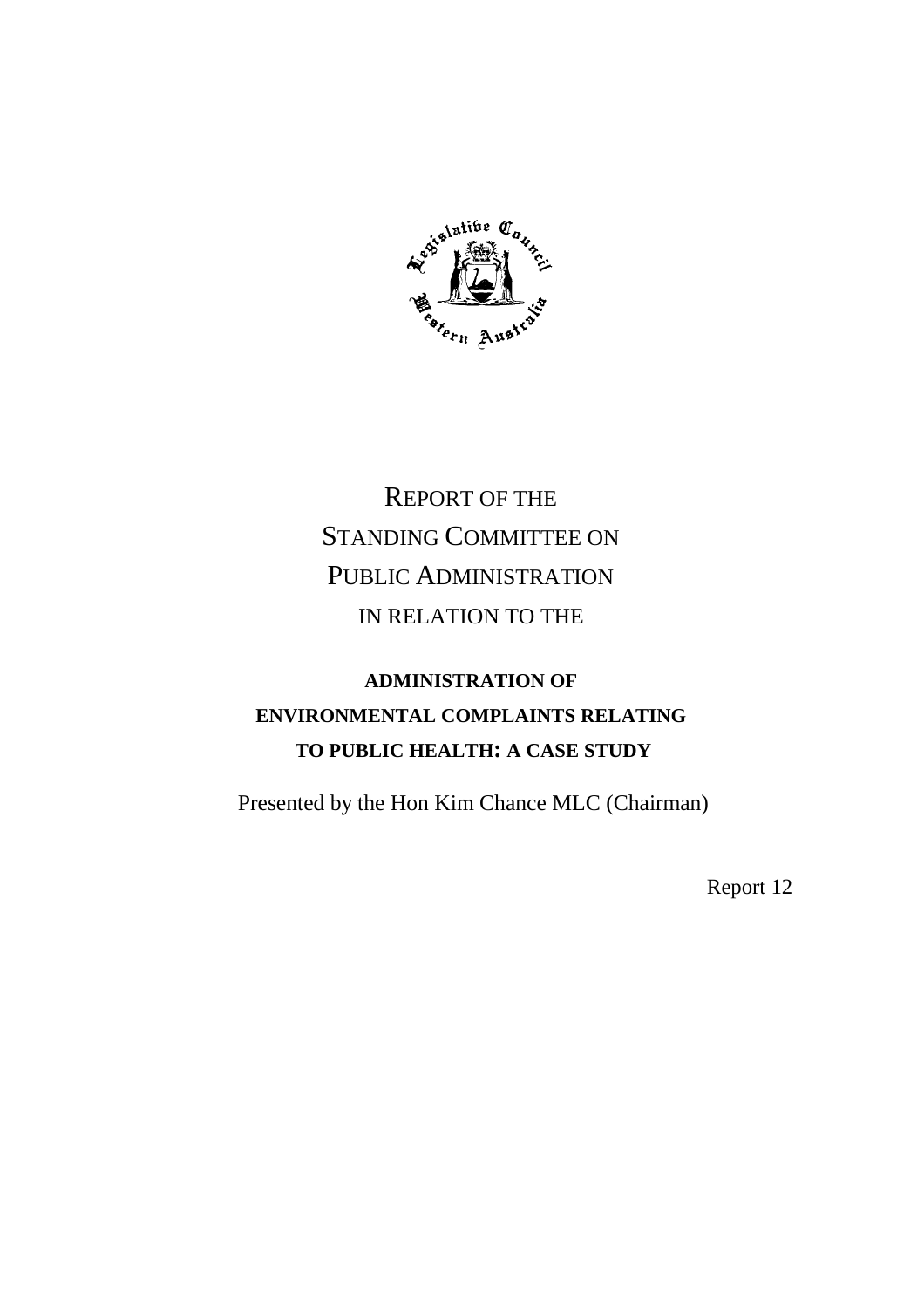# **STANDING COMMITTEE ON PUBLIC ADMINISTRATION**

### **Date first appointed:**

7 November 1996

# **Members of the Committee**

Hon Kim Chance MLC (Chair) Hon Barbara Scott MLC (Deputy Chair) Hon Cheryl Davenport MLC Hon Dexter Davies MLC Hon Helen Hodgson MLC Hon Barry House MLC Hon Ken Travers MLC (substitute member for Hon Cheryl Davenport from 19 August 1999)

# **Staff of the Committee**

Dr Steven Churches, Advisory/Research Officer Ms Lisa Hanna, Committee Clerk

### **Terms of Reference**

See Appendix 1

# **Address:**

Parliament House, Perth, WA 6000, Telephone (08) 9222 7222

**ISBN**: 0-7309-8944-5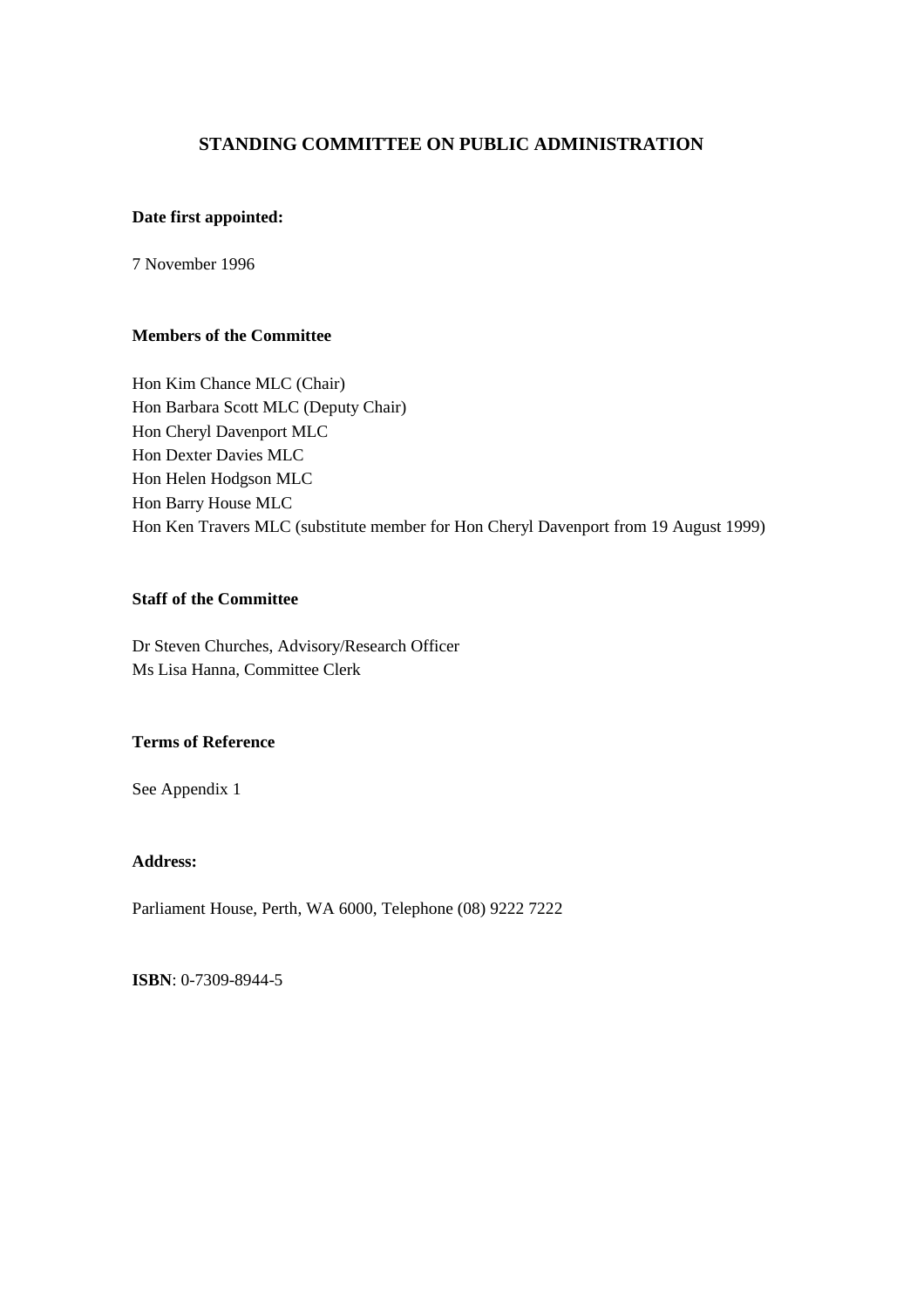# **Report of the Legislative Council Standing Committee on Public Administration**

# **in relation to the**

# **Administration of environmental complaints relating to public health**: **a case study**

# **1 ORIGINS OF THE INQUIRY**

# **1.1 Introduction**

The Committee received correspondence from people living and working in the Wagerup area, detailing alleged serious impacts on the health of people in the district, which were alleged to be the consequence of industrial emissions from the Alcoa refinery at Wagerup. However, the complainants approached the Committee in the belief that they had exhausted their attempts to obtain assistance from State Government agencies in finding out what was causing ill-health in the district. The approach to the Committee was to seek help in dealing with the relevant agencies. The Committee's terms of reference for this report are set out in Appendix 1.

# **1.2 The Views of the Local Community**

**1.2.1** Members of the local community in the Wagerup and Waroona area combined with some employees of the Alcoa Wagerup refinery ("the refinery") to form the Wagerup Community Health Action Group ("WCHAG"). The group formed as a response to what the members perceived as the damaging impact on public health of the industrial emissions from the refinery, which is used by Alcoa to extract alumina from bauxite mined by Alcoa in the nearby Darling Scarp.

# **1.3 The Industrial Process**

**1.3.1** WCHAG is of the view that the effects of the emissions have become serious since the introduction of a liquor burning unit (LBU) at the refinery in 1996. The LBU has the purpose of burning off the "organics" which are associated with the bauxite in the vicinity of Wagerup. The "organics" are the organic material found in the bauxite ore body. The bauxite cannot be extracted or refined without dealing with the organic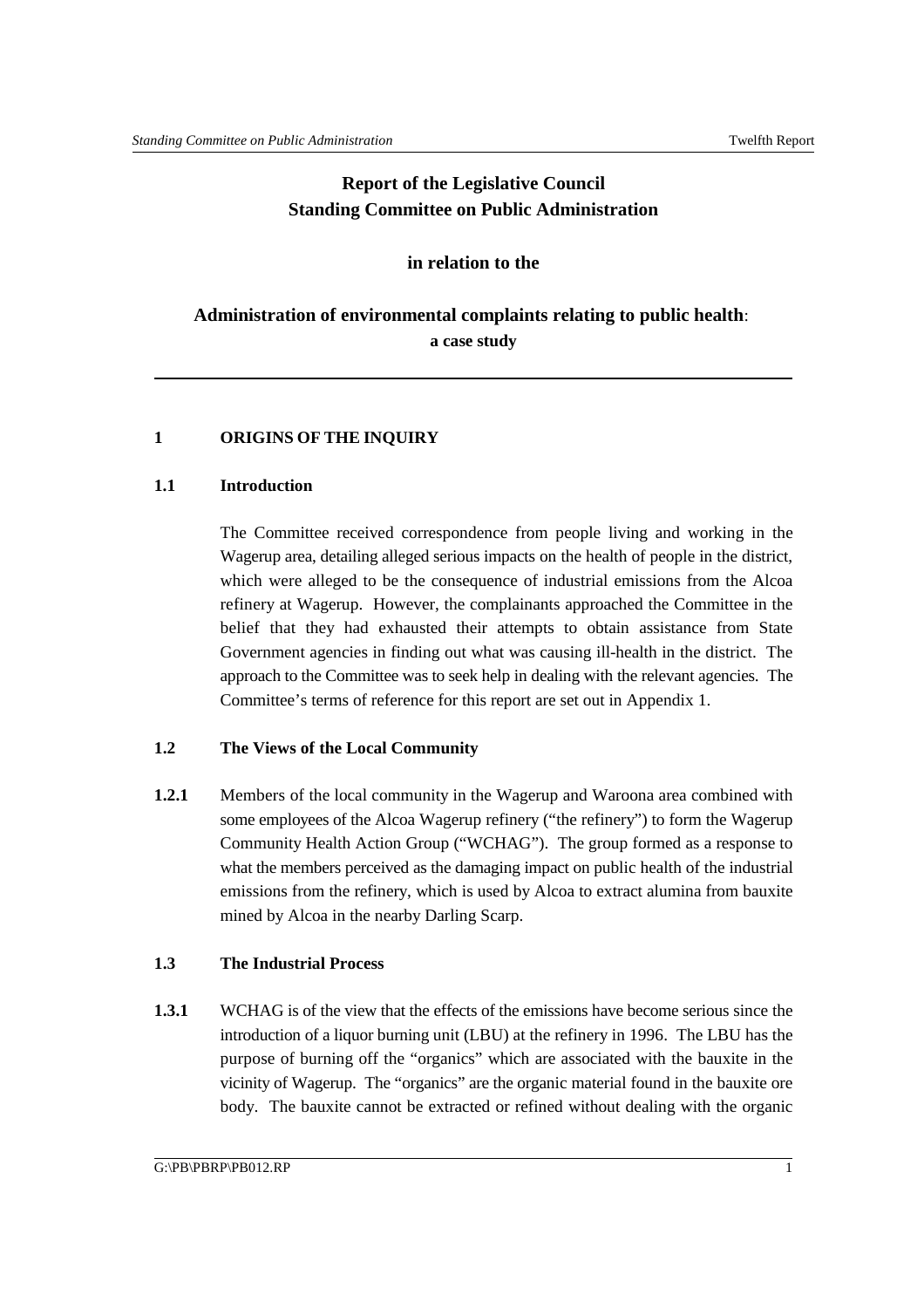material. Consequent on complaints from the community, Alcoa added a catalytic thermal oxidiser (CTO) at a cost of \$5 million to the LBU, which was recommissioned in December 1997. The purpose of the CTO was to reduce the level of volatile organic carbon (VOC) being released into the air.

**1.3.2** It is important to note that the bauxite ore body in the Wagerup region contains progressively larger proportions of "organics" as the ore body is extracted, with the result that the residue from the burning off of these compounds steadily increases as a proportion of the emissions from the refinery. It was for that reason that the refinery introduced the LBU in 1996, and followed that with the CTO the following year. It is also noteworthy that Alcoa operates alumina refineries at Kwinana and Pinjarra, as well as the refinery which is the subject of this report. The other two refineries use bauxite ore extracted from sources other than those used for the Wagerup facility. The result is that the residues and emissions from the various refineries are likely to be different, and the result of testing the emissions of one should not be taken as conclusive evidence of the content of emissions at another.

# **1.4 Complaints laid by WCHAG**

- **1.4.1** Members of the local community in Wagerup, both individually and through WCHAG, have been making complaints about the emissions from the refinery, and their impact since at least 1995. These complaints have been registered with both Alcoa and relevant government departments: the Department of Minerals and Energy ("DME"); the Department of Health WA ("HDWA"); and the Department of the Environment ("DEP").
- **1.4.2** Complaints were laid with each of these departments at different times, and sometimes not directly, but by reference from Alcoa, as is apparent from the letters written to the Committee by the departments concerned, and also the evidence given at a hearing conducted by the Committee.
- **1.4.3** The complaints to Government from WCHAG began with two letters to DME of 23 July 1997 and 8 September 1997, and a letter to HDWA of 9 February 1999.

# **1.5 Involvement of the Committee**

**1.5.1** The Committee received a letter dated 30 October 1998 from Messrs Van der Pal and Baker, representing employees at the refinery, and a letter dated 2 November 1998 from WCHAG (Ms A. Snow) regarding the impact of emissions from the refinery. The first letter asked the Committee to investigate the alleged inaction of DME in respect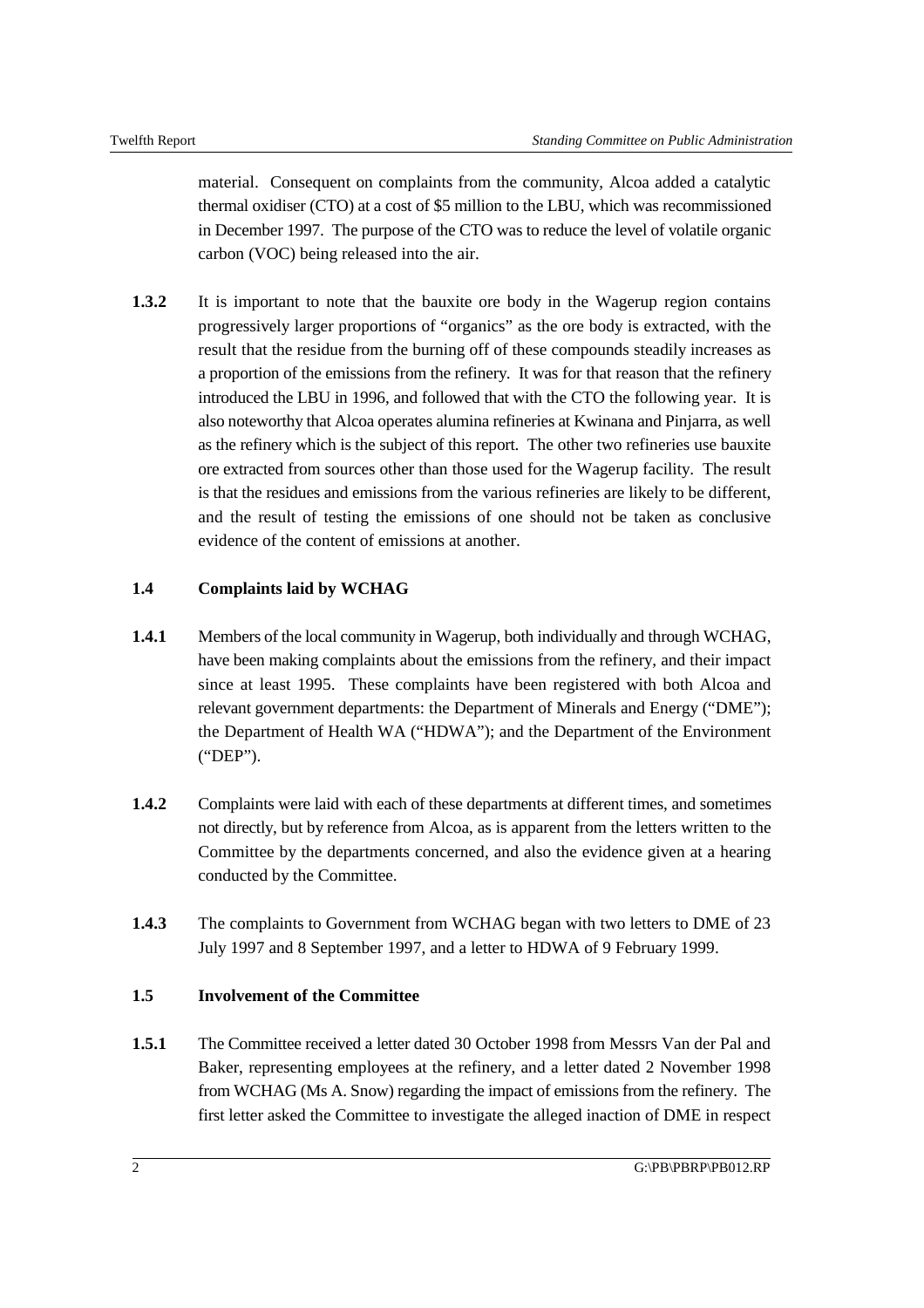of complaints laid with it, while the second letter asked the Committee to investigate the alleged lack of action by HDWA, and it also requested that the State Government undertake an epidemiological study of the health of the residents of the Wagerup area.

- **1.5.2** The requests satisfy the Committee's terms of reference, in so far as the requests involved aspects of public administration which had a systematic relationship with questions of the regulation of industrial emissions across the State. In response to the letters from the community and employees associated with the refinery, the Committee wrote to DME and HDWA on 30 November 1998, and a letter in similar terms to DEP on 14 December 1998, asking what action had been taken in respect of the complaints about the Alcoa Wagerup plant. The replies to these letters are annexed to this report as Appendix 2.
- **1.5.3** HDWA responded in a letter of 9 December 1998 to the effect that it knew of the complaints only through a Parliamentary question to the Minister for Health. The letter further asserted that matters involving air pollution were the responsibility of DEP, while the health of the workers at the refinery was the responsibility of DME.
- **1.5.4** DME responded on 11 December 1999 with a letter indicating that it had been aware of employee concerns since May 1997, and that DME had responded by asking Alcoa to undertake internal investigation and monitoring. From July 1997 there were numerous attendances on Alcoa by DME officers of the Collie Inspectorate. DME noted the introduction of the LBU and the CTO as responses to the community criticism of the emissions from the refinery. DME stated that it had not set up any independent studies of the content of the emissions, as Alcoa had undertaken their own studies, which had not revealed any major health issues. DME was of the view that if a further health survey were necessary (the existing survey was an ongoing University study of the general health of past and present Alcoa employees), DME would ask Alcoa to set up an independent study. The Committee later found that testing of emissions was being performed for Alcoa by the Chemistry Centre, an organisation within DME.
- **1.5.5** DEP responded on 23 February 1999 implying that it was aware of the complaints against the refinery. The DEP approach was accepting of Alcoa's monitoring of the situation: the CTO was said to leave the liquor burning operation at "best practice". The letter indicated that DEP had had discussions with members of the local community, Alcoa management, and HDWA. There was reference to the establishment of an advisory committee, but it was said that "as the key issue is one of health, the Health Department will have primary carriage of the issue."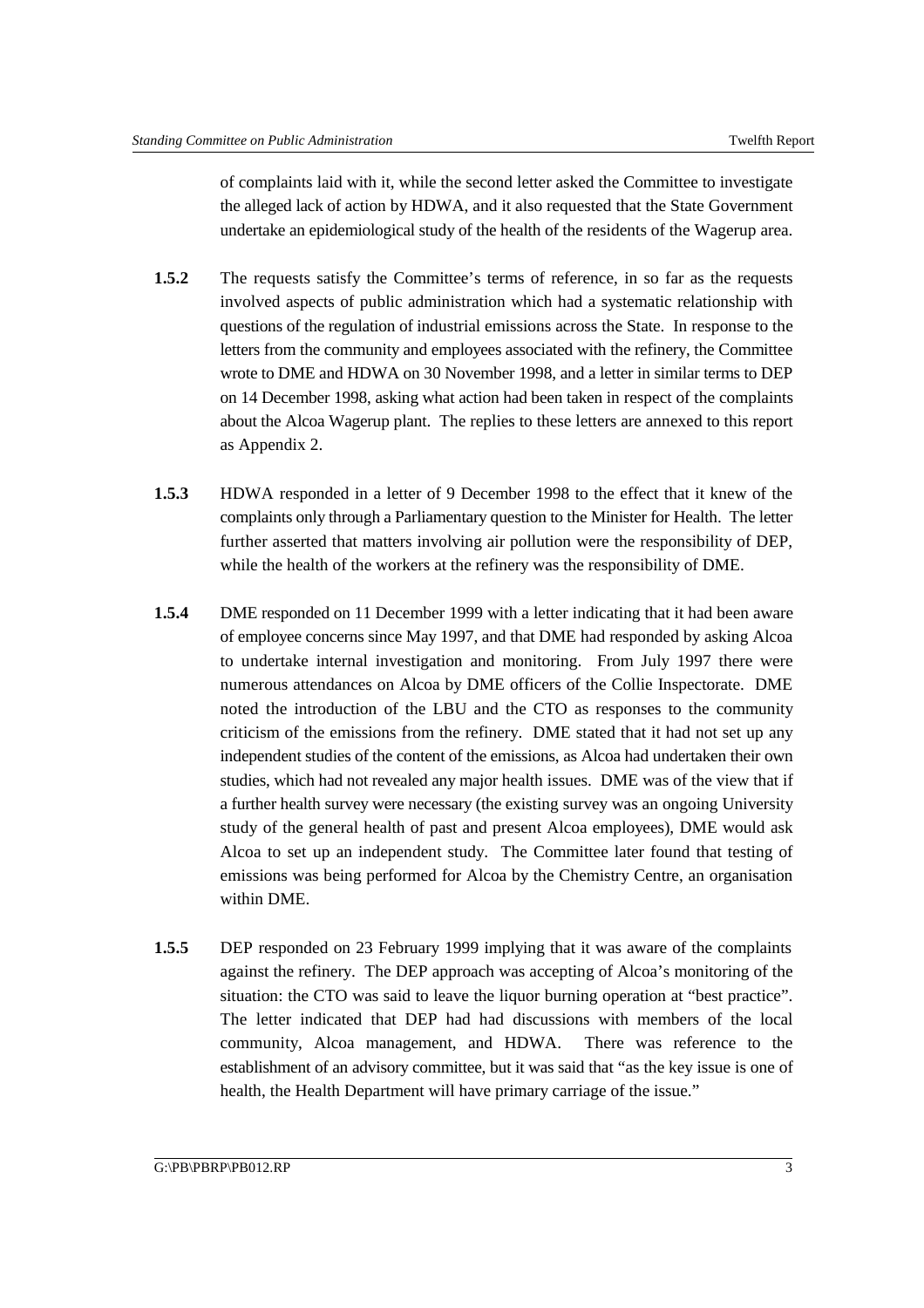- **1.6** These responses displayed a reliance on Alcoa to monitor any possible health impact from its refinery's emissions, as is usual practice, as well as a lack of coordination as to which department was responsible for dealing with the complaints. DME claimed jurisdiction over the site of the presumed source of the emissions the subject of the complaints, but claimed no authority in the matter beyond the gate to the plant, while HDWA and DEP each thought the other was responsible for dealing with any health impact in the community.
- **1.7** In a letter to the Committee of 10 December 1998, Alcoa set out tables detailing quantities of various VOCs emitted by its Wagerup plant and as monitored by Alcoa. Those tables are set out in Appendix 2 at page 28.

# **2 Site Inspection**

- **2.1** The Committee made a site inspection, and heard the views of members of WCHAG and of Alcoa management at Wagerup. On Friday 7 May 1999 a sub-committee, consisting of the Hons Kim Chance, Cheryl Davenport and Helen Hodgson MLCs met at 9.30am at the Waroona Community Centre to hear a presentation by the Wagerup Community Health Action Group. Subsequently, other members of the Committee met with representatives of WCHAG and Mr House met with representatives of Alcoa.
- **2.2** The WCHAG delegation was led by Mr Bill van der Pal, assisted by Ms Cheryl Borserio. The present community health problems were perceived by the WCHAG to arise from the time that Alcoa commissioned a new processor at its alumina refinery at Wagerup. Complaints from the community had been forwarded directly to Alcoa, and to various government departments in respect of respiratory disorders, individual instances of allergic and toxic reactions, spontaneous abortions of farm animals, and tree deaths.
- **2.3** The sub-committee met with Alcoa management at the refinery at 2.00pm on the same day. The Alcoa delegation consisted of the plant manager, Mr David Olney, the plant medical officer, and three other members of management. They explained that the ore body being mined for bauxite to feed the Wagerup refinery was changing in content steadily and noticeably as the extraction process dug deeper into the Darling Scarp. The ore body now contained progressively larger amounts of "organics", which are required to be burned off in the LBU. In the course of discussion with the Alcoa management it became apparent that they did not have a complete analysis of the content of the "organics", or of the residue that would be emitted in the course of refining.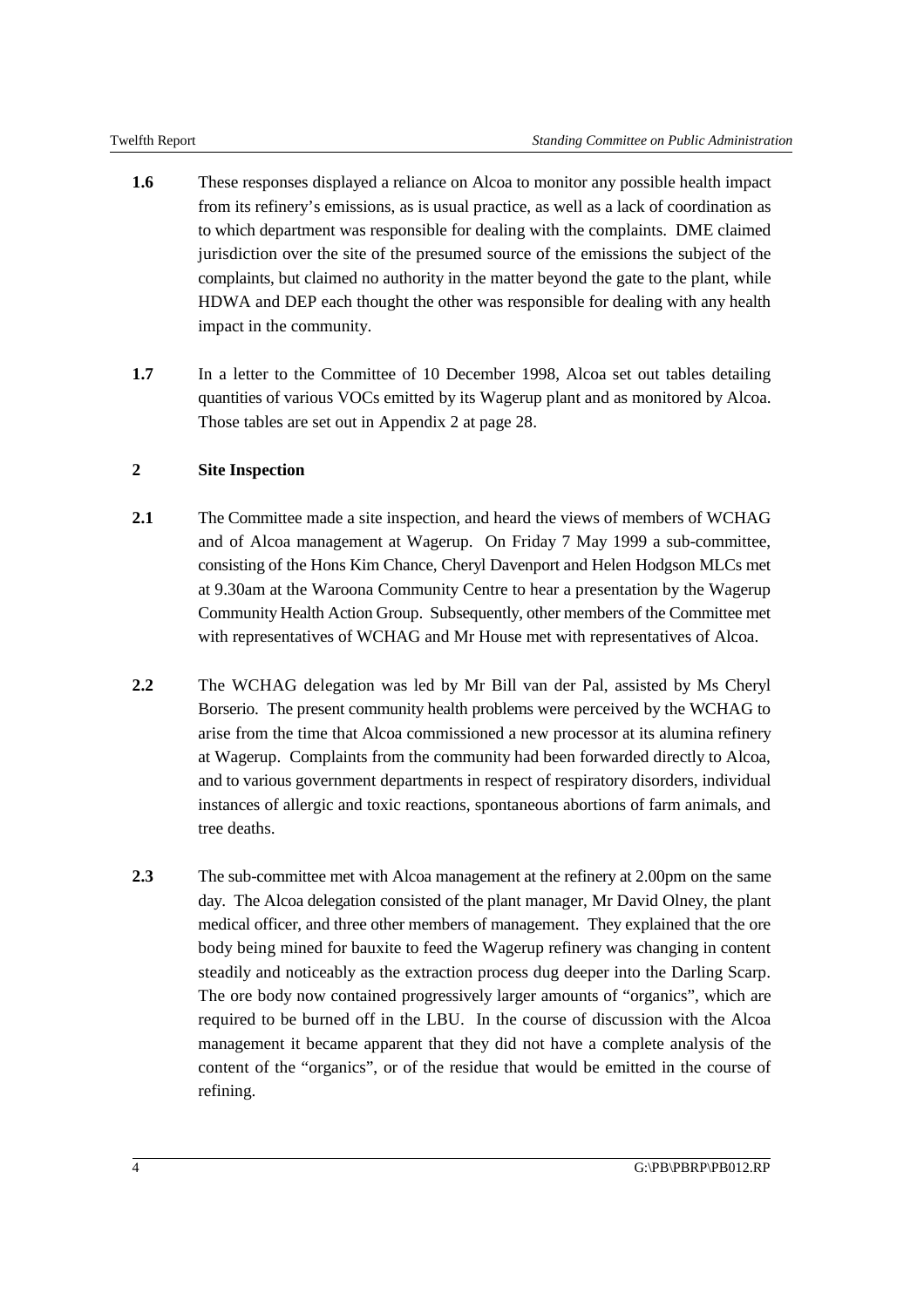- **2.4** The other important factor was that the quantity of alumina to be produced by the refinery was projected to increase by 50% over the next 5 years, so that any problems inherent in the plant's emissions, and compounded by the changing nature of the ore body, would also be increasing in volume in the near future.
- **2.5** It was apparent to the Committee that Alcoa were genuinely concerned about the allegations and were working diligently and cooperatively to investigate them.

### **3 Evidence from Agencies**

- **3.1** Following the site inspection the Committee resolved to conduct a hearing into the response of DME, HDWA and DEP to the complaints from the Wagerup community, and accordingly, evidence was taken at an open hearing of the Committee on 16 June 1999.
- **3.2** Mr Robert Sherwood, the Collie District Inspector of Mines, and Mr Michael Rowe, the Manager, Occupational Health for DME represented DME. The evidence which they tendered confirmed the material in DME's letter of 11 December 1998 (see 1.5.4 above), to the effect that monitoring of the emissions, as is usual in these cases, was left by DME to Alcoa to perform, and there had been only piecemeal contact with HDWA and DEP as to the complaints emerging from the Wagerup community. The evidence showed a strong reference to demarcation between the roles of DME within the confines of a mine (including refinery) site, and the work of DEP where the general community were involved. The DME representatives also indicated that they could not identify the content of the emissions with absolute precision, as the emissions consisted of a "suite" of compounds produced in the liquor burning process.
- **3.3** Dr Paul Psaila-Savona, Executive Director, Public Health, and Dr Martin Matisons, Senior Toxicologist, represented HDWA. Dr Psaila-Savona was of the view that the complaints about community health in the Wagerup area were inherently difficult to pin to a particular cause. The variety of symptoms did not fit any known epidemiological pattern, and a study by survey would require the presence of a control group, which was not possible in this case as the number of people affected was relatively small. The thrust of Dr Psaila-Savona's presentation on this topic identified the difficulty of ascertaining what factors were causing the ill-health in the community by focusing on the symptoms of the people affected. Dr Psaila-Savona saw little opportunity for involvement by HDWA, as he saw the analytical process of testing for contaminants in the air as a matter for DEP. Evidence was given that both the witnesses had had meetings with community representatives and Alcoa to lay down the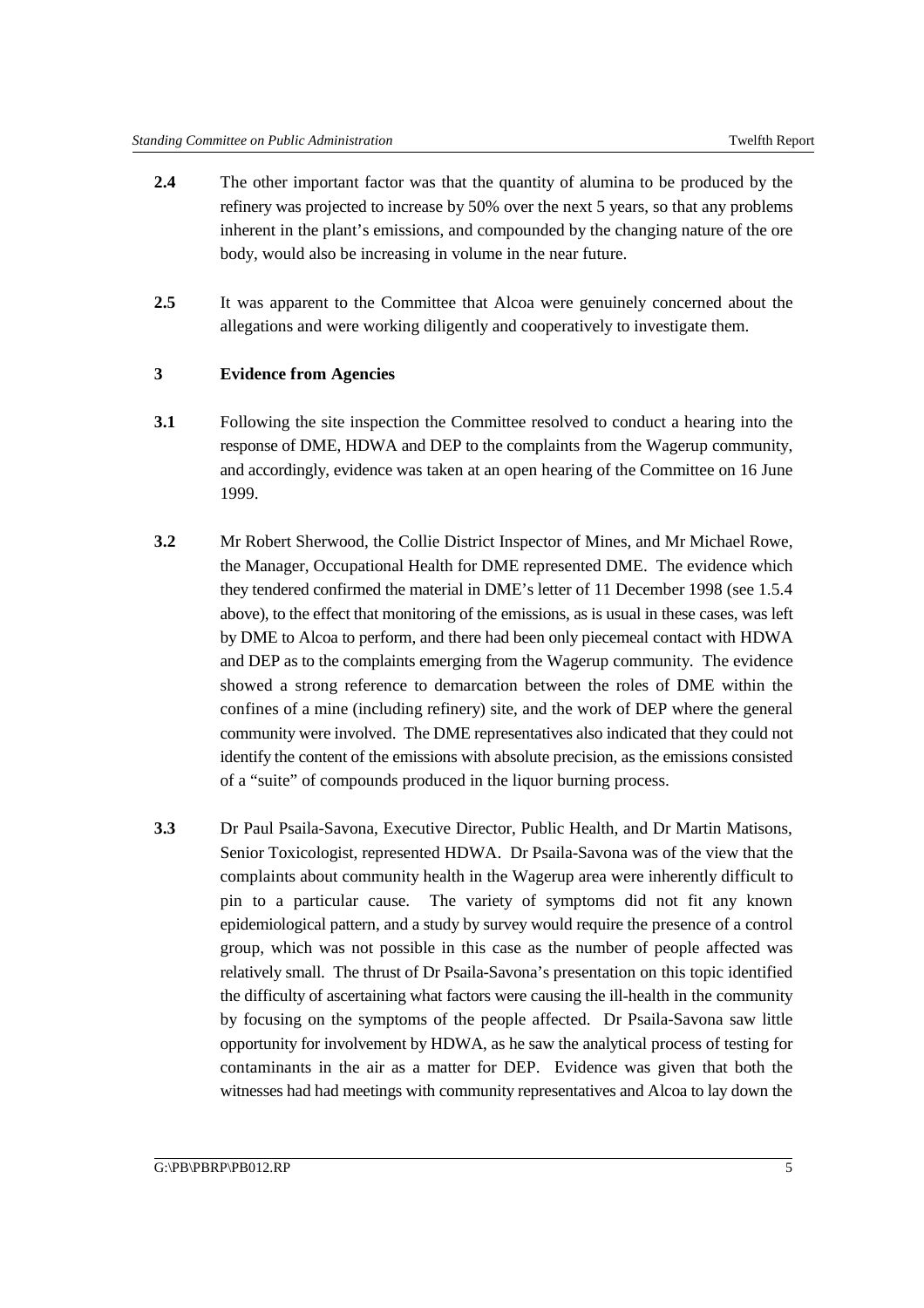basis for a future survey. Dr Psaila-Savona also noted that there had been interaction in this matter between HDWA and DEP, but not between HDWA and DME.

- **3.4** DEP were represented by Mr Peter Skitmore, Director, Regional Services, and Mr Guy Watson, Manager, South West Regional Office. Mr Skitmore tabled a survey and an action plan devised by DEP. The health survey provided a basis for analysing symptoms in the Wagerup community by reference to date and time, the weather, events at the relevant time at the refinery, and the validation of those events by Alcoa, or other witnesses. The action plan, a copy of which had been sent to the Committee on 11 June 1999, provided for the taking of samples of body tissues from people in the affected area, together with the taking of samples of rainwater and air in the area, and testing them for the obvious likely industrial contaminants which might be both produced by the refinery, and be the cause of the community health issues.<sup>1</sup>
- **3.5** Mr Skitmore gave evidence of the intensity with which he intended to pursue the action plan, for which DEP is responsible. He was asked why DEP took a completely different attitude now to the issue, compared with the response in the letter to the Committee of 23 February 1999 (see 1.5.5 above). He said that it was only after he had met with some of the complainants in February 1999 that DEP started to develop a response that went beyond assuming that HDWA would handle the matter. Mr Skitmore also displayed an understanding that the events in Wagerup might not necessarily fit the known pattern of cause and effect regarding emissions and public health, and that that might affect the administrative response to the issue. He noted that DEP was accustomed to dealing with emission situations which could be tested against accepted national and international standards. The situation at Wagerup, in which the testing done for Alcoa by the Chemistry Centre could not detect the nature of the possible low level harmful content in the emissions, nor assure that there was no harmful content, caused Mr Skitmore to say:

*"In circumstances in which the emissions are well within those [national and international] standards and we still have health implications, which is the case in this instance, and where there is a significant difference between the standard and what we are measuring in the environment and what we believe is in the environment, we will seek advice from the Health*

<sup>&</sup>lt;sup>1</sup> See Appendix 3, Action Plan provided by DEP under letter of Mr P Skitmore of 11 June 1999.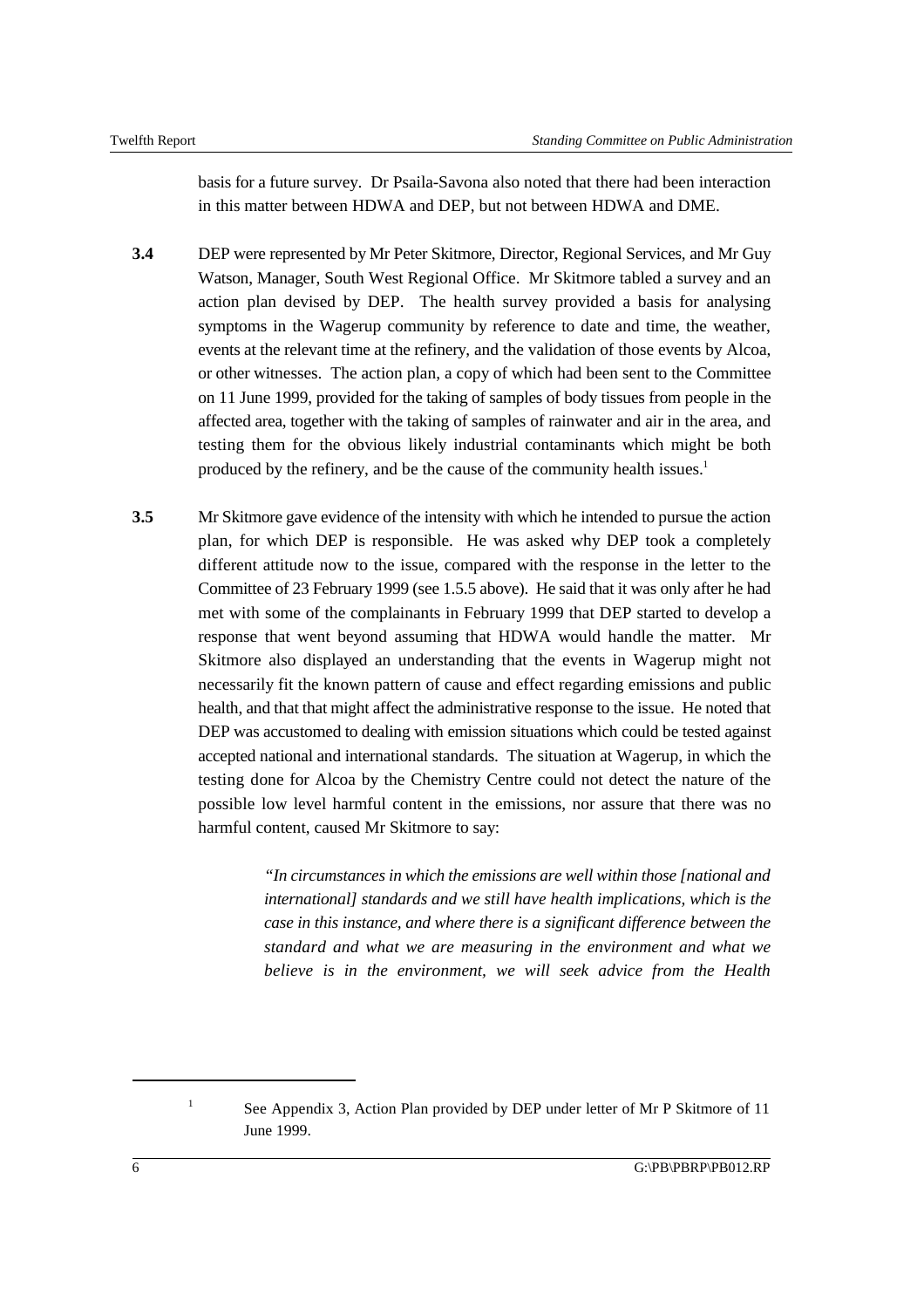*Department about what is causing this problem, because the standards are indicating that there is a problem.*"<sup>2</sup>

**3.6** Mr Skitmore also indicated that DEP kept a complaints register, which had grown in respect of Wagerup after he had pointed out to Wagerup residents in February 1999 that DEP could not be expected to take action if they complained to Alcoa, without passing on a copy of their complaint to DEP.

### **4 The Views of the Committee**

- **4.1** The Committee was of the view that there had been a disjointed response on the part of government agencies to the concerns of the community in Wagerup.
- **4.2** DME was restricted by its statutory charter to inspection and regulation of mine and refinery sites, and it was common practice to accept self-regulation and monitoring by mine and refinery employers. For the first seven months of the Committee's preliminary enquiries into this matter, HDWA and DEP each asserted that the other was responsible for any action that ought to be taken at Wagerup. This occurred on the basis that the problem, if there was a problem, was caused on the one hand by air pollution, but on the other hand, it was said that the issue at stake was one of community health. It was only in the week leading up to the public hearings conducted by the Committee, that DEP produced an Action Plan, attempting the sort of speculative tissue and particle analysis which HDWA had said would not be feasible. There was apparently no formal process of consultation between these departments to coordinate administrative response.
- **4.3** The Committee accordingly makes recommendations not merely with a view to the situation at Wagerup, but about industrial emissions affecting public health being made anywhere within the State.

### **5 RECOMMENDATIONS**

**5.1** That there be a Working Party of senior officers from a level no less than the CEO or their deputy representing DEP, HDWA, DME and WorkSafe which meets not less than every six months to discuss the coordination of administrative response to community

 $T$ Transcript 16 June 1999, p.24

G:\PB\PBRP\PB012.RP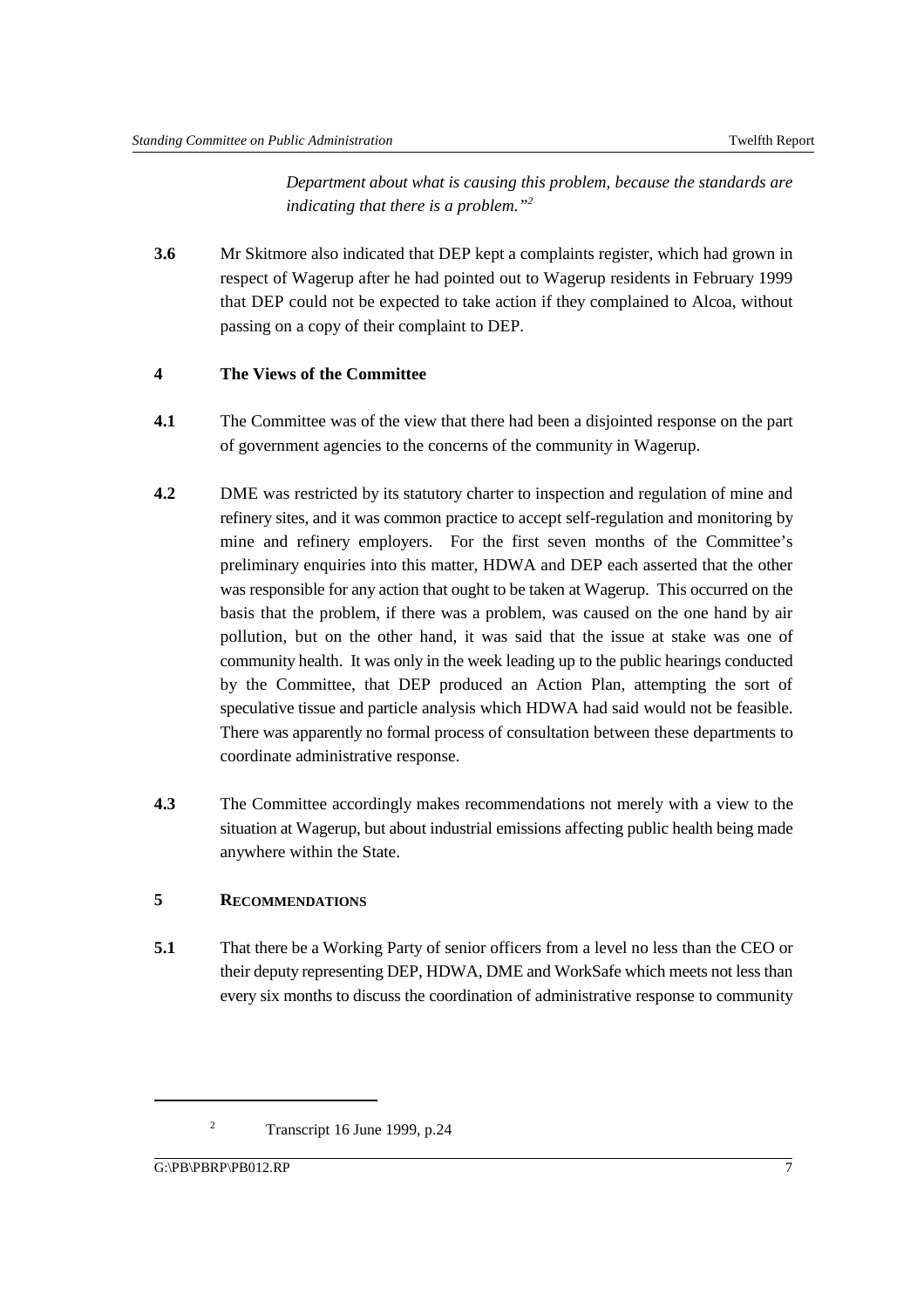complaints regarding environmental issues adversely affecting the health of workers or the community.

- **5.2** That the meetings of the Working Party:
	- i. ensure coordination for investigations of complaints of the nature referred to in 5.1 originating in the community; and
	- ii. review progress on current investigations.
- **5.3** That the members of the Working Party meet in response to particular community health complaints as they arise to coordinate an administrative response.
- **5.4** That DEP function as the department charged with coordinating the Working Party, and that DEP keep a register of all complaints received from the public regarding environmental issues adversely affecting the health of workers or the community. Any Department or statutory body on receiving such complaint is to file a copy with the register of complaints kept by DEP.
- **5.5** That DEP be able to involve other government agencies as required.

**Hon Kim Chance MLC Chairman**

**Date: 14 September 1999**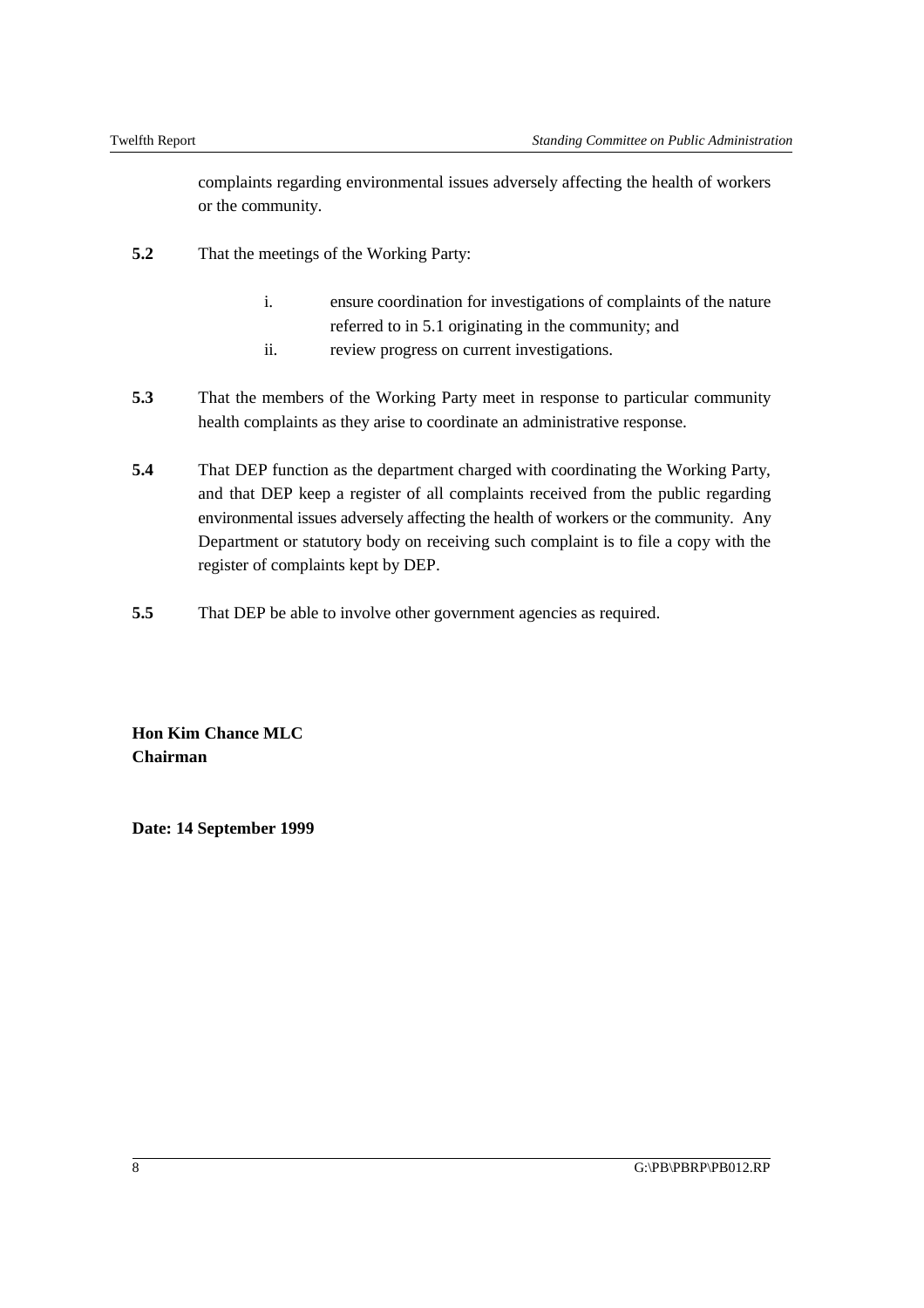# **APPENDIX 1**

### **Terms of Reference for the Standing Committee on Public Administration**

Schedule 1 of the Standing Orders establishes the Standing Committee on Public Administration. The Terms of Reference for the Standing Committee are:

- "1. A Standing Committee on Public Administration is established.
- 2. The Committee consists of 6 members.
- 3. The functions of the Committee are:
	- (1) to inquire into and report to the House on the means of establishing agencies, the roles, functions, efficiency, effectiveness, and accountability of agencies and, generally, the conduct of public administration by or through agencies, including the relevance and effectiveness of applicable law and administrative practises;
	- (2) to consider and report on any bill referred to it by the House providing for the creation, alteration or abolition of an agency, including abolition or alteration by reason of privatization; and
	- (3) except as provided in Standing Order 339(c), the Committee shall not proceed to an inquiry whose sole or principal object would involve consideration of matters that fall within the purview, or are a function, of another Committee.

### 4. In this order:

"Agency" means-

- (a) an agent or instrumentality of the State Government, established for the purpose of developing, implementing or administering any program or policy with a public purpose or any such program or policy that relies substantially for its development, implementation or administration on public monies or revenue;
- (b) any person empowered by a written law to make a decision enforceable at law whether by that person or otherwise,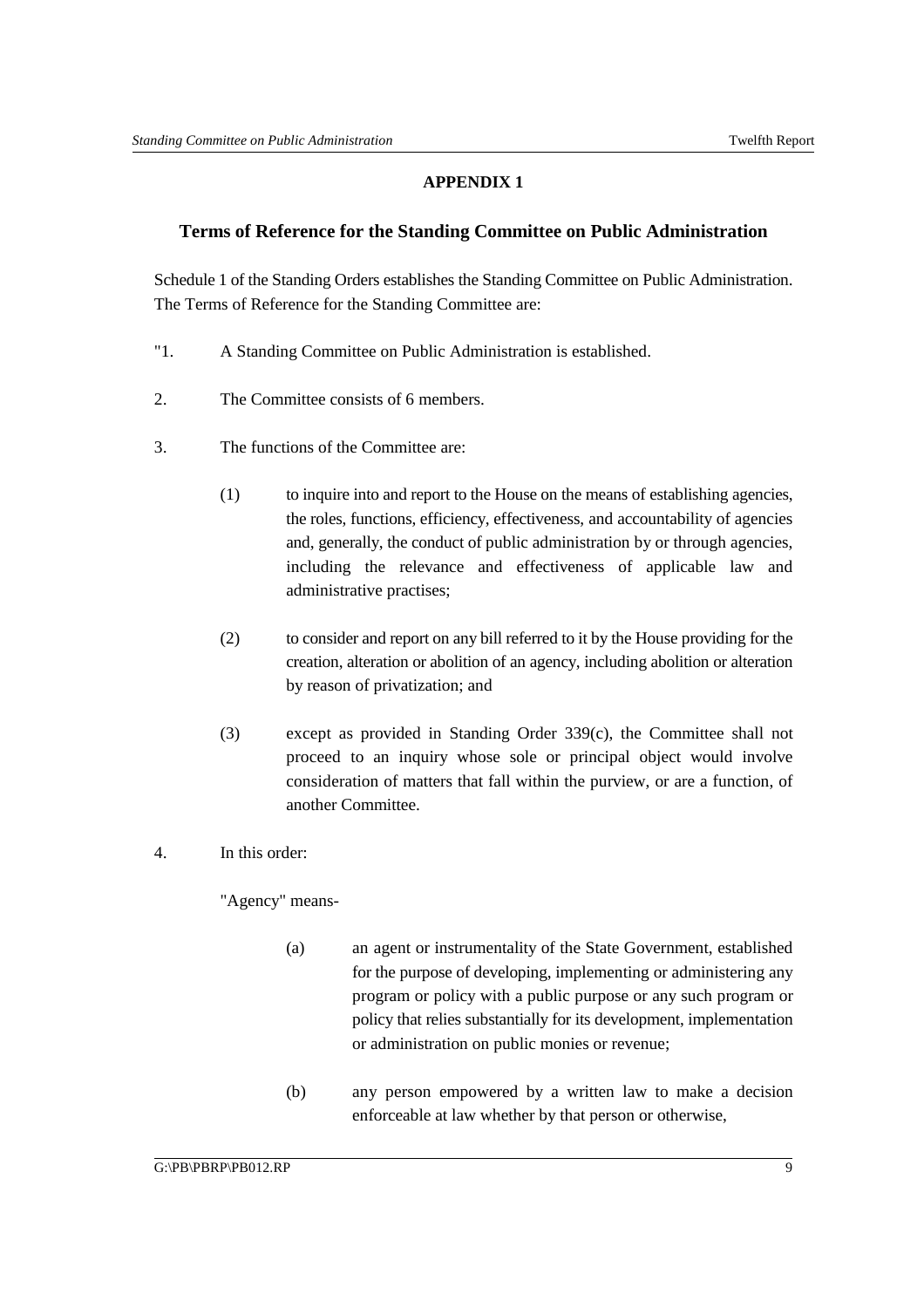and, where appropriate, includes any agency officer or employee acting, or having ostensible authority to act, as the agent or delegate of the agency, but does not include:

- (c) a House of the Parliament, or any Committee or member of either House, or any officer or employee of a department of the Parliament;
- (d) a court of law or a court of record, or a judge or other member of either court;
- (e) any person whose functions are solely of an advisory nature and the failure to obtain or act in accordance with advice given by that person does not invalidate or make voidable a decision made by another person;
- (f) a police officer or other person in the course of exercising a power conferred by a written law to arrest or charge a person with the commission of an offence, or to enter premises and seize or detain any object or thing;
- (g) a local government within the meaning of the Local Government Act 1995;"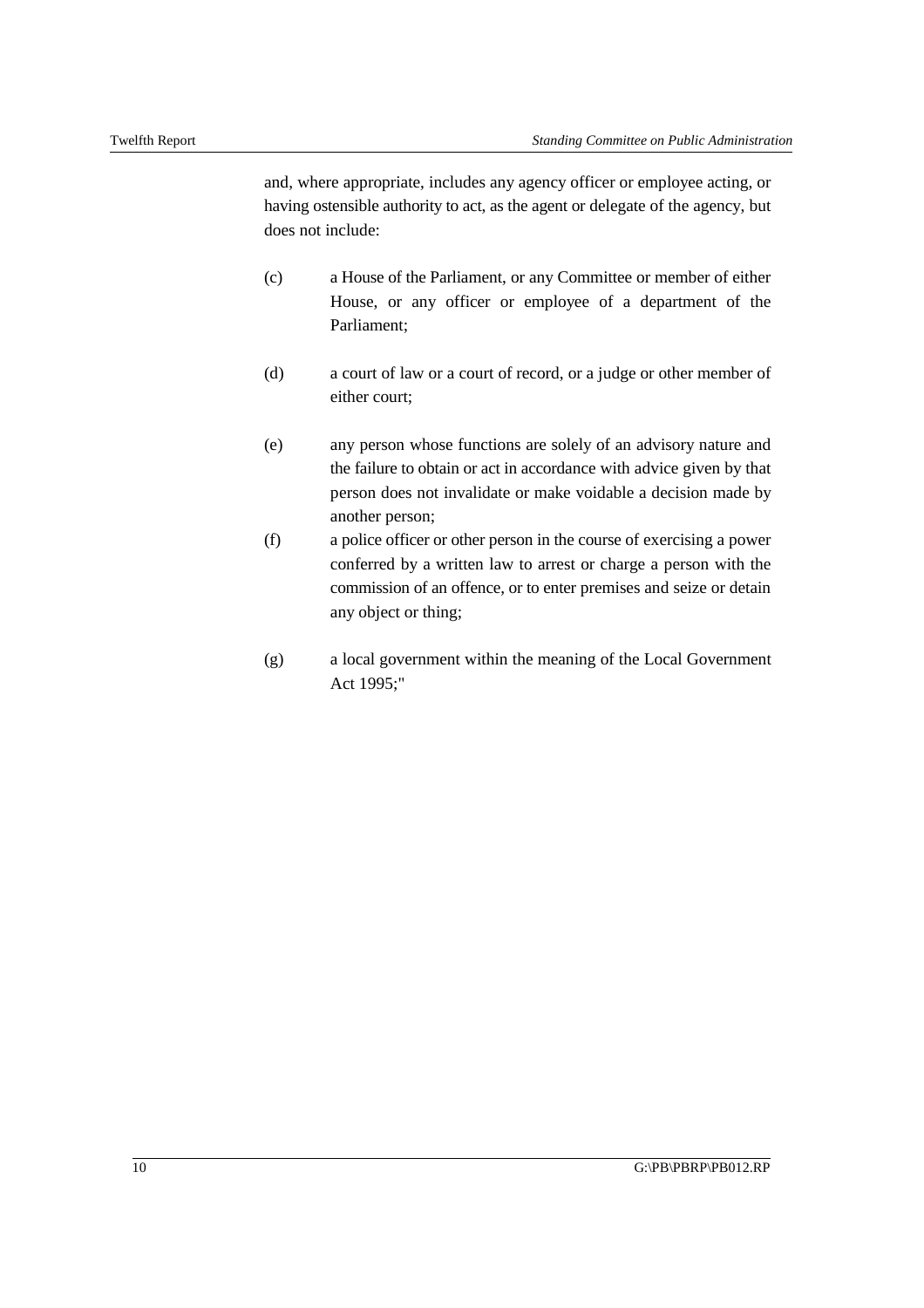# **APPENDIX 2**

# **CORRESPONDENCE FROM GOVERNMENT AGENCIES**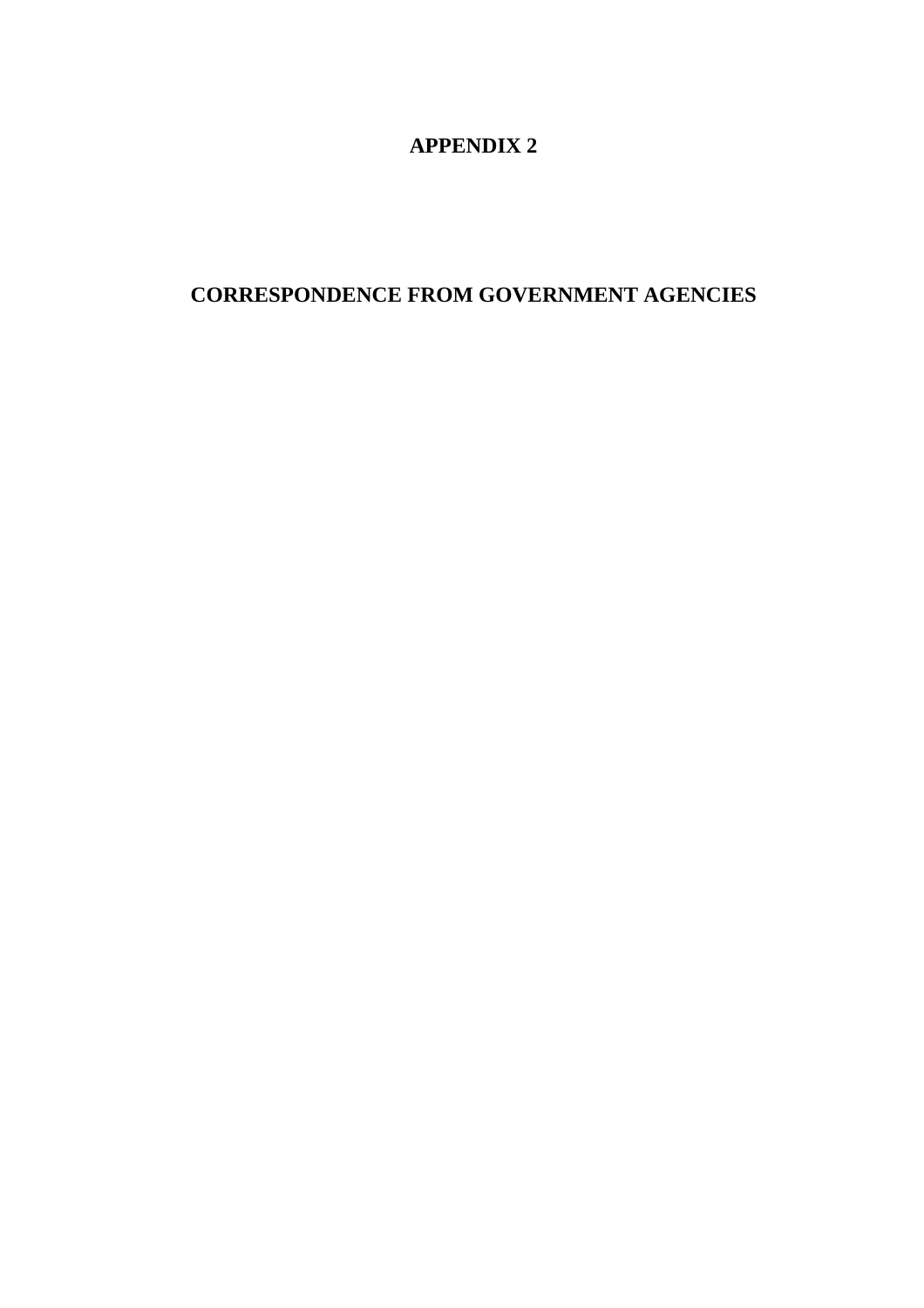

Dear Hon Chance

#### ALCOA WAGERUP ALUMINA REFINERY

Thank you for your letter of 30 November informing me of the Standing Committee's interest in the issue relating to the Refinery.

Before answering your specific questions, I wish to make the following comments.

- 1. The Health Department is not the department responsible for the management of air pollution matters. This is a responsibility of the Department of Environmental Protection which has the statutory authority to require pollution matters to be investigated and addressed. The health of the employees at the Refinery comes within the responsihility of the Departments of Minerals and Energy and Worksafe.
- 2. The Health Department, of course, has an interest in any matter which seriously impacts on the health of the community and, wherever and whenever possIble, it takes the appropriate steps to advise the community how to deal with such issues.
- 3 No complaints of a health nature have been received by the Health Department from any member of the community relating to the Wagerup Alumina Refinery. A request was made by Mr John Bradshaw in regard to expert medical consultants able to investigate "Multiple Chemical Sensitivities". A copy of the Minister's letter to Mr Bradshaw is attached. A question without notice (PQ319) was asked by the Hon Jim Scott of the Minister for Health on 21 October, 1998.

[ provide answers to your specific questions:

- 1. The Health Department has not been approached by any community member to investigate the air pollution issue at Wagerup. The most appropriate procedure would be for such individuals to be assessed by their own medical practitioner. The Health Department will provide support as necessary.
- 2. Only in providing advice on multiple chemical sensitivities.

189 Royal SI East Perth WA 6004 Tel (08)9222 2295 Fax (08)9222 2322 Letters PO Box 8172 Stirling St Perth 6849

The Health Department of Western Australia - promoting a smoke-free environment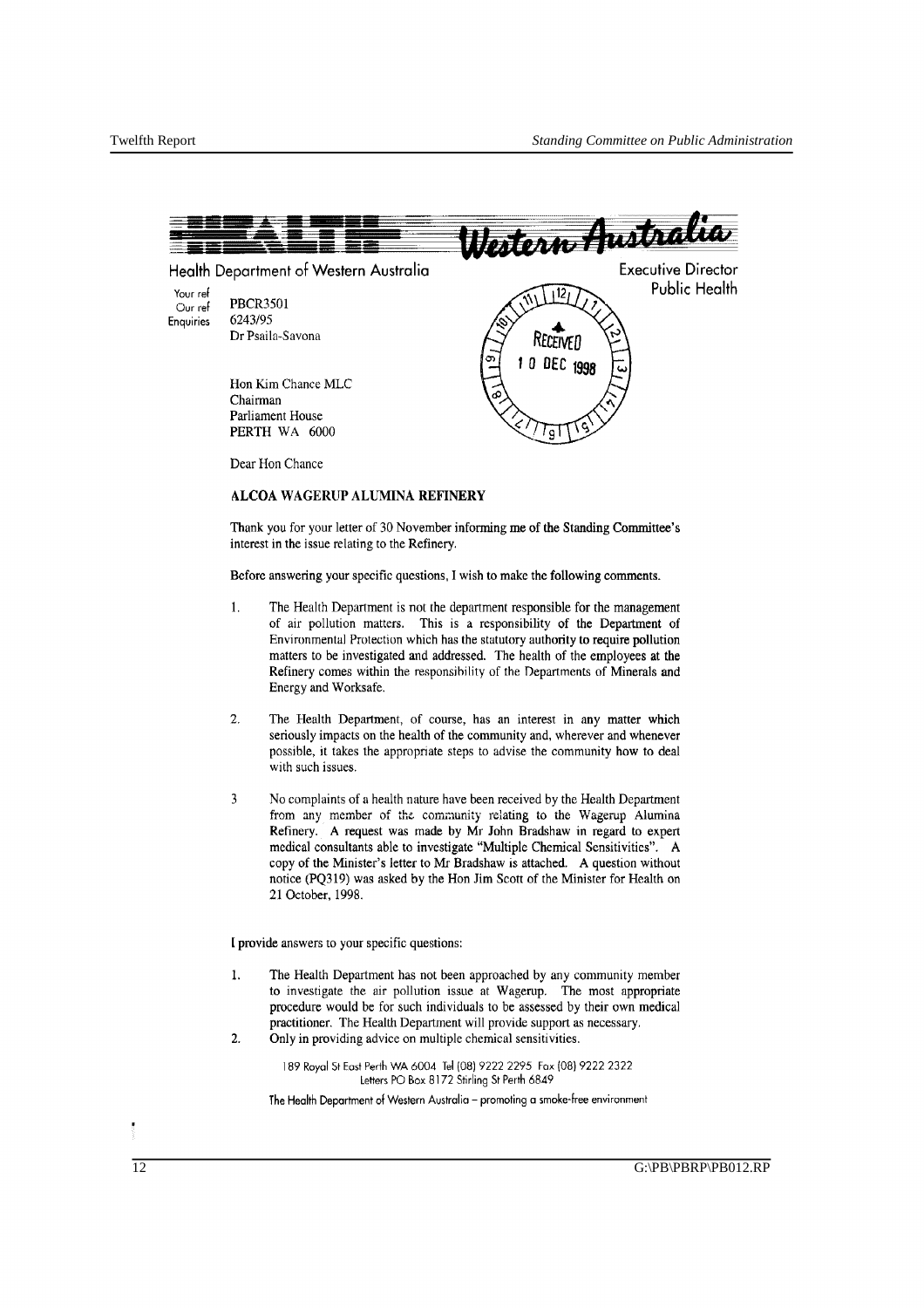3. The Health Department is not conducting any epidemiological study or survey to ascertain the exact cause of the health problems. This would not be a satisfactory method of investigating and managing air pollution issues.

I would be happy to assist your Committee in any way I can if you decide to conduct an inquiry.

Yours sincerely

1/saile lavonc

Paul Psaila-Savona EXECUTIVE DIRECTOR PUBLIC HEALTH

9 December 1998

R12041pps.doc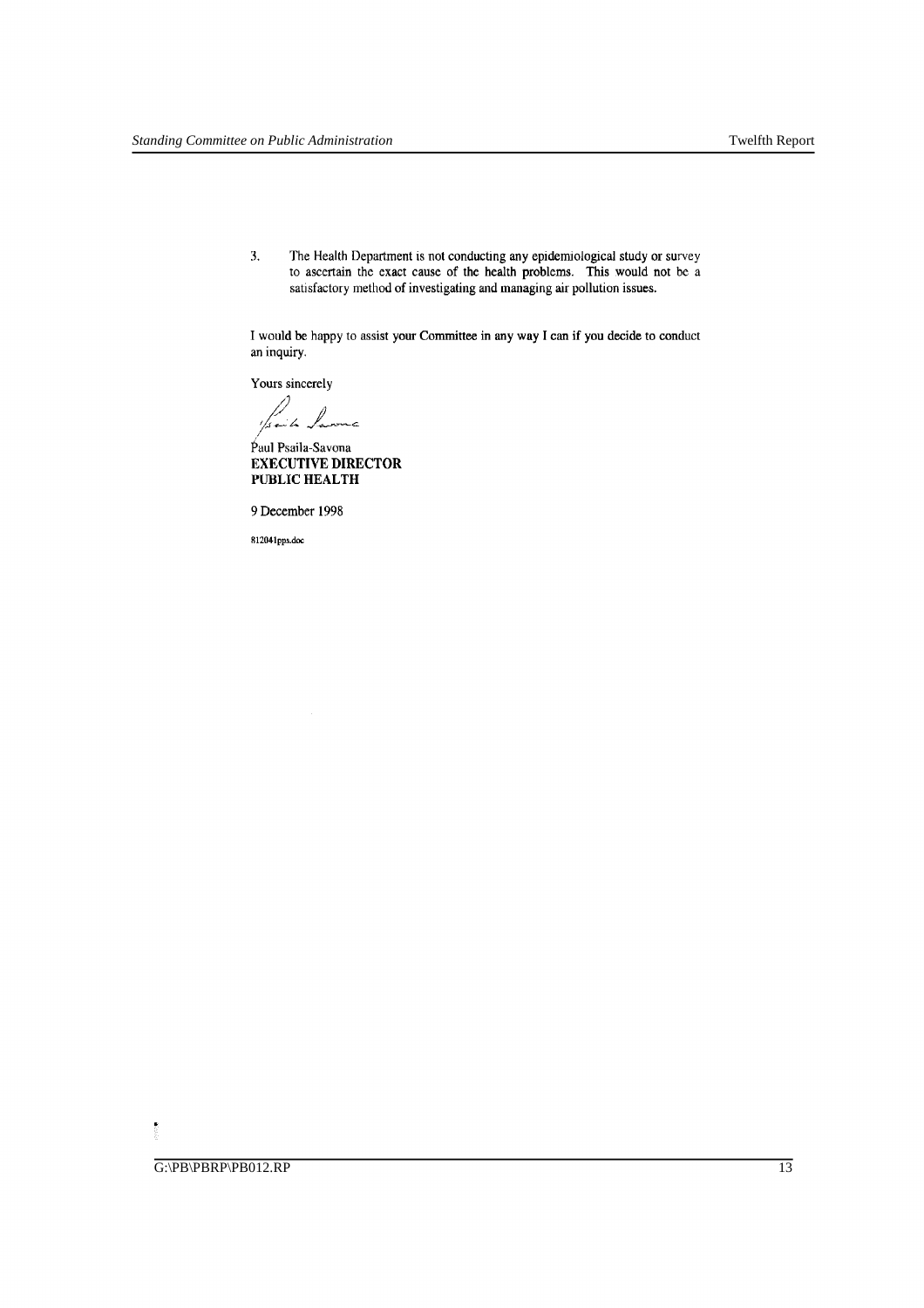

# MINISTER FOR HEALTH

Our Ref: 36655

20 OCT 1993

Mr John Bradshaw MLA Member for Murray-Wellington PO Box 140 HARVEY WA *6220* 

Dear John

Thank you for your letter of 15 September 1995 regarding Alcoa Wagerup emissions and your request for assistance with residents with multiple chemical sensitivity,

Multiple chemical sensitivity syndrome is characterised by multiple symptoms In relation to various environmental pollutants, including chemicals in food, as well as common environmental Irritants such as perfume, cigarette smoke and household cleaners. The critical aspect of the syndrome is the disparate number of chemicals which may trigger the symptoms at exposure levels well below acceptable limits of exposure set by regulatory agencies. Attached is a reprint which may be useful for you.

The syndrome is difficult to categorise, although a number of explanations have been proposed, including hypersensitivity responses to chemicals, However, there remains considerable controversy as to a cause-and-effect relationship end there are no population based data about the prevalence of the syndrome, In addition, it is difficult to verify the syndrome with analytical tests.

Multiple chemical sensitivity syndroma is generally managed by clinical ecologists, medical practitioners with an interest in the effects of environmental chemicals, I am advised that there are a number of general practitioners in Perth with an interest in this area. However, it may be more appropriate for the residents of Wagerup to consult a specialist medical practitioner,

> 13th Floor, 2 Havelock Street, West Perth, Western Australia 6005 Telephone: (08) '0213 h600 Facsimile: (08) "213 n601 Internet .\ddress http://www.wa.gov.au. commet. day/index.html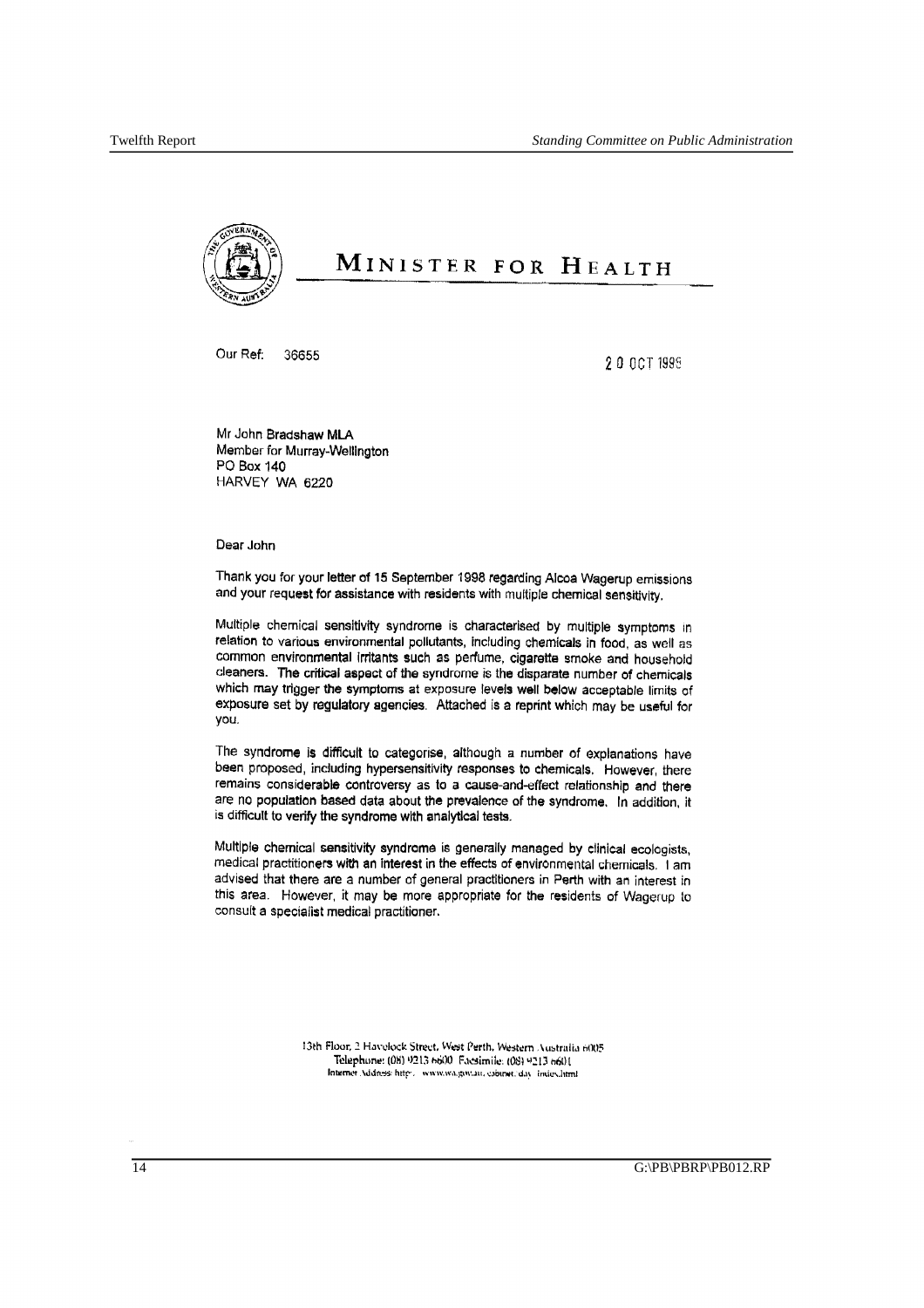Depending on the details of the cases, an immunologist, dermatologist. specialist physician, respiratory physician, or occupational health physician, may be the most appropriate specialist. A general practitioner should be consulted in the first instance as they would be in the best position to refer the patient to the most appropriate specialist. The Australian Medical Association (08 9273 3000) or the Royal Australian. College of General Practitioners (08 9381 8937) also may be able to provide a **list** of specialists in these areas.

I trust this addresses the concerns of your constituents.

Yours sincerely

n íla

**JOHN DAY Minister for Health** 

Ene.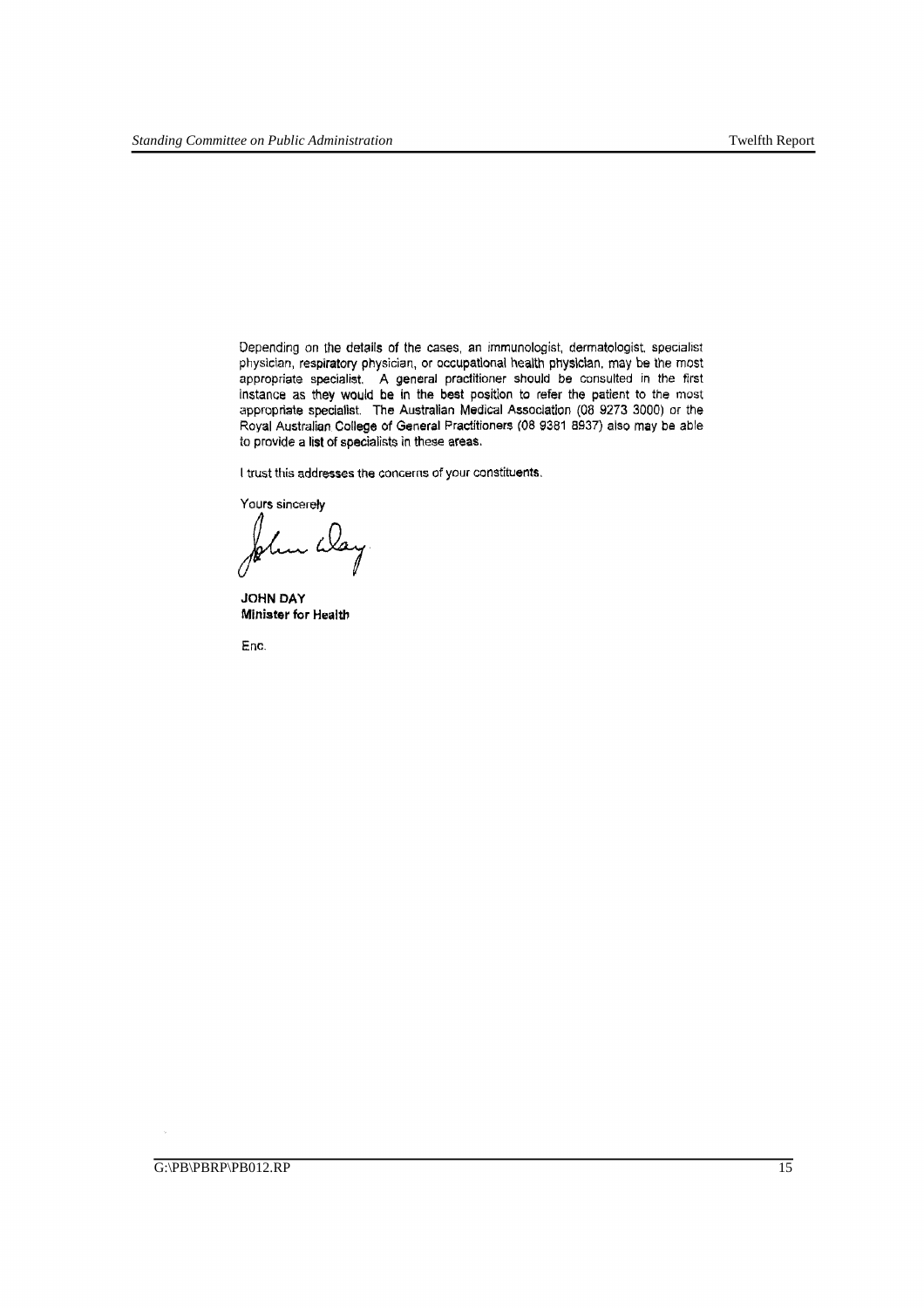DEPARTMENT OF MINERALS AND ENERGY



,(burRel. Our Ael: Enquiries: Telephone' Facsimile' O:IPBIPBCRI98113006.PBD I.CR:JH Mr L C Ranford 92223233 92223510

The Chairman Legislative Council Standing Committee on Public Administration Parliament House PERTH WA 6000

Attention: Hon Kim Chance MLC

Dear Mr Chance,

#### ALCOA WAGERUP ALUMINA REFINERY





Thank you for your letter of 30 November 1998 to the State Mining Engineer regarding a possible inquiry by the Standing Committee on Public Administration into issues raised with regard to the Alcoa Wagerup Alumina Refinery. As the matters dealt with in your letter relate to the Department of Minerals and Energy, I have thought it appropriate that I should respond on behalf of the Department and I would be grateful if any further correspondence on this matter could be directed to myself

Before I turn to the specific questions posed in your letter, it may be of use to provide you with some background information that may assist the Standing Committee in its deliberations.

Alcoa of Australia operates three alumina refineries in Western Australia, situated at Kwinana, Pinjarra and Wagerup which treat bauxite from various mines in the Darling Range. Bauxite contains material such as soil, tree roots etc, resulting in a gradual build up of organic matter called total organic carbon (TOC) in the process liquor stream. Much of the TOC is removed as sodium oxalate during processing of the bauxite, but further TOC remains which cannot be readily removed from solution. Increased levels of TOC can reduce both the yield and quality of alumina produced.

In 1988 the Kwinana Refinery became the first of the Alcoa plants to install a liquor burning unit (LBU) to reduce levels of TOC in the liquor stream. The procedure basically involves blending a side stream of the alkaline Bayer process liquor with alumina fines, which is then dried and burnt in a kiln (a process known as calcining) to destroy the organics. The burnt material is then added to spent process liquor and water, where the caustic soda is regenerated and returned to the process.

In 1996 Wagerup installed a LBU, essentially based on the design of the Kwinana LBU.

The Pinjarra Refinery does not yet require a LBU, although as TOC levels increase in the process liquor stream, this is seen as a filture possibility.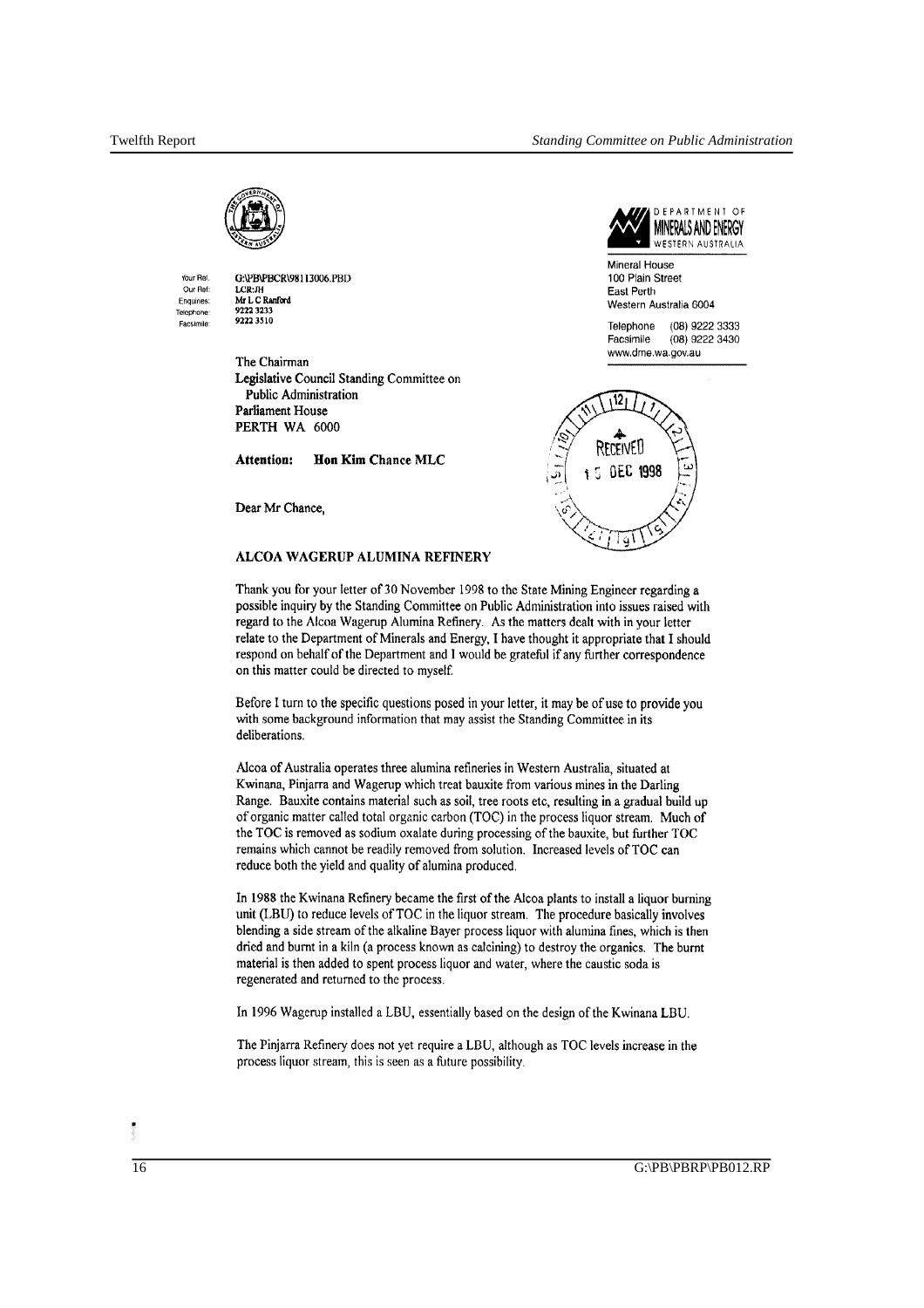$\overline{\phantom{a}}$ 

The State's other major bauxite/alumina producer, Worsley Alumina has had discussions with Alcoa and is considering installing a LBU, based on the Alcoa design, at its own operation.

Some problems were experienced during the early stages of the operation of the Kwinana LBU, but recently, only an occasional and limited problem with dust has occurred within the plant boundaries. Alcoa advise that no Kwinana employees have registered any long term health effects associated with the operation of the LBU.

Alcoa Wagerup employees and sections of the local community apparently complained of noise and an uncomfortable odour soon after LBU commissioning. The noise problem was soon eliminated due to installation of additional silencers in the exhaust stack. Reported health effects included dryness and/or burning of nose and throat, chest tightness, eye irritation and coughing.

Turning to the questions raised in your letter, I will take your queries in order

#### 1. The Position Taken by the Department of Minerals and Energy (DME) in Relation to the Issue.

The Department administers, through its Mining Operations Division, the Mines Safety and Inspection Act 1994, which deals principally with the safety and health of persons who are employed at mines and mining operations. The Department's concern throughout its dealings with this matter has been to ensure that compliance is achieved with this legislation and with the national and international occupational atmospheric contaminant exposure and health standards which it invokes.

#### 2. Has DME Taken Any Steps to Respond to the Issue?

The Department was first advised of employee concerns in May 1997. Within three days the District Inspector of Mines (who is based in the DME Collie office) had requested that Alcoa establish a committee to resolve the issues, undertake gas and vapour monitoring, investigate the complaints and take appropriate steps to reduce employee exposure.

One Alcoa measure was to install wind direction alarms to ensure odour was carried away from the community. For 27 days in June 1997 the LBU was either closed down or on standby. Extensive sampling for atmospheric contaminants was also undertaken by Alcoa around the plant and reviewed in conjunction with DME. On no occasion were results above the relevant occupational exposure standards. Progress made by Alcoa to resolve the problem was closely monitored during further site visits by Department officers.

In late July 1997 officers from both the Collie and Perth offices visited Wagerup and held a meeting with Alcoa representatives. At this July meeting, Alcoa advised that stack sampling and testing had identified organic compounds, which they believed were responsible for much of the odour. As a result, installation of a catalytic thermal oxidiser (CTO) was being considered. Officers from the Collie Inspectorate continued with site visits to Wagerup, with discussions being held between Alcoa, site employees and the Department.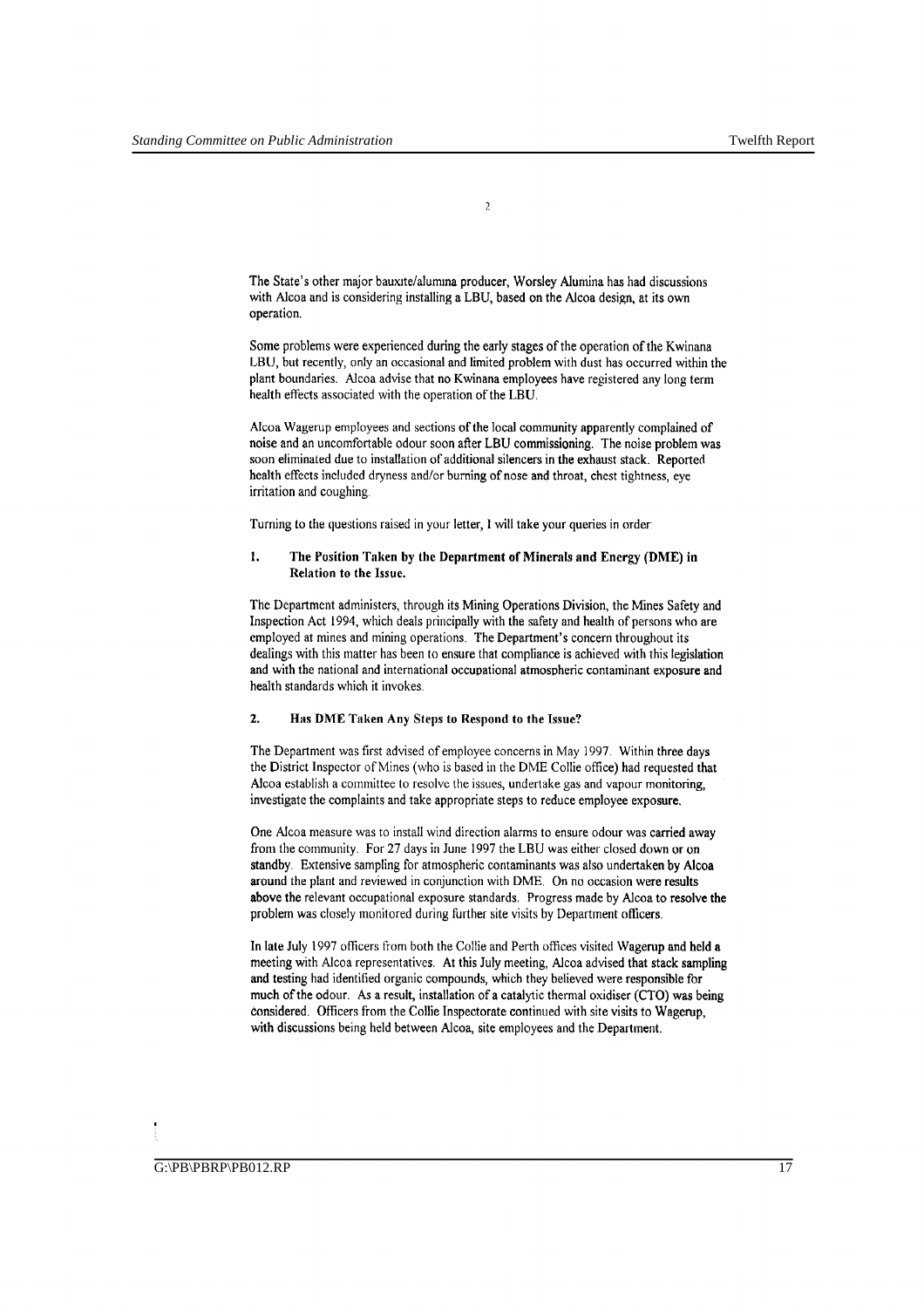$\overline{\mathbf{3}}$ 

The CTO, which is basically an afterburner, was installed and first operated in May 1998. Departmental officers from Perth and Collie attended an on site meeting of the Alcoa Liquor Burning Monitoring Committee in June 1998. At this meeting, items discussed included the operation of the CTO and a review of the atmospheric and in stack sampling program conducted by Alcoa and external consultants from Curtin University. Levels of contaminants measured by both Alcoa and Curtin were again reported as very low.

The Department held a further on site review of the liquor burning risk program in July 1998. All the sampling and survey results generated by Alcoa and Curtin were readily available to the employees. As a result of consultation with employees, the inspectorate formed the view that they were satisfied with the progress of the program.

Fume levels have decreased noticeably since installation of the CTO. Alcoa employees have also advised the Department there has been a significant reduction in LBU emissions. Latest advice from Alcoa is that the company is still addressing some remaining technical problems with the pre CTO burner

Because of continued employee concerns reported by one of the forty-one safety and health representatives at the Wagerup site, the State Mining Engineer and other Departmental officers held two meetings in May and August 1998 with some of these representatives and members of the workforce. At these meetings all issues were thoroughly discussed. Inspectors from the Collie DME office have continued to make visits to the site to monitor progress and to discuss the matter directly with employees and company representatives.

#### 3. Is DME Conducting or Involved in an Epidemiological Study and/or Survey into Both the On-Site Workers and the General Public in and Around the Wagerup Refinery to Ascertain the Exact Cause of the Health Problems?

Alcoa has recognised the concern of employees and local residents regarding the possibility of health effects from exposure to LBU emissions at Wagerup. Solving the complex technical problems associated with the LBU has been a slow and iterative process. Installation of the CTO and operational changes by Alcoa are positive steps to further reduce the already low atmospheric contaminant levels and reduce the potential for exposure of employees and the general public. Up to this point, DME efforts have been concentrated on resolving any problems at their source and not in conducting health studies or surveys.

Should such measures be deemed necessary, it would be the Department's intention to require Alcoa to set up an appropriate and independent study to canvass the exact nature and extent of any health issues and to seek to determine their cause. Under section 45 of the Mines Safety and Inspection Act 1994, the State mining engineer is empowered to require the principal employer to have conducted an independent study concerning safety and health generally at a mine or in some specified respect. There are no powers under the Act to initiate action in respect of such a study of the general population in the Wagerup area.

No action has currently been taken by DME to initiate a study process under the Act, as Alcoa has already set in train a number of health monitoring initiatives, both amongst its workforce and amongst the general community in the area adjacent to the Wagerup refinery.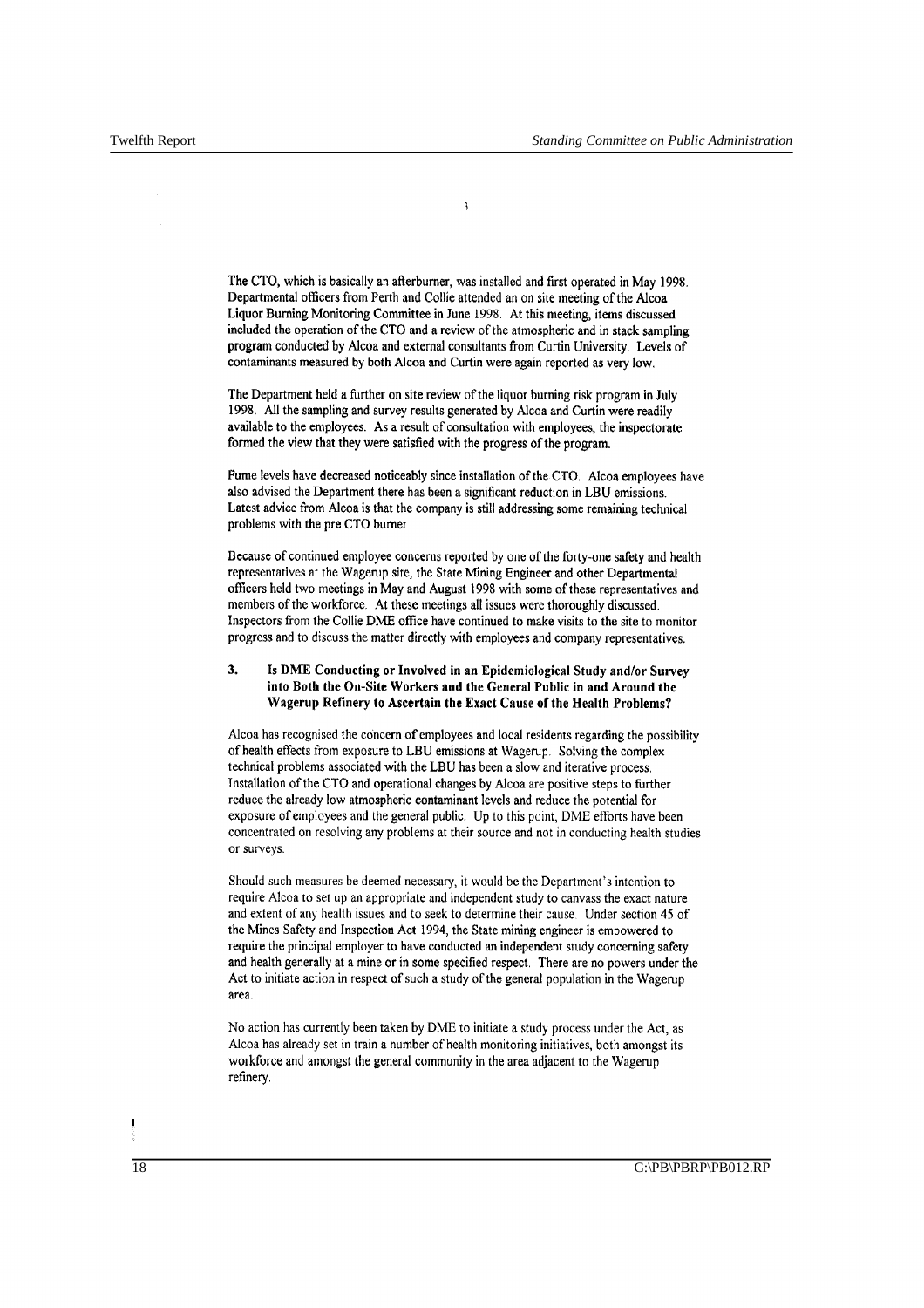The Department of Minerals and Energy is aware that Monash University and the University of Western Australia are conducting, on behalf of Alcoa, an Australia-wide assessment of present and former Alcoa employees (known as the "Healthwise" study) to try to determine whether there is evidence of any abnormal medical conditions being more prevalent among those who are working or have worked for Alcoa than in the general population. This study is on-going, however, the Department understands that there have been no indications since 1994 (when the study commenced) that there is any excess experience of medical problems.

4

In the case of Wagerup employees in particular, Alcoa has offered those reporting health concerns in relation to the LBU the opportunity to receive specialist medical advice from a Professor of Respiratory Medicine. Alcoa has informed the Department that among the thirty or so employees who took up this opportunity, a single case of asthma has been found and no other long-term respiratory conditions have been apparent. Given the number of persons examined, the single case of asthma is not viewed as an unusually high incidence.

With regard to studies of possible health effects on the general community around Wagerup, Alcoa is currently working with the members of the recently formed Wagerup Community Health Awareness Group (WCHAG) to investigate concerns and has offered to fund and give support to a survey of the community around the refinery in order to determine whether there may be a link between its operations and any symptoms which may be exhibited by neighbouring residents. WCHAG representatives have proposed forming an Advisory Committee to oversee this health survey and this proposal has been supported by Alcoa

#### 4. What Steps has DME Taken to Enforce the Mines Safety and Inspection Act 1995 in Relation to the Wagerup Refinery?

Details of specific action with regard to the matter of emissions from the liquor burning unit have already been covered in response to point 2 above. The mines inspectorate is not aware of any specific breach of the legislation which might warrant its enforcement.

I trust that this information is sufficient for the Standing Committee to determine whether further inquiry into the issues raised is required. If I can provide any further assistance, please contact me.

Yours sincerely.

She Kamford

L C Ranford DIRECTOR GENERAL

11 December 1998

CED401TA

 $\overline{G}$ :\PB\PBRP\PB012.RP 19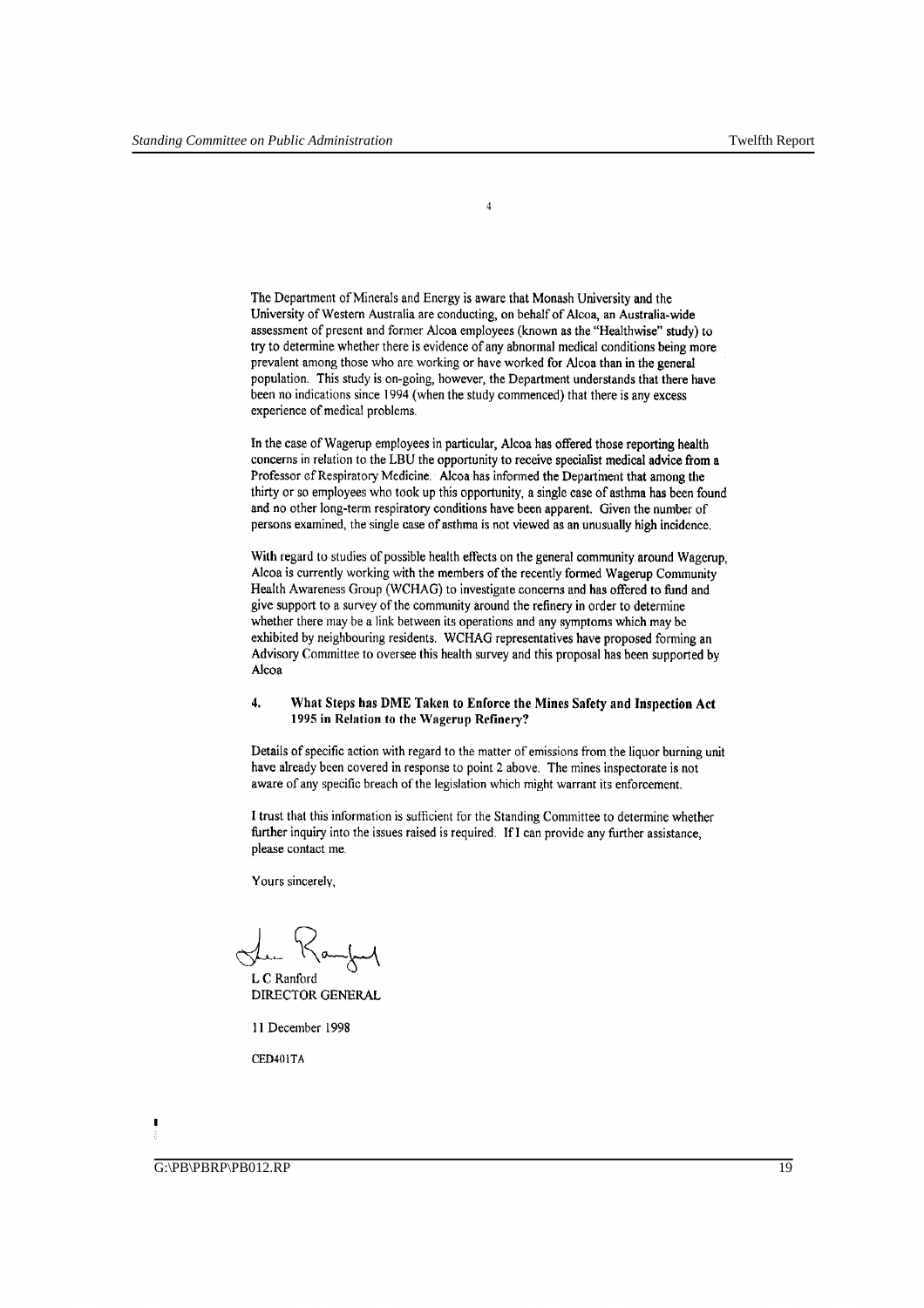

Hon Kim Chance, MLC Chairman Standing Committee on Public Administration Parliament House PERTH WA 6000

Your Ref Our Ref **Enquiries** PBCR350J *L80/83* V6 Peter Skitmore

#### Dear Mr Chance

#### ALCOA WAGERUP ALUMINA REFINERY

I refer to your letter of 14 December 1998, in which you sought information on the above. I apologise for the delay in responding to you on this matter. The delay has been partly due to the need to meet with Mr John Bradshaw, MLA, the local Member, to determine the best means of proceeding with this matter from the community's viewpoint.

Your request has been brought to the attention of the Minister for the Environment. The Minister has requested regular briefings on the matter, and specifically on progress made by the Department of Environmental Protection and Health Department, to address the community's health concerns.

The Environmental Protection Authority (EPA) is not directly involved in this matter, as the licensing of industry is a matter dealt with by the Department of Environmental Protection (DEP); accordingly my comments refer to the department rather than the EPA.

The answer to your questions are as follows:

*1. The position taken by the Environmental Protection Authority (EPA) in relation to the issue* 

The DEP's position in this matter is one of regulator of industry via the licensing system established under the *Environmental Protection Act* 1986 and Regulations. Using this process, the DEP controls the operations of Aleoa and has the power to set standards relating to the emissions of waste or ambient air quality levels associated with these emissions.

Based on available information (primarily from Alcoa's monitoring) on ambient air quality and other sampling, levels of volatile organic compounds (VOC's) in the air are significantly within accepted standards and would not justify the DEP requiring further reductions (if, in fact, this was possible). It should be noted, that with the newly commissioned catalytic thermal oxidising air pollution control equipment, the liquor burning operation is arguably operating at "best practice"



 $\,1$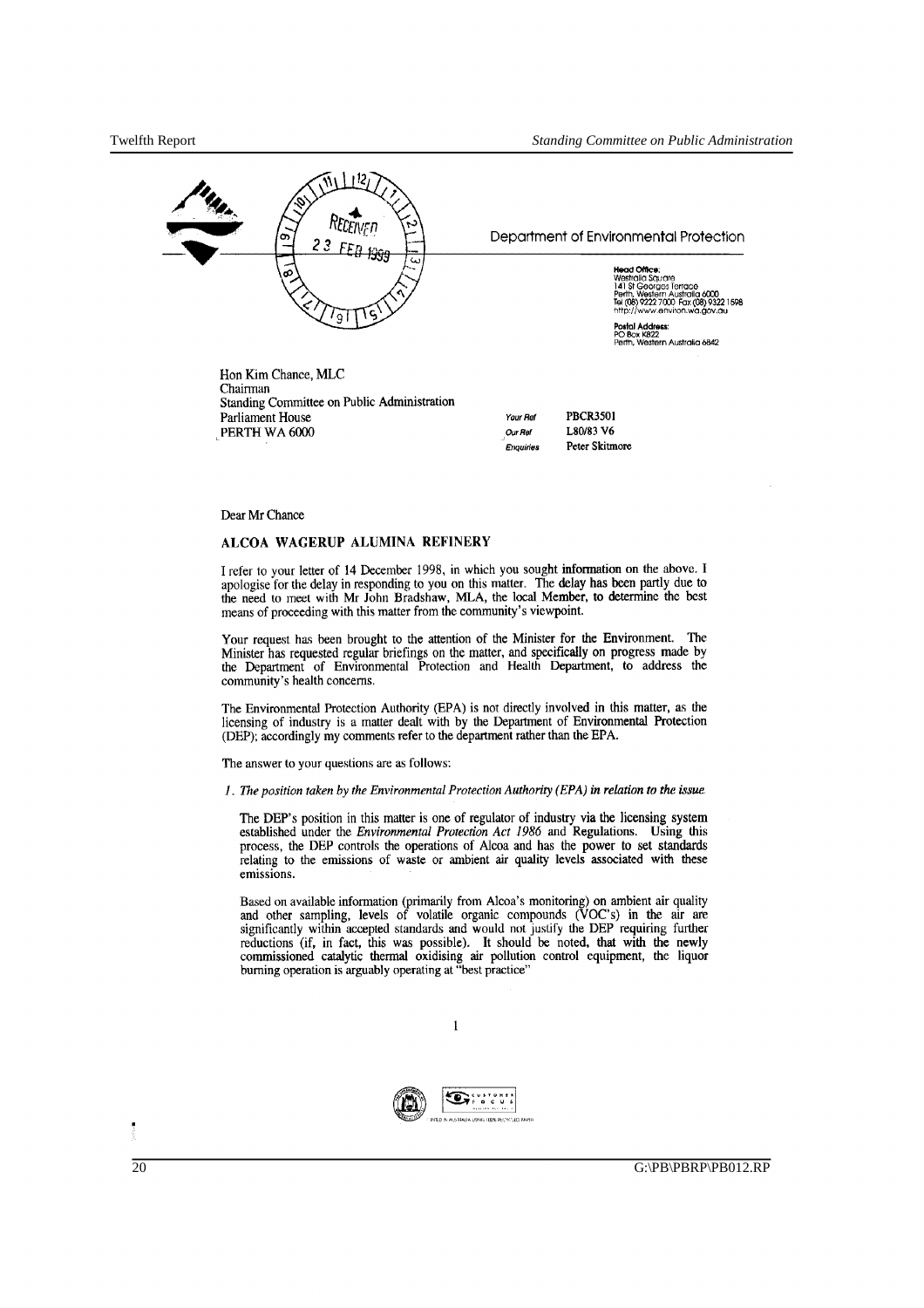Occupational health issues at Alcoa are the responsibility of the Department of Minerals and Energy and community health is a matter for the Health Department. If there was a demonstrated link between the health of individuals in the community and the emissions from Alcoa, DEP would then be able to take the appropriate action.

A community health survey has been proposed (by others) and may provide some additional information on this matter. However, advice from the Health Department, indicates that such a survey is unlikely to resolve the issue.

An Advisory Committee is being established to overview the survey, and DEP will participate in this group, as will a representative of the Health Department. However, as the key issue is one of health, the Health Department will have primary carriage of the issue.

The DEP takes the community concerns seriously and will continue to respond to any complaints.

*2. Has the EPA taken any steps to respond to the issue? If so, what are the details and the objective of those steps?* 

The DEP has had ongoing discussions with both the community and Alcoa. The company voluntarily undertook to shut down the burner in 1997 and install 'state-of-the-art' equipment to further reduce the emissions of VOCs. This process was managed by the DEP under the Works Approval process and upon completion, approval was given to operate the equipment.

The DEP has reviewed monitoring undertaken by Alcoa and found the VOC levels to be significantly below accepted threshold levels. Given the monitoring results, the DEP has no basis upon which to require Alcoa to take further action.

The DEP has met with the Minister of Health, Alcoa and representatives of the Health Department to discuss the best means of resolving this matter and the community's concerns. The department will participate in the Advisory Committee to overview further investigations. Any future action will depend on the results of these studies.

The DEP will work with stakeholders to address the issues raised, within its legislative framework. Its objective is to ensure that the operation of Alcoa's facility does not cause or contribute to pollution or unacceptable reduction in environmental values of the area within which Alcoa operates.

Because of Alcoa's willingness to address this issue, the DEP to date has not been required to take coercive action.

Following a recent meeting between Mr John Bradshaw MLA, and officers of the DEP and the Health Department, a community meeting was held in Waroona on Friday 19 February to discuss the community's concerns and possible further investigations which might be undertaken to address these concerns. The meeting was generally positive, and assisted in improving the level of mutual understanding.

<sup>2</sup>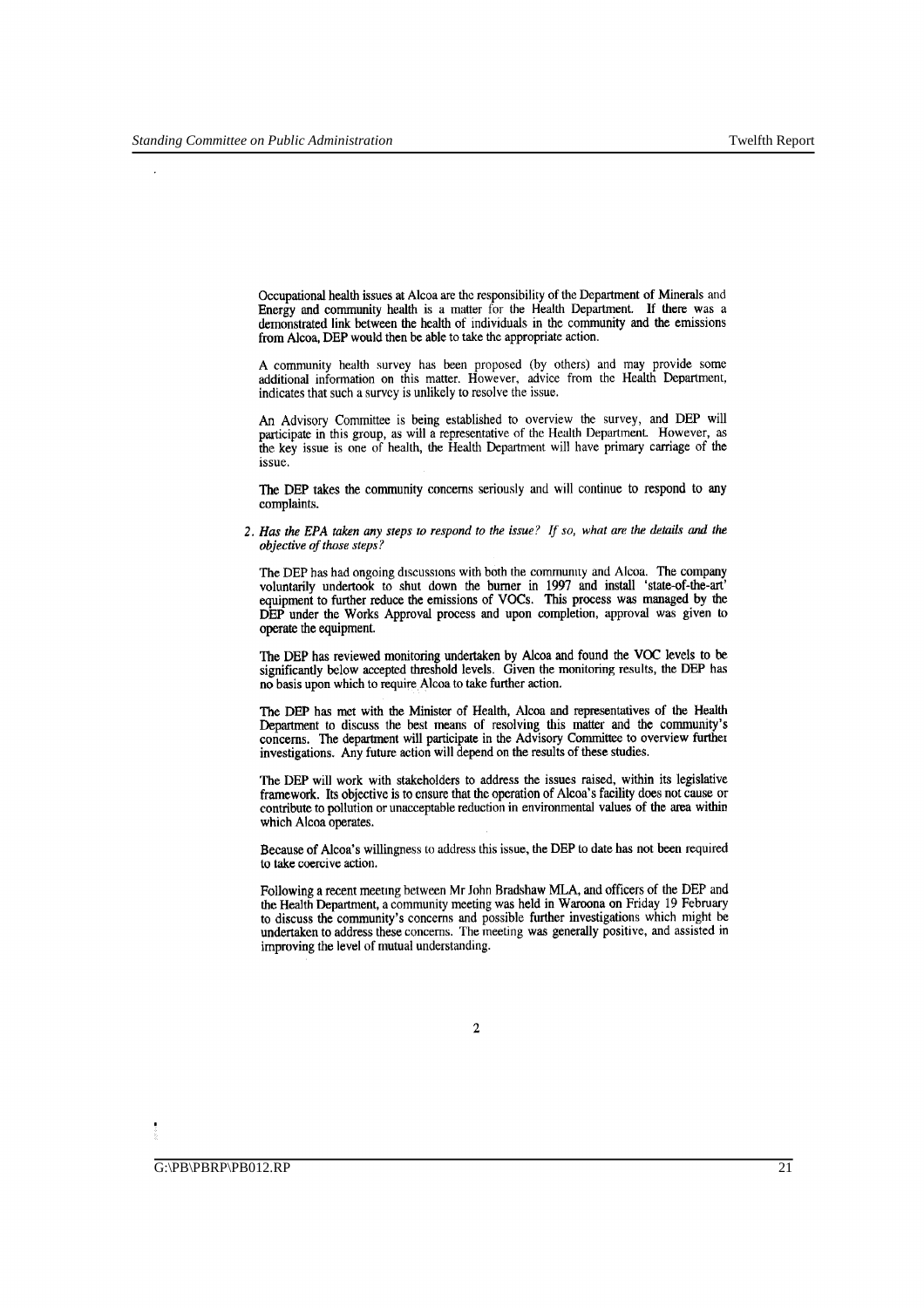The department, in conjunction with the Health Department, proposes to develop an action plan to deal with the various issues raised. This plan will be discussed with Alcoa and the community group

*3. Is the EPA conducting or involved in a studyand/or survey to ascertain whether emIssIons from the refinery are within "safe levels. "* 

The DEP is not conducting monitoring of emissions or ambient air; this is being undertaken by Alcoa. Alcoa has contracted the WA Chemistry Centre to validate its methods and equipment and to provide independent monitoring for comparative purposes. This monitoring approach is acceptable to the department

A comparison of monitoring results with either occupational or Victorian EPA ambient standards indicates that air quality parameters in and around the refinery are well within the standards. The department is currently researching other standards for the compounds involved for comparison.

Attached for your information is a copy of an information kit provided by Alcoa. I believe that it provides useful background and other material on the matter from the company's perspective. Section 6 of the package was updated on 30 December 1998 and a copy of the update is also provided.

I trust that this response provides sufficient information for the Committee. Should you require further information or clarification, please contact me direct.

Yours sincerely

Michael Bond

(Dr) Michael Bond *NCHIEF* EXECUTIVE OFFICER

23 February 1999

Ene

3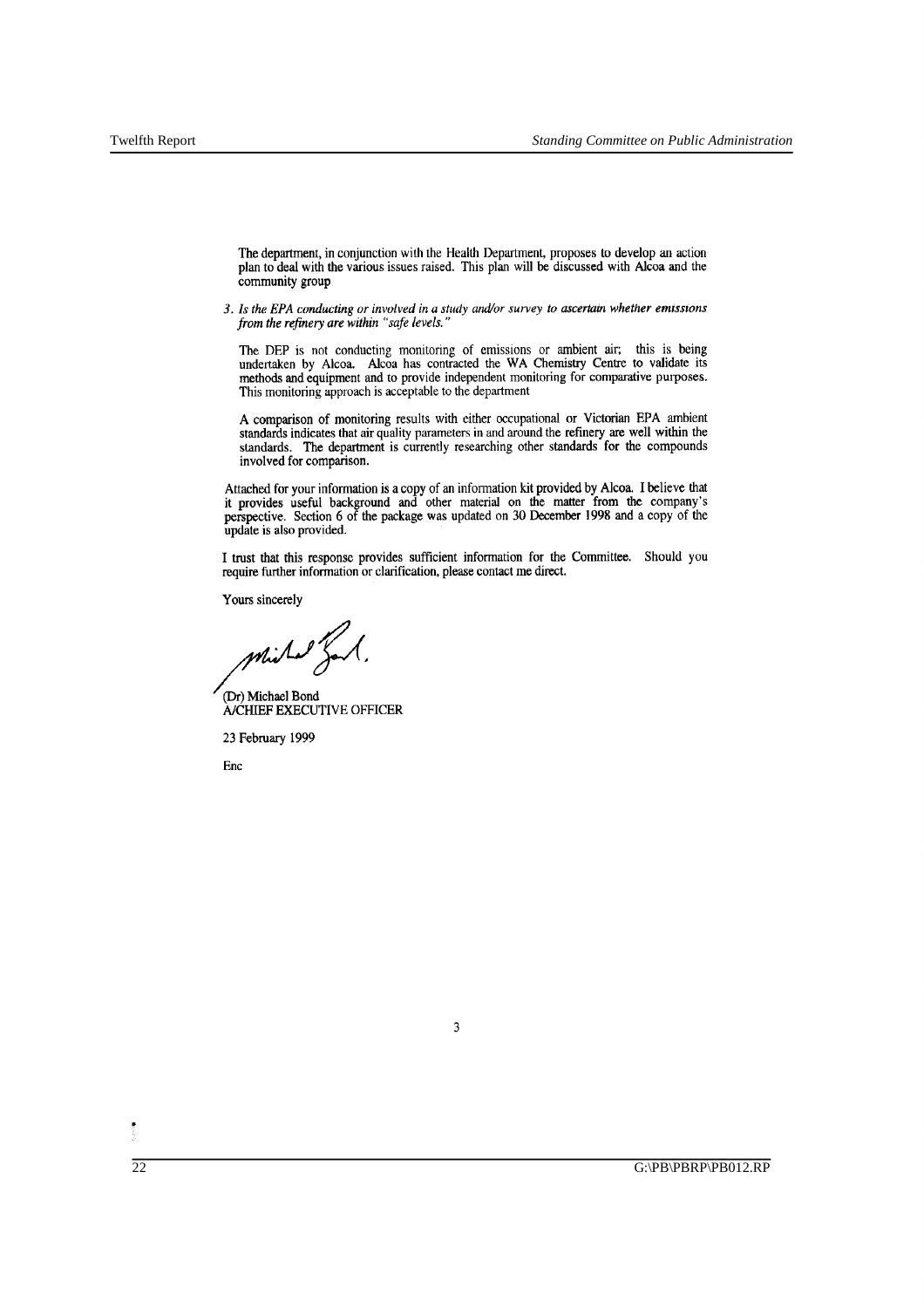Wagerup Liquor Burning **All development** 

This aim of this docurrent is to provide a brief history, outline of operations and update on issues with respect to Wagerup's Liquor Burner.

#### **1 Background**

- 1.1 Bauxite supplied to Wagerup Refinery contains a large amount of organic carbon compounds from forest residue. During the refining process, the concentration of these carbon compounds builds up in the liquor stream causing a progressive reduction in alumina yield.
- 1.2 A Uquor Burning unit, the only proven technology for the total destruction of theseorganics, was commissioned in June 1996.
- 1.3 Uquor Burning is an addition to the alumina refining process. It treats about 1% of the circulating liquor flow, reducing the build-up of organic carbon compounds.
- 1.4 After the Liquor Bumer was installed, there were complaints from employees and neighbours about noise and odour. Some people reported health symptoms ranging from respiratory problems to skin irritation. A number of health professionals, both intemal and external, provided support for these people.
- 1.5 The unpleasant odour associated with Uquor Burning is caused by a mixture of several different Volatile Organic Compounds (VOCs) emitted from the stack..
- 1.6 VOCs are produced in many combustion processes, such as bushfires, wood heaters, and barbecues, incense oil bumers and motor vehicles.

#### 2 **Monitoring**

- 2.1 The Wagerup Odour Team was formed in May 1997 to address Issues ana communicate information about Liquor Buming to all employees. The team included shop floor, technical, operations and Health and Safety personnel.
- 2.2 Modifications to the ID Fan and the installation of silencers resolved the noise issue by October 1997.
- 2.3 Conventional emission control equipment, including both an electrostatic precipitator and wet scrubbing system, had already been installed before the liquor buming plant was commissioned.
- 2.4 Ambient air quality monitoring was conducted in and around Wagerup Refinery before and after commissioning of the Liquor Buming unit. Results showed no noticeable change in air quality, either in the refinery or the community when the Uquor Bumer is on or off line.
- 2.5 Stack and ambient air quality monitoring shows that all emissions are well within accepted national and intemational air quality standards and guidelines and occupational exposure standards.
- 2.6 The compounds present in these emissions are so low that their concentrations are often undetectable.
- 2.7 Independent consultants and organisations, including the Chemistry Centre of WA, Kinhill Engineering, Curtin University, Department of Environment Protection (DEP), Department of Minerals and Energy (DOME) and SHE Pacific, have reviewed air quality monitoring and analyses conducted at Wagerup, All found monitoring and analysis methods to be of a very high standard.

#### **3 Further Emission Control. CTO installation**

- 3.1 I n December 1997, the Uquor Bumer was shut down to allow time to resolve issues. This also provided the opportunity for the installation of additional emission control equipment.
- 3.2 The company undertook an extensive world-wide search for the best technology available for reducing VOC emissions. \$5 million was spend on engineering modifications, to install a Catalytic Thermal Oxidiser (CTO). A CTO is the same as a catalytic converter in a car, It converts the unbumt fuel and VOCs to carbon dioxide and water. The catalyst allows this to occur at a lower temperature, saving energy.
- 3.3 These modifications have been successful in Significantly reducing odour by destroying around 90% of VOCs.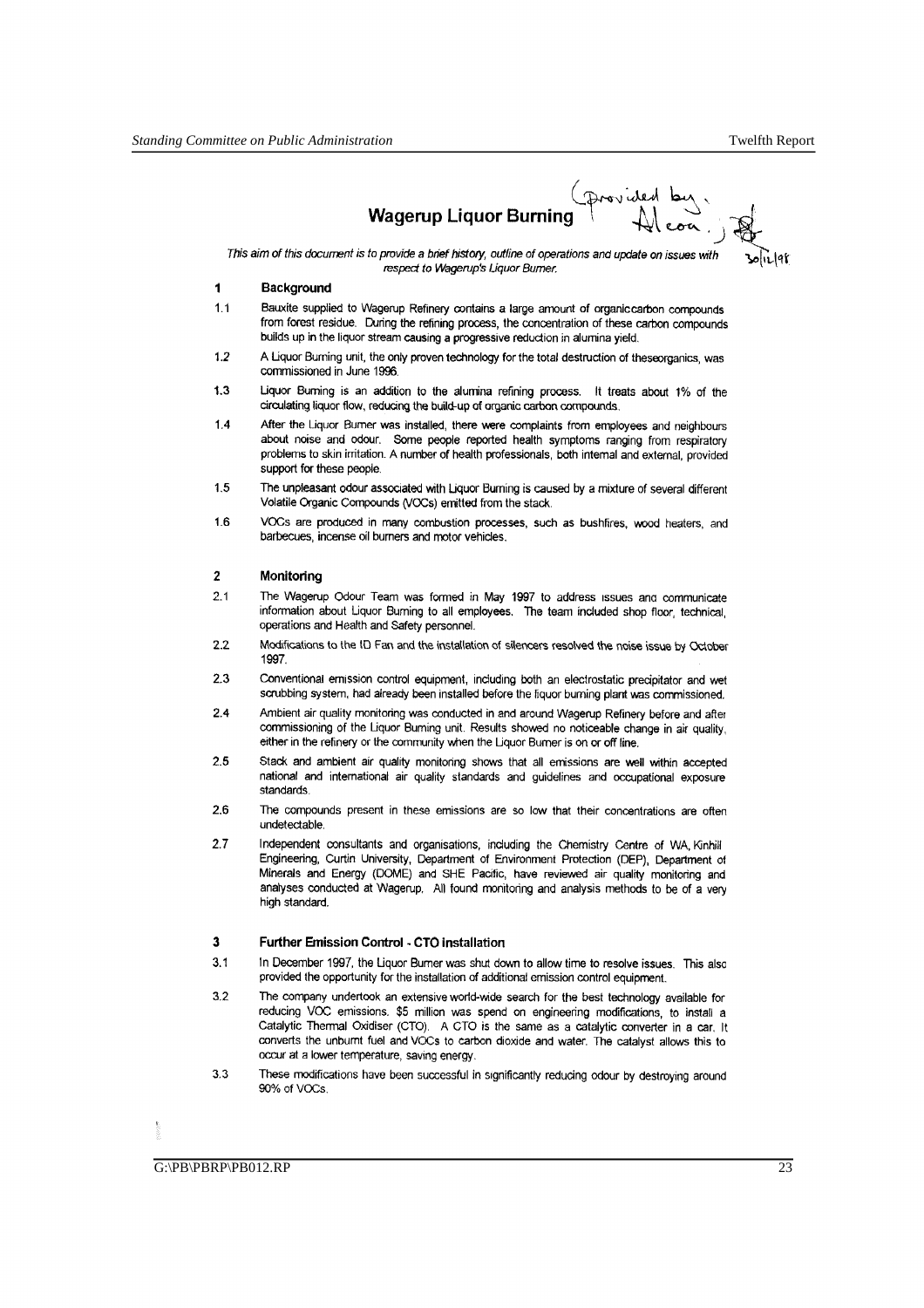#### **4 Uquor Burner Recommissioned**

- 4.1 The Liquor Burner was recommissioned in May 1998. Prior to its recommissioning, Alcoa worked with independent experts, induding SHE Pacific, HRL and the Chemistry Centre of WA and workforce representatives to develop a comprehensive monitoring and health surveillance program to measure the success of the modifications. Curtin University was engaged at the request of an on-site union (MEVVU) to conduct an intemal health, survey. Several of our 45 onsite safety representatives were involved in this process. No statistically significant link was found between plant operations, health symptoms and weather patterns.
- 4.2 Alcoa's method of sampling and analyses has also been audited by DrVerheyen from HRL Technologies Pty Ltd (a research and Quality Assurance laboratory). He said "the high level of quality control measures incorporated into the Alcoa VOC test methodology enables me to have full confidence in the integrity of the results obtained."

#### **5 Health**

- 5.1 Monash University and the University of Westem Australia are conducting an assessment of past and present employees to determine if there are any abnormal pattems of disease among Alcoa employees Australia-wide. The 'HeaJthwise" study (which commenced in 1994) is ongoing, however results to date show no abnormal medical conditions among current or former Alcoa employees in comparison with the general population.
- 5.2 In line with Alcoa's recording protocols any employee reporting health symptoms must visit the medical centre, where an Accident/Incident report will be raised on each occasion.
- 5.3 Thirty-one Alcoa employees, who have reported health concems to varying degrees, have been given the opportunity to receive specialist medical advice.
- 5.4 The majority were interviewed by a Professor of Respiratory Medicine, and apart from one case of aslhma, which is to be expected given the number interviewed, none have been found to have any other long-term respiratory condition.
- 5.5 One employee, Mr Pinzone, has taken district court action against the company for an illness that he claims is caused by exposure to Liquor Buming fumes. Alcoa strongly refutes this claim and will vigorously defend the action.
- 5.6 A suburban Perth-based doctor, we understand recommended by MrPinzone's advisers, has diagnosed Mr Pinzone as sensitive to refinery emissions. He is currently away from work and is receiving worker's compensation. Four other employees have since been diagnosed by this doctor as sensitive. Three have retumed to work and one is currently away from work and is receiving workers compensation.
- 5.7 Although these people are currently off Site, they have been supported continuously to ensure that their pay and conditions have been maintained.
- 5.8 No compound present at the levels measured is known to cause any adverse health effects. Medical assessment and advice leads us to believe that there are no adverse health impacts associated with Liquor Buming.

#### **6 Community**

- 6.1 Since July 1997, Wagerup Management has met with a group of neighbours on several occasions. Their discussions have included health concems and the possibility of health surveys.
- 6.2 During his September visit to WA, Alcoa Chief Executive Officer, Paul ONeill met with representatives of the recently fonned Wagerup Community Health Awareness Group (WCHAG) and re-assured them that Alcoa would continue to investigate their concems.
- 6.3 As a result of ongoing discussions with refinery neighbours, Alcoa has offered to fund and support a survey of the local community to determine whether or not there is a link between the health symptoms exhibited by some neighbours and the proximity of Wagerup Refinery.
- 6.4 Although the data gives us confidence that there is no causal linkage between refinery emissions and adverse health impacts, Alcoa continues to seek independent advice and work with representatives of the WCHAG to resolve the issue.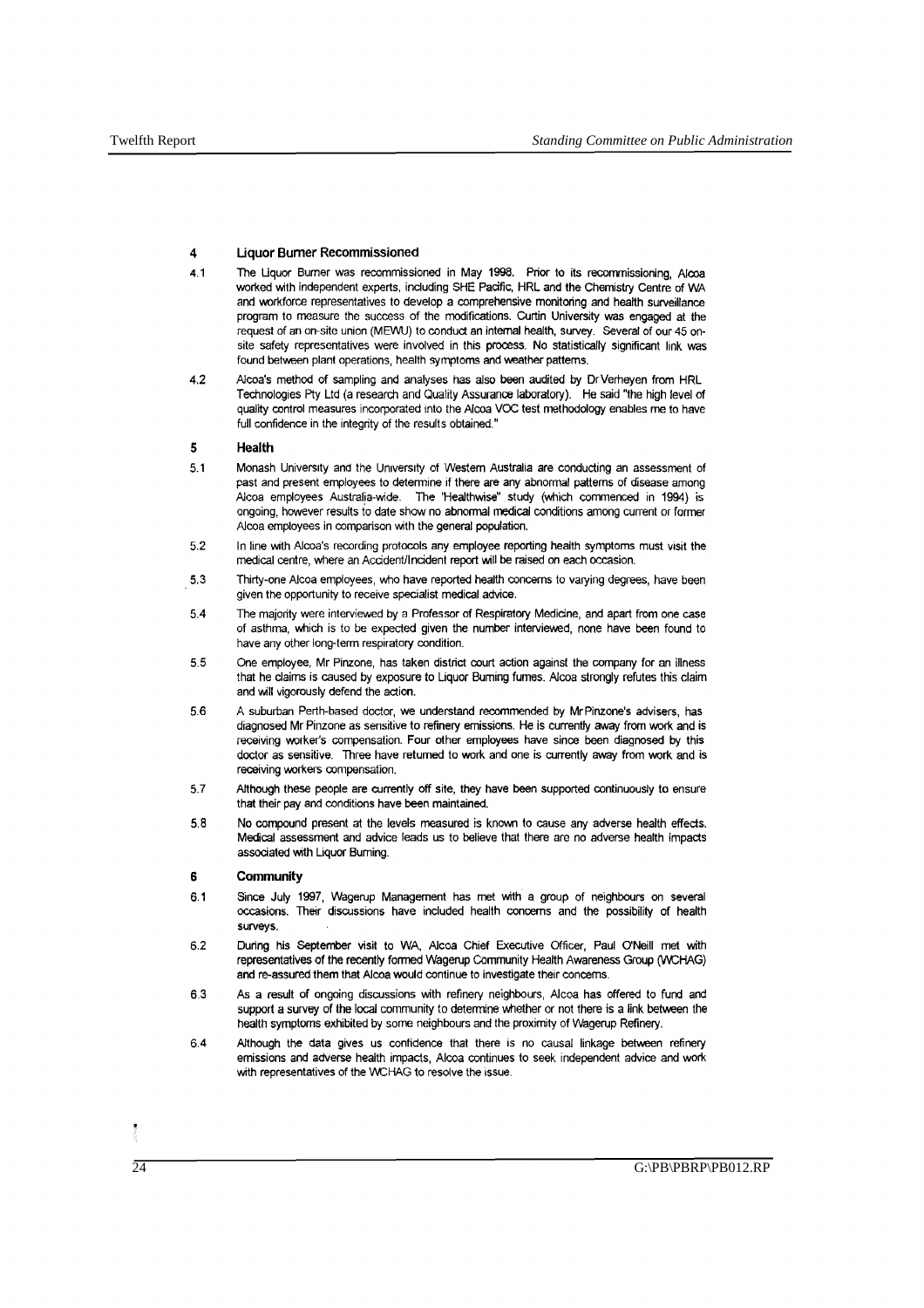6.5 Representatives from WCHAG have proposed forming an Advisory Committee to oversee the health survey. Alcoa supports this proposal and would welcome representation from the Department of Environmental Protection and the Health Department of WA on the Advisory Committee.

 $\begin{array}{c} \bullet \\ \bullet \\ \bullet \end{array}$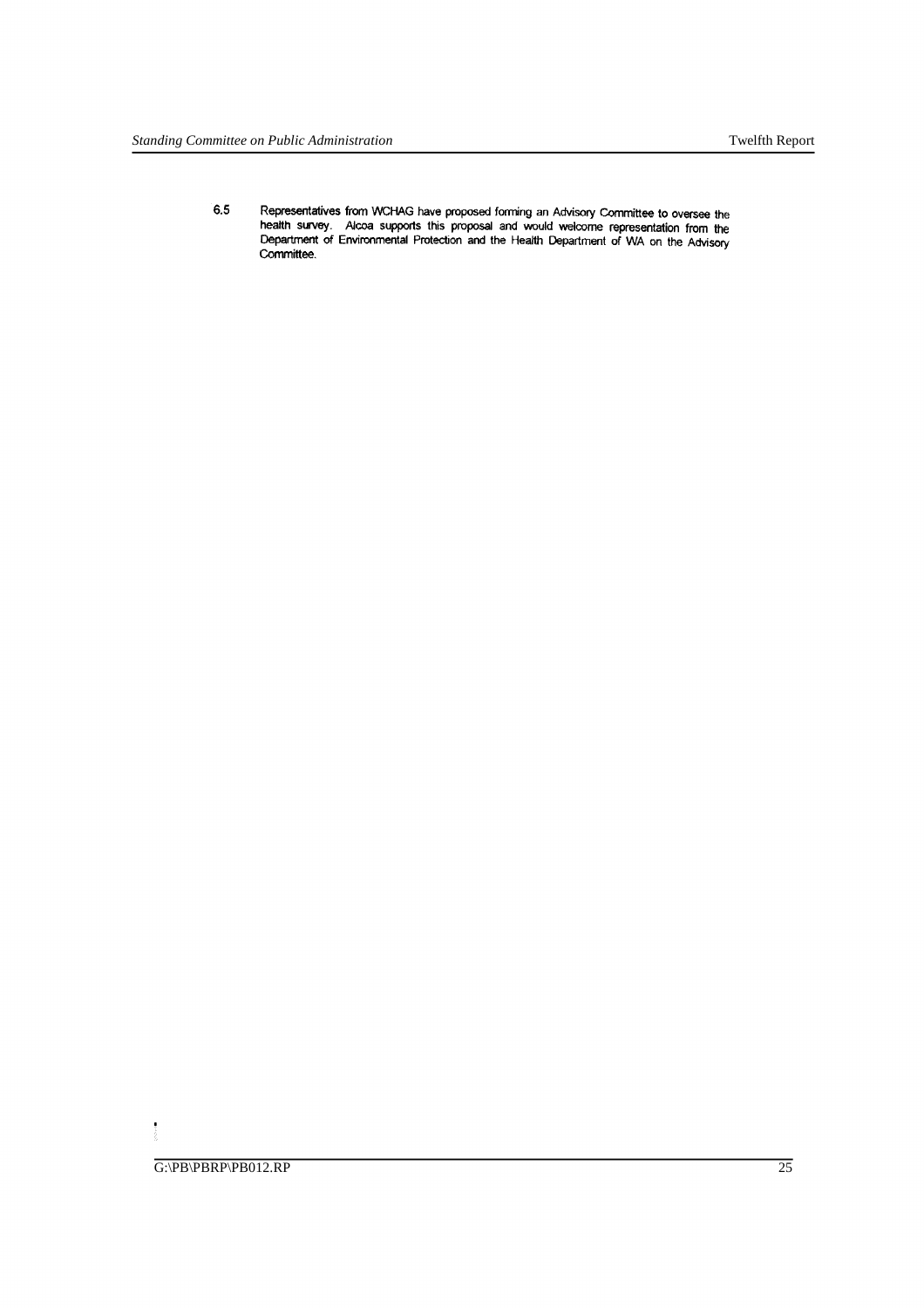### Frequently Asked Questions

#### 1. What is Liquor Burning?

The Liquor Burner is an important addition to the alumina refming process. The bauxite supplied to Wagerup contains organic impurities, most of which either break down or are removed with the residue. The remainder builds up in the liquor stream, causing a progressive reduction in alwnina yield and lowering product quality.

In June 1996 the Liquor Burner was commissioned as the best technology available to reduce these organic impurities It operates somewhat like a kidney dialysis machine by removing organic impurities from about 1% of the circulating liquor stream. Without it, the level of organic impurities in the liquor stream would be a threat to the long-term viability of the refinery.

#### 2. Is there any other way to manage these organics?

Other methods have been investigated and some implemented to remove organic material from the bauxite at the mine. These include modifications to mining methods such as secondary overburden removal, where remaining pockets of dirt on the caprock are scraped out using excavators, however this cannot remove enough of the organics. Another expensive *method* is to dump liquor and add more caustic, but this is not environmentally sustainable in the long term. The Liquor Burner was identified as the best and most cost -effective *method* of removing impurities from the liquor stream.

#### 3. Does liquor burning cause any adverse health effects?

Extensive monitoring by both internal and external parties and advice from medical experts has been unable to identify any foreseeable adverse health impacts from Liquor Burning. The combustion organics in liquor burning generate a mixture of volatile organic compounds (VOCs), which are produced in many combustion processes, such as in bushfrres, wood heaters, incense oil burners, barbecues and motor vehicles. Approximately 90% of these VOCs are destroyed in the catalytic thermal oxidiser (CTO) which was added to the plant in May 1998. Ambient air quality monitoring conducted in and around the refinery shows there has been no noticeable ehange in air quality, either in the refmery or in the local community, when the liquor burner is on or off line. Stack and ambient air quality monitoring shows that all emission levels are well below accepted national and international air quality standards and guidelines and occupational exposure standards.

#### 4. How many people have reported health symptoms?

Thirty-one Alcoa employees who have reported health concerns to varying degrees have been given the opportunity to receive specialist medical advice. The majority were interviewed by a Professor of Respiratory Medicine, and apart from one case of asthma, which is to be expected given the number interviewed, none were found to have any other long-term respiratory condition. One employee, Mr Pinzone, has taken district court action against the company for an illness that he claims is caused by exposure to Liquor Burning fiunes. Alcoa strongly refutes this claim and will vigorously defend the action. A suburban Perth-based doctor, we understand recommended by Mr Pinzone's advisers, has diagnosed Mr Pinzone as sensitive to refmery emissions. He is currently away from work, and is receiving workers compensation Four other employees have since been diagnosed by this doctor as sensitive. Three have returned to work and one is currently away from work and is receiving worker's compensation.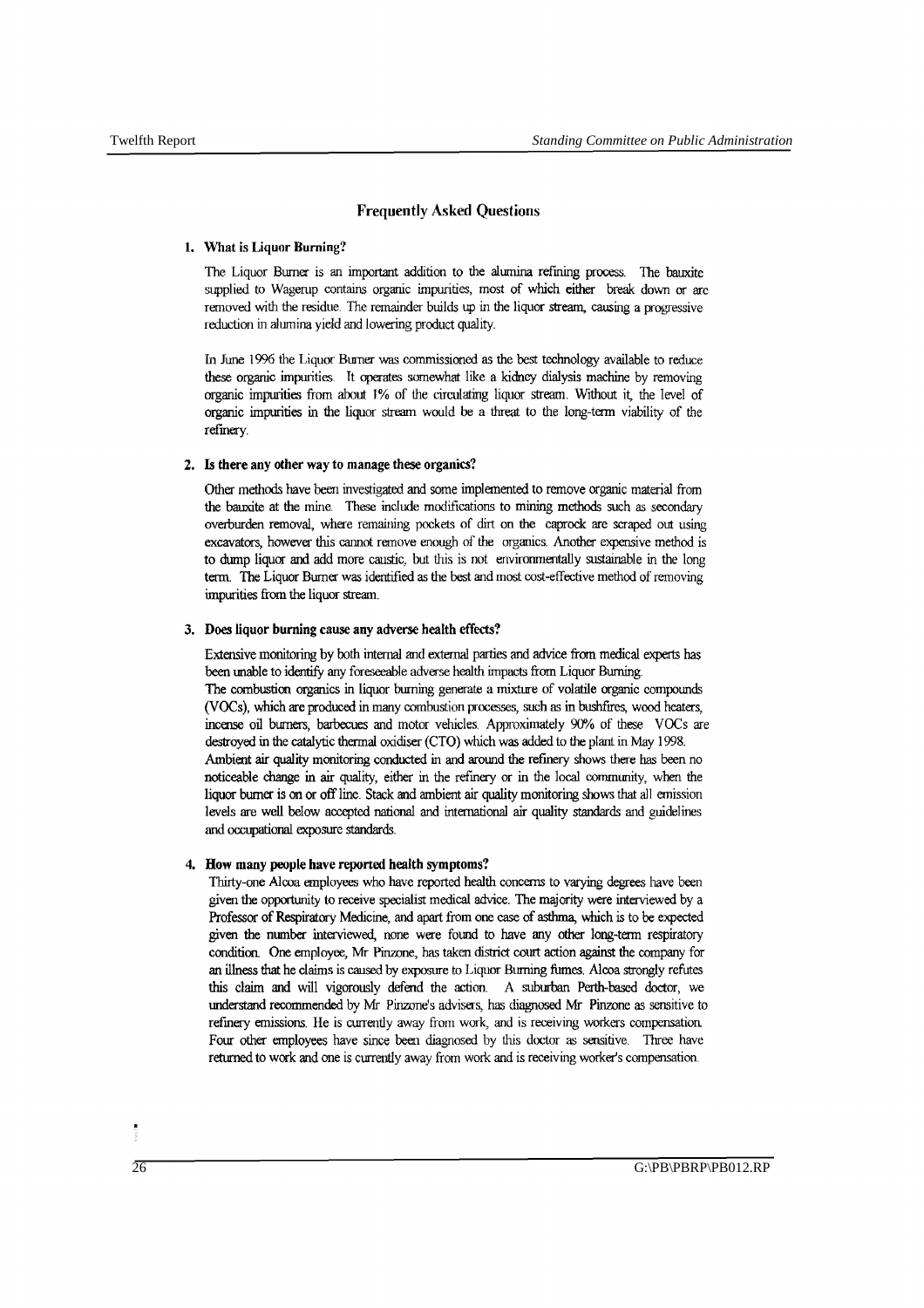#### 5. What is Alcoa doing to help these people?

Alcoa is supplying ongoing and continuous support to those people who have reported health symptoms. The medical centre staff and company doctor checks on the individual's health on a regular basis and helps arrange referrals to specialists and counselling according to their needs. Alcoa has provided support to these people to ensure that their pay and conditions are maintained

- 6. I have heard the term "Multiple Chemical Sensitivity" around lately. What exactly is it? Multiple Chemical Sensitivity (MCS) is the name given to a loose collection of symptoms in which people believe they are sensitive to very small quantities of substances - often everyday substances such as perfumes and cooking odours. Exposure to these substances results in the onset of a wide variety of symptoms. Because its diagnosis, its cause and its treatment 'nave not yet been scientifically validated, MCS is not yet generally accepted by the medical profession.
- 7. Some months ago I participated in a study run by Curtin University where we were selected at random to complete a questionnaire where we finished our shift. What was the result of the survey?

The Health Surveillance Survey was run by Curtin University, who Alcoa engaged to undertake the study at the request of an on-site union, the MEWU. The study ran for 69 days during which the liquor burning building and the new CTO (Catalytic Thermal Oxidiser) were in operation intermittently. The study's objectives included monitoring employees and environmental conditions to see if there were any health effects attributable to the Liquor Burning Building with CTO in operation under a variety of atmospheric conditions and to identify any potential 'hot spots' for odour or other effects within the refmery.

There have been delays in collecting all the data and having it analysed - some was sent to Sweden for interpretation - and just within the last week an incomplete draft of the fmal report has arrived from Curtin. Many ailments such as onset of colds and other minor complaints commonly occur when people are at work in any conditions. This has made the interpretation of reported health effects complicated. The results of the survey are inconclusive as to evidence of increase in health effects such as sore throats or dry eyes due to anything associated with the Liquor Burning Building with the CTO operating.

At this stage the company is waiting for the completed final report.

#### d. I have heard some community members complain about Alcoa in the media. What are we doing to address community concerns?

Some neighbours close to Wagerup claim they are affected by general refinery emissions and have reported health symptoms ranging from nausea and headaches to increased sensitivity to chemicals. As a result of ongoing discussions with refmery neighbours, Alcoa has offered to fund and support a survey of the local community to determine whether or not there is a link between the health symptoms exhibited by some neighbours and the proximity of the Wagerup Refmery. Alcoa is keen to resolve this issue as soon as possible, and is in the process of setting up an independent framework in conjunction with ncighbour representatives.

#### 9, Why isn't Alcoa defending itself in the public arena?

It is not Alcoa's policy to conduct a public debate in the media and the company has no intention of entering into one. However, our response to media coverage will be reviewed as required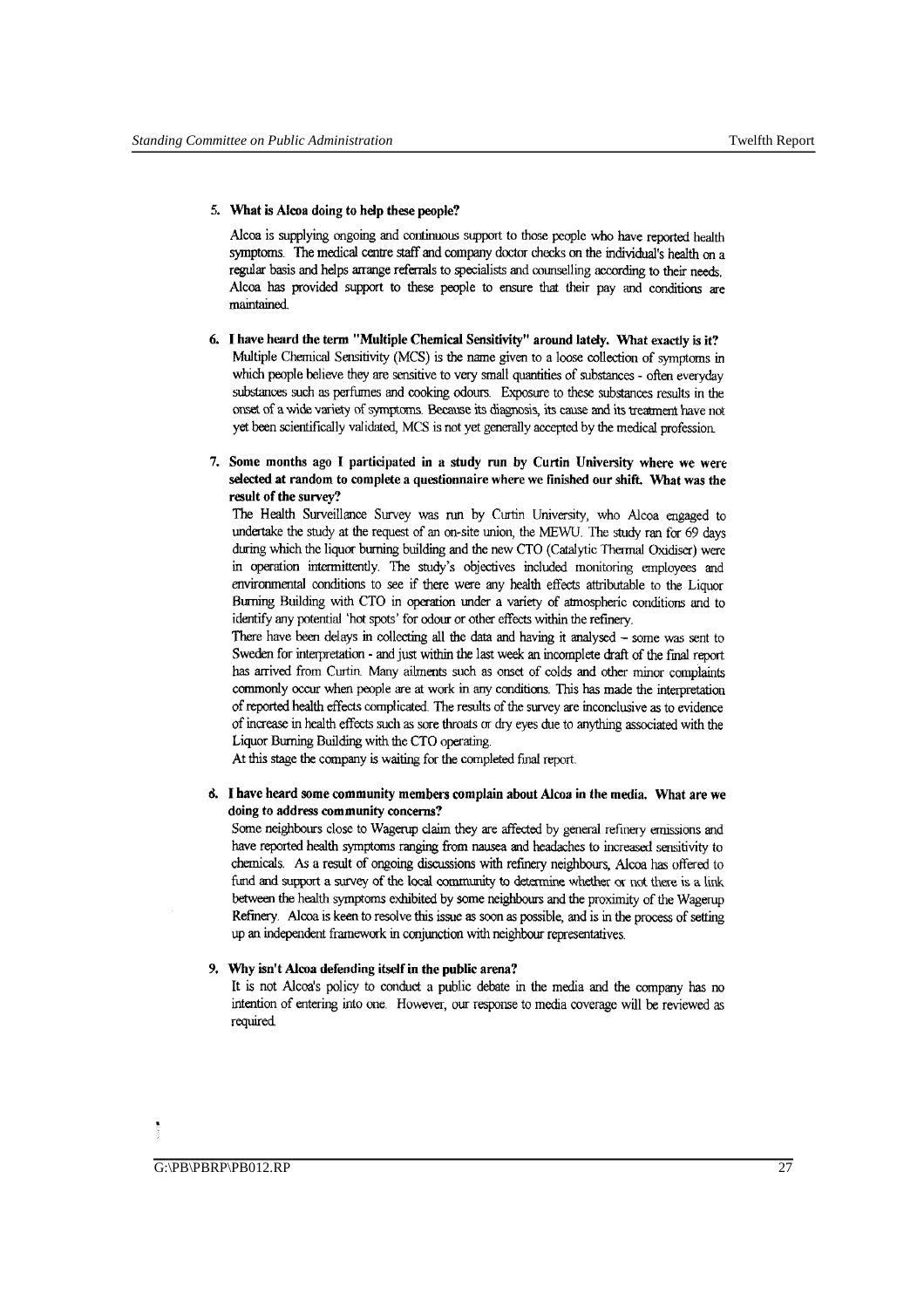| Compound         | 1997         | 1998<br>Post CTO | Worksafe<br><b>Standard</b> | <b>EPAV</b><br><b>Ambient Air</b><br>Quality<br><b>Standard</b> | <b>Service</b><br><b>Station</b> |
|------------------|--------------|------------------|-----------------------------|-----------------------------------------------------------------|----------------------------------|
| Acetone          | Not measured | 0054             | 1185                        |                                                                 |                                  |
| Benzene          | .003         | .0029            | 16                          |                                                                 | 1.3                              |
| Biphenyl         | .001         | .0000            | 1.3                         | .033                                                            |                                  |
| Ethyl<br>Benzene | .001         | .0021            | 434                         |                                                                 | .05                              |
| Naphthalene      | .001         | 0002             | 52                          |                                                                 |                                  |
| Pyridine         | .0024        | .0010            | 16                          | .013                                                            | .2                               |
| Styrene          | .001         | .0015            | 213                         | .210                                                            | .007                             |
| Toluene          | 005          | .0018            | 377                         | .650                                                            | $\overline{2}$                   |
| 1.2 Xylene       | .001         | .0013            | 350                         | .350                                                            |                                  |

#### Environmental Monitoring - Volatile Organic Compounds Ambient Concentration (milligrams) mg/m3

#### Environmental Monitoring - Other Compounds Ambient Concentration (milligrams) mg/m3

| Compound         | 1997         | 1998<br>Post CTO | Worksafe<br>Standard | FPAV<br><b>Ambient Air</b><br><b>Quality Standard</b> |
|------------------|--------------|------------------|----------------------|-------------------------------------------------------|
| Carbon Monoxide  | Not measured |                  | 25                   | 30                                                    |
| Nitrogen Oxide   | Not measured | C                | 31                   | 15                                                    |
| Dust (total)     | 0.06         |                  | 10                   | 12                                                    |
| Sodium Aluminate | 0.03         |                  |                      |                                                       |

- EPAV = Environmental Protection Authority of Victoria<br>• Worksafe standards represent 8 hour time weighted av
- WOrksafe standards represent 8 hour time weighted average occupational exposure limit Reference Exposure Standards for Atmospheric Contaminants, Worksafe Australia, May 1995.

File: u:\manageme\admin\community\ambient monitoring summary,doc Author. RJStone, Dec 7, 1998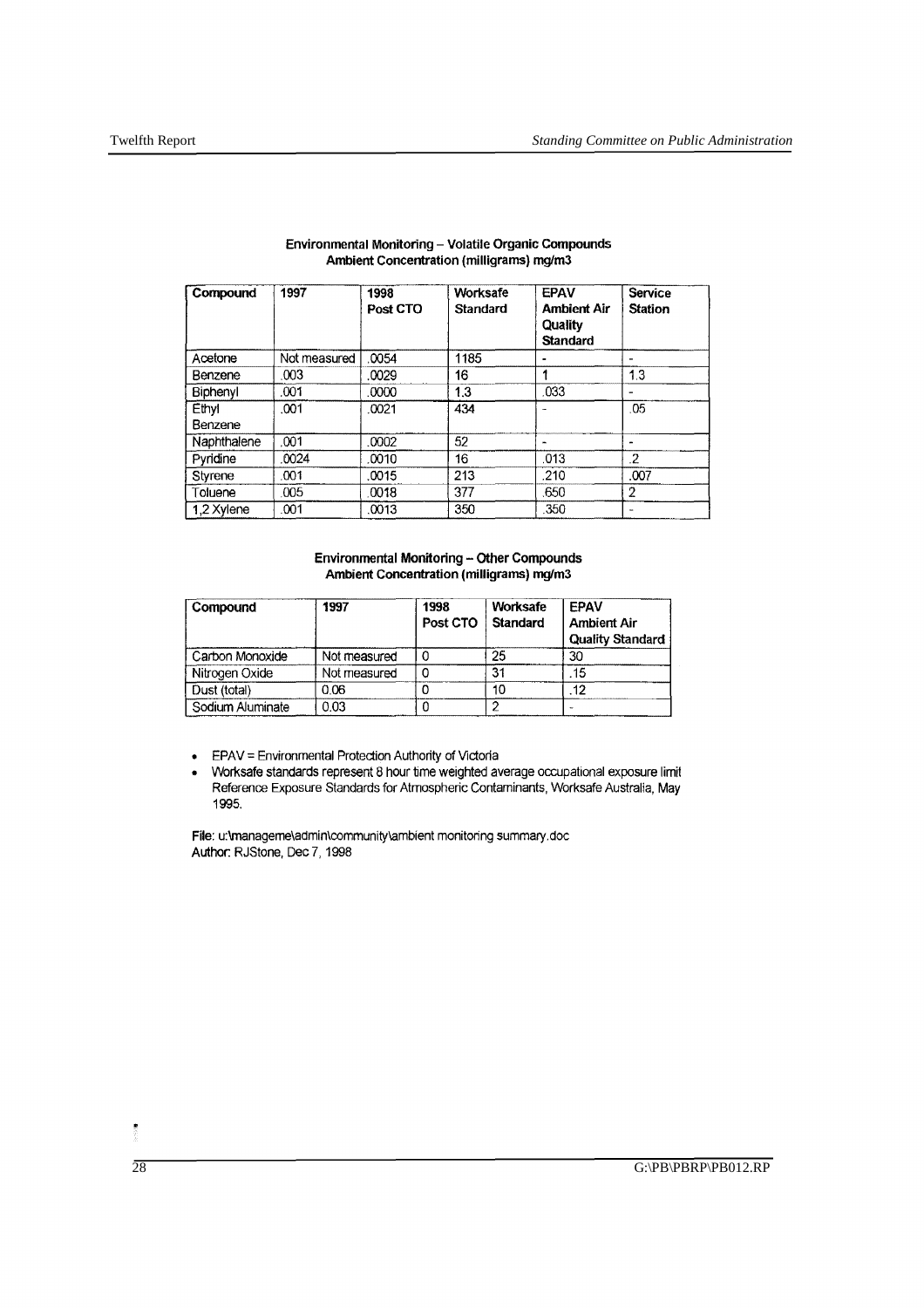والمسترد

| Location               | security     |         |                                   | <b>Bldg.45</b> |         |                                   | Bldg.35             |             |                                   | <b>Vehicle Garage</b> |                                   |                                    | Bidg.26      |                    |                                    |
|------------------------|--------------|---------|-----------------------------------|----------------|---------|-----------------------------------|---------------------|-------------|-----------------------------------|-----------------------|-----------------------------------|------------------------------------|--------------|--------------------|------------------------------------|
| Compound               | Alcoa Result |         | Govt.<br>Chem<br>Centre<br>Result | Alcoa Result   |         | Govt.<br>Chem<br>Centre<br>Result | <b>Alcoa Result</b> |             | Govt.<br>Chem<br>Centre<br>Result | Alcoa Result          |                                   | lGovt.<br>Chem<br>Centre<br>Result | Alcoa Result |                    | Govt.<br>∣Chem<br>Centre<br>Result |
| acetone                | 0.0000       | 0.0000  |                                   | 0.0000         | 0.0000  |                                   | 0.0000              | 0.0000      |                                   | 0.0000                | 0.0000                            |                                    | 0.0000       | 0.0000             |                                    |
| hexatriene             | 0.0002       | 0.0000  |                                   | 0.0000         | 0.0000  | 0.0000                            | 0.0000              | 0.0000      |                                   | 0.0002                | 0.0001                            |                                    | 0.0000       | 0.0000             |                                    |
| $r$ enfene             | 0.0016       | O OO TI | 0.017                             | 0 cool         | Dans    | 0.0008                            | 0.0021              | 0019        | 0.0060                            | 0.0921                | 0.0025                            | $\circ$ $\sqrt{3}$                 | 0.0011       | $0.00$ os          | 0010                               |
| pyridine               | 00002        | 0.0072  | 0.0030                            | ome            | O GL 22 | 0.0013                            | 0.0005              | e oma       | 0.0019                            | o o so                | $\Omega^2$ ( $\Omega^2/\Omega$ ). | $\sqrt{20}$                        | 0.0087       | 0.00 <sub>15</sub> | 0.0011                             |
| toluene                | 0.0003       | 0.0000  |                                   | 0.0009         | 0.0004  |                                   | 0.0000              | 0.0000      |                                   | 0.0000                | 0.0000                            |                                    | 0.0006       | 0.0003             |                                    |
| ethylberizene.         | 0.0017       | 0.0014  | $-0.001$                          | TO GO.         | ಾಂದಿನ   | $-0.001$                          | 0.0000              | o oro       | $-0.001$                          | 0.0000                | 0.000                             | < 0.001                            | 0.0016       | 0.0014             | < 0.001                            |
| 1.3-xylene             | 0.0017       | 0.009   | 0.0015                            | 0000           | 0.0000  | 0.0010                            | 0.0000              | e oceo      | 0.0010                            | 0.0015                | 0.0016                            | 0.0012                             | 0.0013       | 0.0007             | 0.0010                             |
| ethynylbenzene         | 0.0001       | 0.0001  |                                   | 0.0000         | 0.0000  |                                   | 0.0000              | 0.0000      |                                   | 0.0002                | 0.0002                            |                                    | 0.0001       | 0.0001             |                                    |
| styrene                | <b>TODOS</b> | 0.0004  | < 0.001                           | ായമ            | 0.0062  | $-0.001$                          | 0.0012              | <b>OINH</b> | $-0.001$                          | 0.0012                | 0.0012                            | - 0.001                            | 0.0006       | <b>O COOS</b>      | < 0.001                            |
| $1,2$ -xylene          | OOOV.        | 0.0004  | <b>KO 001</b>                     | 0.0017         | O DOM:  | $-0.001$                          | 0.0024              | 0.0024      | $-0.001$                          | 0.0024                | 0.0026                            | 20001                              | 0.0005       | 0.0003             | < 0.001                            |
| benzaldehyde           | 0.0015       | 0.0013  |                                   | 0.0000         | 0.0000  |                                   | 0.0004              | 0.0004      |                                   | 0.0004                | 0.0004                            |                                    | 0.0016       | 0.0011             |                                    |
| 1,3,5-trimethylbenzene | 0.0004       | 0.0002  | 0.0014                            | 0.0000         | 0.0000  | 0.0010                            | 0.0008              | 0,0008      | 10.0011                           | 0,0009                | 0.0009                            | $-0.0011$                          | 0.0003       | 0.0002             | 0.0010                             |
| benzonitrile           | 0.0003       | 0.0003  |                                   | 0.0008         | 0.0008  |                                   | 0.0002              | 0.0002      |                                   | 0.0002                | 0.0002                            |                                    | 0.0003       | 0.0003             |                                    |
| benzofuran             | 0,0001       | 0.0001  |                                   | 0.0002         | 0.0002  |                                   | 0.0010              | 0.0012      |                                   | 0.0019                | 0.0015                            |                                    | 0.0001       | 0.0001             |                                    |
| acetophenone           | 0.0000       | 0,0000  |                                   | 0.0012         | 0.0015  |                                   | 0.0002              | 0.0002      |                                   | 0.0002                | 0.0002                            |                                    | 0.0000       | 0.0000             |                                    |
| naphthalene            | 0.0003       | 0.0001  |                                   | 0.0002         | 0.0002  |                                   | 0.0000              | 0.0000      |                                   | 0.0000                | 0.0000                            |                                    | 0.0002       | 0.0001             |                                    |
| quinoline              | 0.0001       | 0.0000  |                                   | 0.0000         | 0.0000  |                                   | 0.0000              | 0.0000      |                                   | 0.0000                | 0.0000                            |                                    | 0.0000       | 0.0000             |                                    |
| 1H-indole              | 0.0000       | 0.0000  |                                   | 0.0000         | 0.0000  |                                   | 0.0000              | 0.0000      |                                   | 0.0000                | 0.0000                            |                                    | 0.0000       | 0.0000             |                                    |
| 2-methylnaphthalene    | 0.0003       | 0.0002  |                                   | 0.0000         | 0.0000  |                                   | 0,0000              | 0,0002      |                                   | 0.0000                | 0.0001                            |                                    | 0.0002       | 0.0001             |                                    |
| 1-methylnaphthalene    | 0.0001       | 0.0001  |                                   | 0,0000         | 0.0000  |                                   | 0.0000              | 0.0002      |                                   | 0.0001                | 0.0001                            |                                    | 0,0001       | 0.0000             |                                    |
| biphenyl               | 0.0001       | 0.0000  |                                   | 0.0000         | 0.0000  |                                   | 0.0000              | 0.0002      |                                   | 0.0000                | 0.0000                            |                                    | 0.0000       | 0.0000             |                                    |
| acenaphthylene         | 0.0000       | 0.0000  |                                   | 0.0000         | 0.0000  |                                   | 0.0000              | 0.0002      |                                   | 0.0000                | 0.0000                            |                                    | 0.0000       | 0.0000             |                                    |
| acenaphthene           | 0.0000       | 0.0000  |                                   | 0.0000         | 0,0000  |                                   | 0.0000              | 0.0004      |                                   | 0.0000                | 0.0000                            |                                    | 0.0000       | 0.0000             |                                    |
| dibenzofuran           | 0.0001       | 0.0000  |                                   | 0.0000         | 0.0000  |                                   | 0.0000              | 0.0004      |                                   | 0.0000                | 0.0000                            |                                    | 0.0000       | 0,0000             |                                    |
| 9H-fluorene            | 0.0000       | 0.0000  |                                   | 0.0002         | 0.0000  |                                   | 0.0001              | 0.0005      |                                   | 0.0001                | 0.0001                            |                                    | 0.0001       | 0.0001             |                                    |
| 9H-fluoren-9-one       | 0.0007       | 0.0000  |                                   | 0.0001         | 0.0001  |                                   | 0.0000              | 0.0003      |                                   | 0.0000                | 0.0000                            |                                    | 0.0001       | 0.0001             |                                    |
| phenanthrene           | 0.0001       | 0.0000  |                                   | 0.0001         | 0.0000  |                                   | 0.0000              | 0.0001      |                                   | 0,0012                | 0.0002                            |                                    | 0.0000       | 0.0000             |                                    |
| fluoranthene           | 0.0000       | 0,0000  |                                   | 0.0000         | 0.0000  |                                   | 0.0000              | 0.0001      |                                   | 0,0013                | 0.0003                            |                                    | 0.0000       | 0.0000             |                                    |
| pyrene                 | 0.0000       | 0.0000  |                                   | 0.0000         | 0.0000  |                                   | 0.0000              | 0,0000      |                                   | 0.0000                | 0.0000                            |                                    | 0.0000       | 0.0000             |                                    |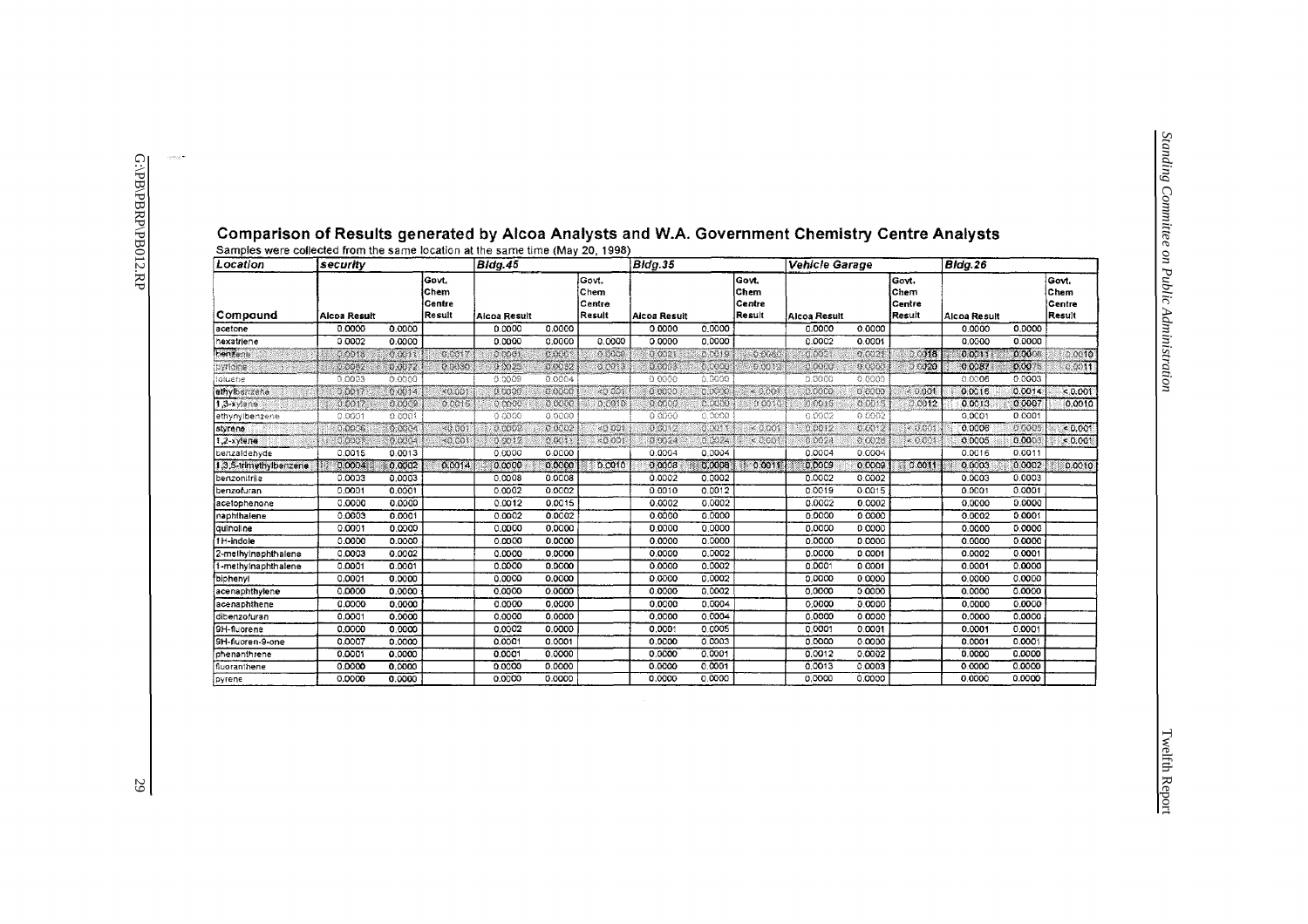# 4. Liquor Burner Recommissioned<br>4.1 The Liquor Burner was recommission

- 4.1 The Liquor Burner was recommissioned in May 1998. Prior to its recommissioning, Alcoa worked with independent experts, including SHE Pactific, when the dieterminal workforce recognees workforce representatives to devel site union (MEWU) to conduct an Internal health survey. Several of the 45 on-site safety representatives were involved in this process. No statistically significant link was found between plant operations, health symptoms and weather petterns.
- 4.2 Alcoa's method of sampling and analyses has also been audited by Dr Verheyen from HRL Technologies Pty Ltd (a research and Quality Assurance laboratory). He said "the high level of quality control measures incorporated into the Alcoa VOC test methodology enables me to have full confidence in the Integrity of the results obtained,"

#### 5 Health

- 5.1 Monash University and the University of Western Australia are conducting an assessment of past and present employees to determine if there are any abnormal health patterns among Alcoa employees Australia-wide. The "Healthwise" study (which commenced in 1994) Is ongoing, however results to date show no abnormal medical conditions among current or former Alcoa employees in comparison WIth the general population.
- 5.2 In line with Alcoa's recording protocols any employee reporting health symptoms must visit the medical centre, where an Accident/Incident report will be raised on each occasion,
- 5.3 All Alcoa employees who reported health concerns to varying degrees were given the opportunity to receive specialist modloal advice,
- 5.4 About 30 employees took up the opportunity and were inlerviewed by a Professor of Respiratory Medicine. Apart from one case of asthma, which is to be expected alven the number interviewed. none have been found to have any other long-term respiratory condition.
- 5.5 One employee, Mr Pinzone, has taken district court action against the company for an illness that he claims is caused by exposure to Liquor Burning fumes. Alcoa strongly refutes this claim and will vigorously defend the action.
- 5.6 A suburban Perth-based doctor, we understand recommended by Mr Pinzone's advisers, has diagnosed Mr Pinzone as sensitive to refinery emissions. He is currently away from work and is receiving worker's compensation. Four other employees have since been diagnosed by this doctor as sensitive. Of that four, three have returned to work. One other remains away from work and is recaiving workers compensation.
- 5.7 Although two people are currently off site, they have been supported continuously to ensure that their pay and conditions have been maintained.
- 5.8 No compound present at the levels measured is known to cause any adverse health effects. Medical assessment and advice suggests that there are no adverse health impacts associated with Liquor Bumina.

#### 6 commUnity

- 6.1 Early in 1996, prior to commissioning of the Liquor Burning unit, air samples were obtained at four locations outside Wagerup Refinery, including two properties in Yarloop, one to the south-west and the other to the south of the refinery. The samples were analysed for eight different Volatile Organic Compounds (VOCs) that were considered to be more prevalent, as well as for total VOCs. This sampling was repeated following start up of the Liquor Burning unit. No significant difference in the results was detected.
- 6.2 Monitoring for sodium was undertaken at one property in 1996, again using an air sampler, to<br>ascertain whether caustic mist may have been a factor in the resident's health concerns, The resident initiated the sampling when she "felt an effect", No sodium could be detected,
- 6.3 In July 1997, neighbouring famillies were invited to submit samples of rainwater for analysis. Samples from three properties in Yarloop were collected by an independent consultant (Hydrochem Consulting) and analysed by the Chemistry Centre (WA) for six organic compounds known to exist in Liquor Burning emissions. The laboratory was "unable to detect any of the specified substances in the water supplied".
- 6.4 In January 1998, two samples of milk from a Yarioop dairy farm were analysed by the Chemistry Centre (WA) for aluminium, arsenic, cadmium, lead and mercury. A control sample from a carton

Last Updated - 30/12/98 page 2 of 3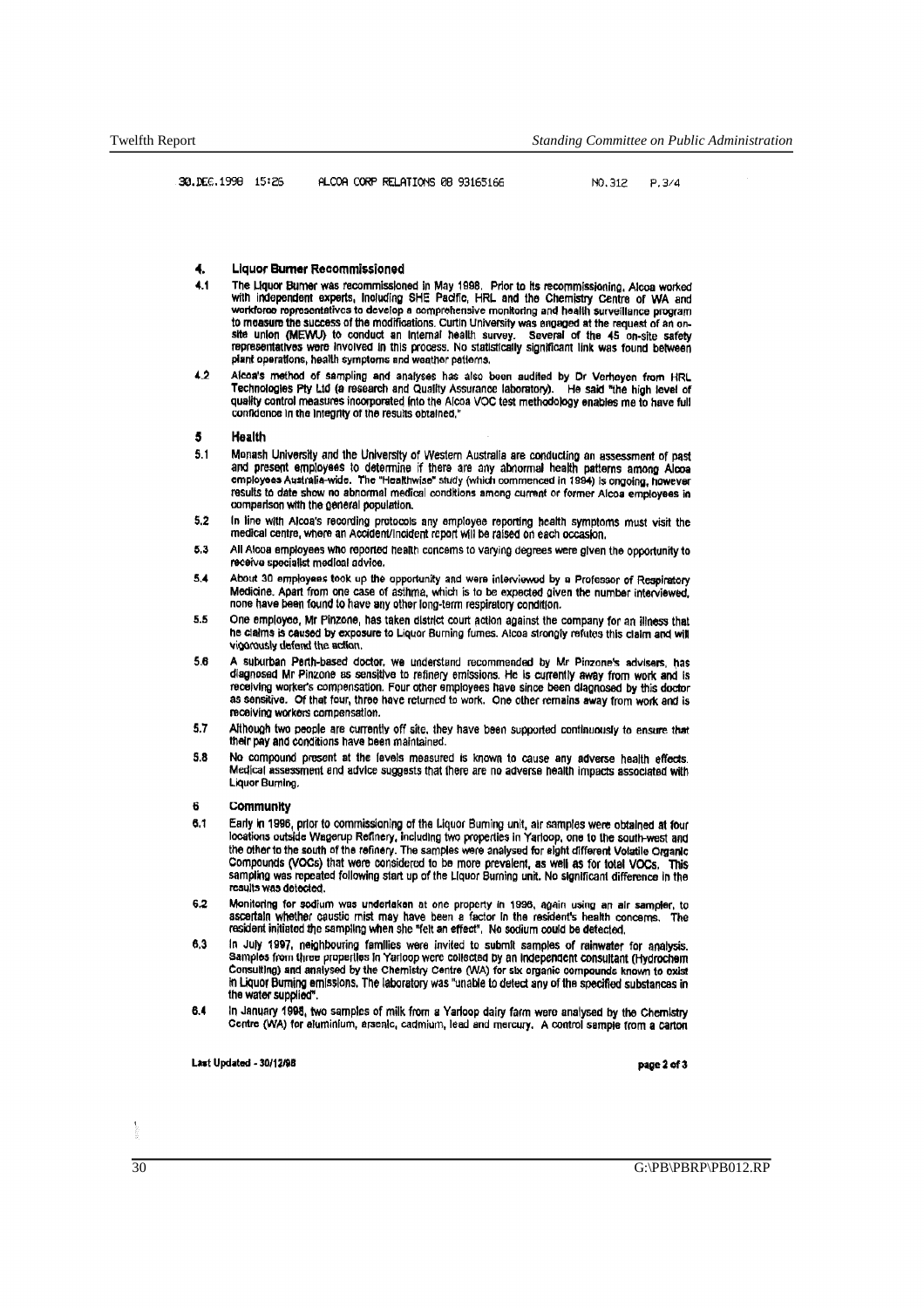30.DEC.1998 15:27 ALCOA CORP RELATIONS 08 93165166 NO.312 P.4/4

of milk purchased from a Waroona supermarket was also analysed. None of these "heavy metals" was detected in any of the milk samples.

- 8.5 In late 1998, adour-sampling equipment was established at one property and the residents trained in how to operate the equipment. This equipment remained at the property for approximately four weeks but was not triggered by the residents.
- 6.6 Since July 1997, Wagerup Management has met with a group of neighbours on several occasions. Their discussions have included health concems, monitoring results, and the possibility of health surveys.
- 6.7 During his September visit to WA, Alcoa Chief Executive Officer, Paul O'Neill met with<br>representatives of the recently formed Wagerup Community Health Awareness Group (WCHAG) and re-assured them that Alcoa would continue to Investigate their concerns.
- 6.8 As a result of ongoing discussions with refinery neighbours, Alcoa has offered to fund and support a survey of the local community to determine whether or not there is a link between the health symptoms extribited by some neighbours and the proximity of Wagerup Refinery.
- 6.9 Although the data gives us confidence that there is no causal linkage between refinery emissions and adverse health impacts. Alcoa continues to seek independent advice and work with representatives of the WCHAG to resolve the issue,
- 6.10 Representatives from WCHAG have proposed fonning *an* Advisory Committee to oversee the health survey. Alcoa supports this proposal and would welcome representation from the<br>Department of Environmental Protection and the Health Department of WA on the Advi\$ory Committee
- 8.11 Representatives from Alcoa and the Wagerup Community Health Awareness Group are currently working through a process to appoint an independent person to chair the proposed Advisory Committee.

Last Updated - 30/12/98 **Page 3 of 3** 

ţ

 $\overline{\text{G}}$ :\PB\PBRP\PB012.RP 31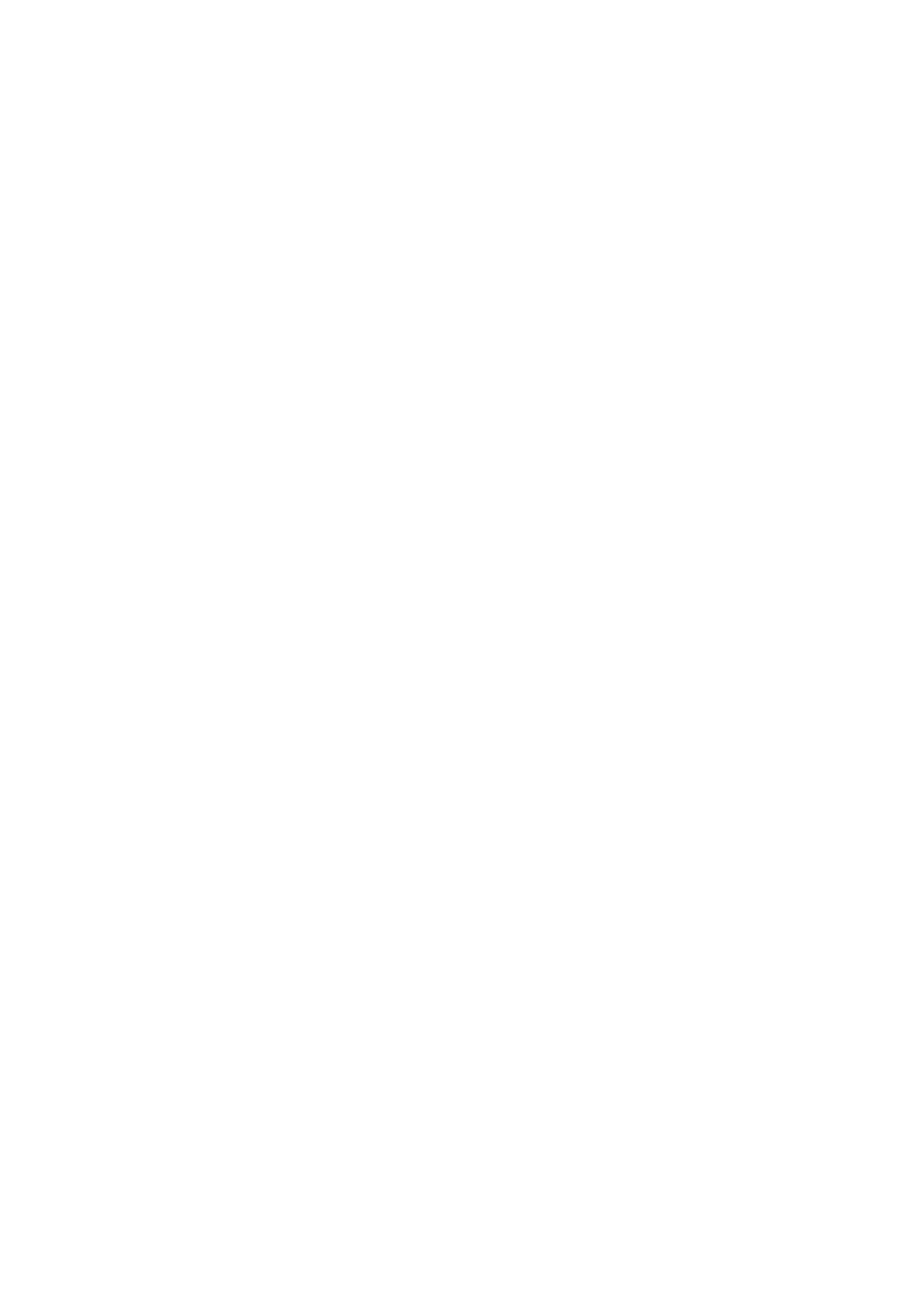# **APPENDIX 3**

# **DEP ACTION PLAN**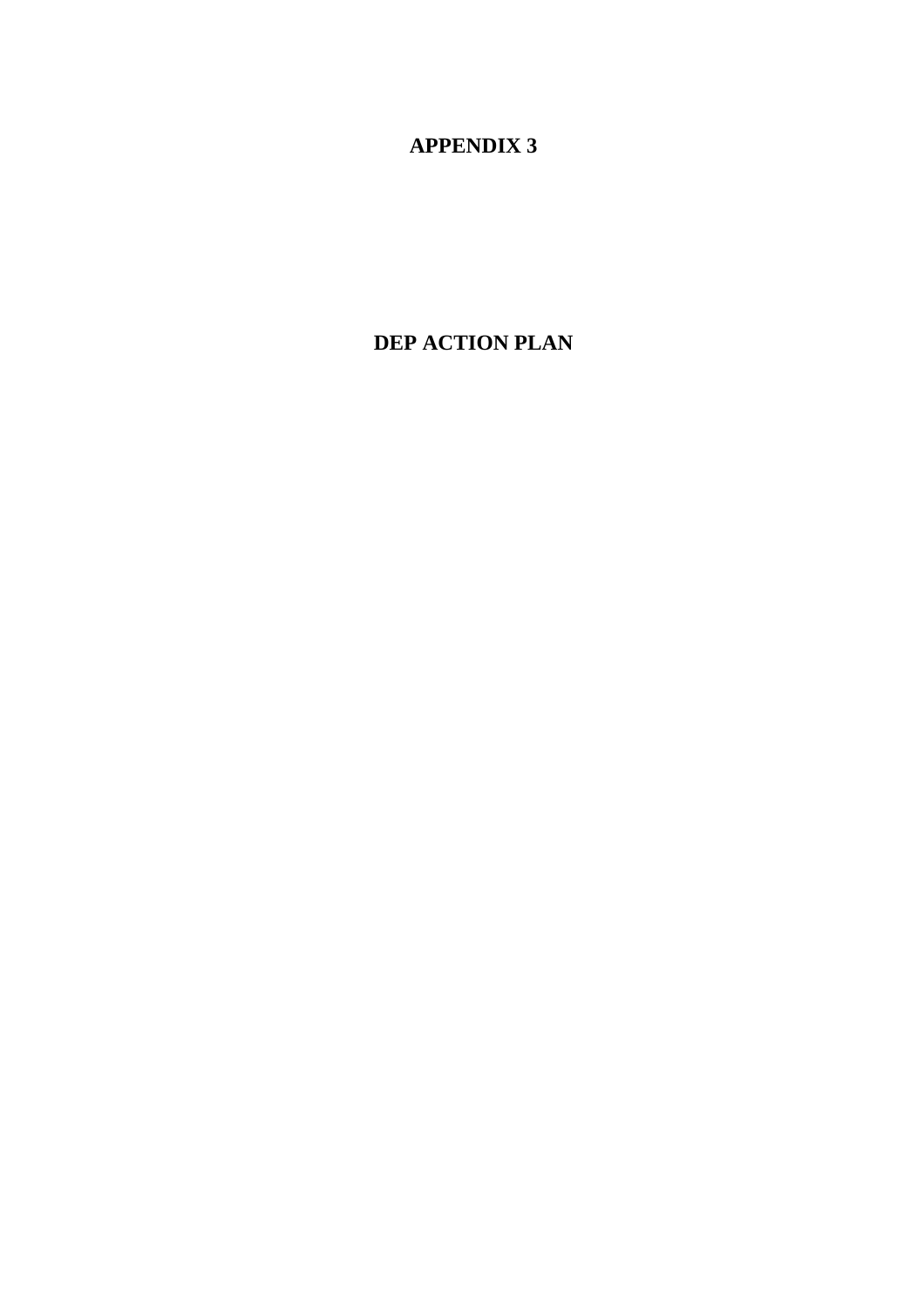# **DEPARTMENT OF ENVIRONMENTAL PROTECTION ACTION PLAN TO ADDRESS COMMUNITY CONCERNS AT WAGERUP 14 June 1999**

|                | <b>ISSUE/CONCERN</b>     | <b>OBJECTIVE</b>                    | <b>ACTION</b>                                            | <b>OUTCOME</b>            |  |
|----------------|--------------------------|-------------------------------------|----------------------------------------------------------|---------------------------|--|
| 1              | <b>Oxalate emissions</b> | Determine if these emissions are a  | • Sample for oxalate in water                            | $\bullet$ samples taken & |  |
|                |                          | causal factor by sampling and if so | supply                                                   | awaiting results          |  |
|                |                          | to address                          | • Sample for oxalate in urine                            | "                         |  |
|                |                          |                                     | • Sample for oxalate in roof gutter                      | $^{\bullet\bullet}$       |  |
|                |                          |                                     | sediment                                                 | • undertake sampling in   |  |
|                |                          |                                     | • Sample Bancell Brook for oxalate                       | the week of 14 June       |  |
|                |                          |                                     |                                                          | • await above results     |  |
|                |                          |                                     | • Sample for oxalate particulate in                      | before proceeding         |  |
|                |                          |                                     | air when odour/symptoms occur                            | $^{\bullet\bullet}$       |  |
|                |                          |                                     | • Sample blood for depressed                             | ,,                        |  |
|                |                          |                                     | calcium levels                                           |                           |  |
| $\overline{2}$ | <b>Arsenic emissions</b> | Determine if these emissions are a  | • Sample for arsenic in urine                            | $\bullet$ samples taken & |  |
|                |                          | causal factor by sampling and if so | • Sample for arsenic in hair                             | awaiting results          |  |
|                |                          | to address                          | • Sample for arsenic in nails                            | ,,                        |  |
|                |                          |                                     | • Sample for arsenic in water                            | ,,                        |  |
|                |                          |                                     | supply                                                   | $^{\bullet\bullet}$       |  |
|                |                          |                                     | • Sample for arsenic in roof gutter                      | ,,                        |  |
|                |                          |                                     | sediment                                                 | • undertake sampling in   |  |
|                |                          |                                     | • Sample Bancell Brook for arsenic   the week of 14 June |                           |  |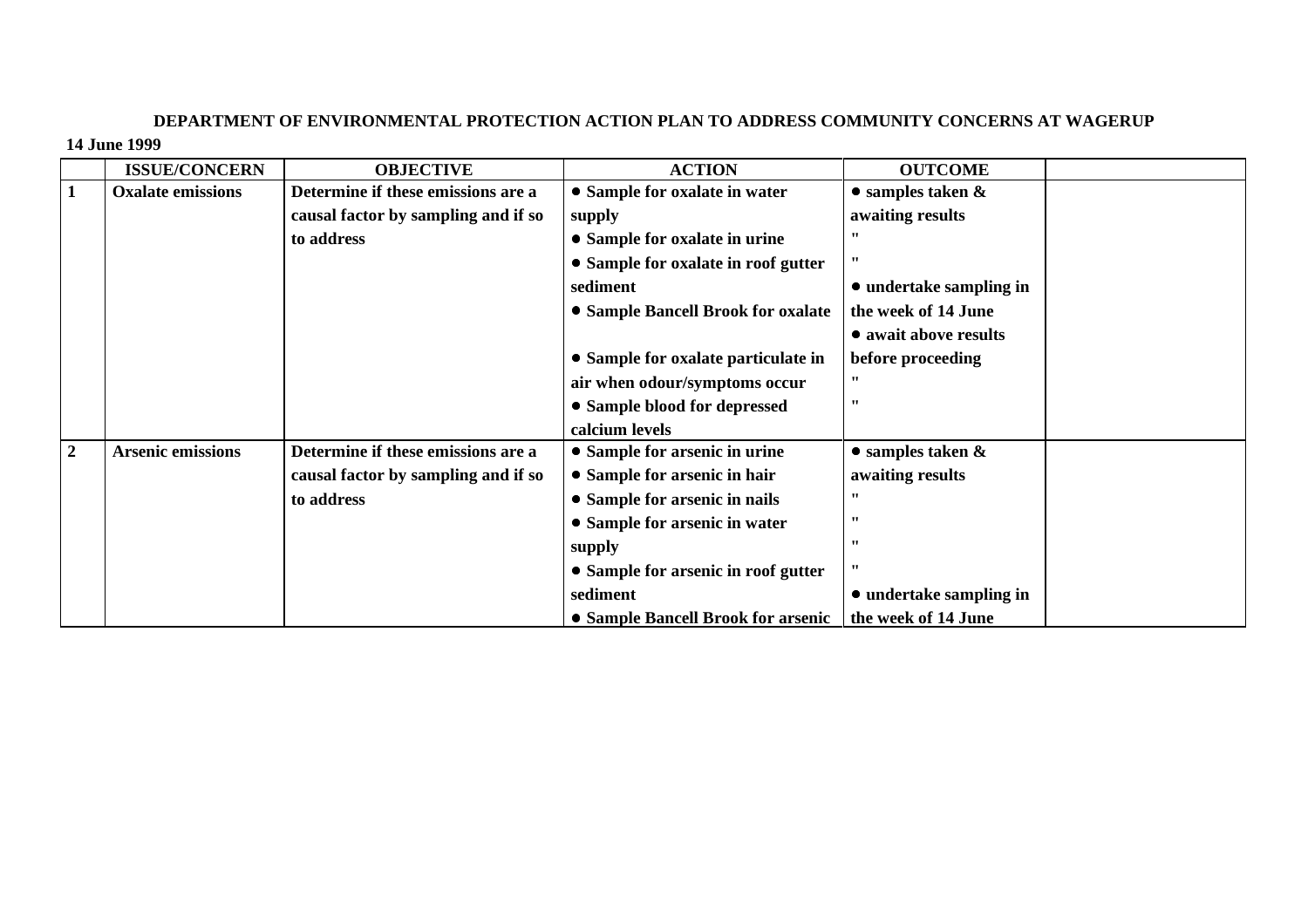| $\mathbf{3}$            | <b>Volatile Organic</b> | Determine if ambient levels are       | • Sample for VOC's in air when      | • Sample taken by            |                          |
|-------------------------|-------------------------|---------------------------------------|-------------------------------------|------------------------------|--------------------------|
|                         | Compounds.              | elevated (and thus a causal factor)   | odour/symptoms occur                | <b>Cheryll Borserio when</b> |                          |
|                         | Alcoa's sampling may    | by sampling and if so to address      | • Sample for VOC's in air when      | experiencing symptoms,       |                          |
|                         | not be indicative of    |                                       | wind is from SW (as background      | awaiting results             |                          |
|                         | plume strike            |                                       | ambient)                            | · additional samples to      |                          |
|                         | concentrations          |                                       | • Alcoa agreed to total of 3 event  | be taken (1 Summa            |                          |
|                         |                         |                                       | samples to ensure adequate          | provided already)            |                          |
|                         |                         |                                       | representative samples.             |                              |                          |
| $\overline{\mathbf{4}}$ | <b>Heavy</b> metals     | Determine if these are present in the | • Sample for HM's water supply      | • samples taken and          |                          |
|                         |                         | environment at elevated levels and if | • Sample for HM's in roof gutter    | awaiting results             |                          |
|                         |                         | so to determine source and address    | sediment                            | $\cdots$                     |                          |
|                         |                         |                                       | • Sample for HM's in hair           | 11                           |                          |
|                         |                         |                                       | • Sample for HM's in nails          | $\pmb{\mathsf{m}}$           |                          |
|                         |                         |                                       | • Sample Bancell Brook for heavy    | • undertake sampling in      |                          |
|                         |                         |                                       | metals                              | the week of 14 June          |                          |
| 5                       | <b>Alumina</b>          | Determine if levels are elevated by   | • Sample for alumina in roof gutter | • Samples taken and          |                          |
|                         |                         | sampling and if so to address         | sediment                            | awaiting results             |                          |
|                         |                         |                                       | • Sample for aluminium in           | $\pmb{\mathsf{m}}$           |                          |
|                         |                         |                                       | rainwater supply                    | $\cdots$                     |                          |
|                         |                         |                                       | • Sample Bancell Brook for          | • undertake sampling in      |                          |
|                         |                         |                                       | aluminium                           | the week of 14 June          |                          |
| 6                       | <b>Dust</b>             | Determine if levels at residential    | • Install hivol samplers at         | • Offer made to              |                          |
|                         |                         | premises are elevated and if so       | residences on complaint             | <b>WCHAG</b> awaiting        |                          |
|                         |                         | determine the source and address      |                                     | request and location         |                          |
| $\overline{7}$          | Odour (non health)      | To reduce odour emissions to an       | • Monitor progress on Alcoa's       | • Await advice on            | (Alcoa will refine its   |
|                         |                         | acceptable level at residential       | odour reduction program and         | completion and assess        | programme on this and    |
|                         |                         | premises                              | number of complaints on odour.      | results, either by           | some other items on this |
|                         |                         |                                       | • Odour assessment could assist in  | complaint levels or odour    | list)                    |
|                         |                         |                                       | quantifying odour levels and        | assessment                   |                          |
|                         |                         |                                       | contours if warranted               |                              |                          |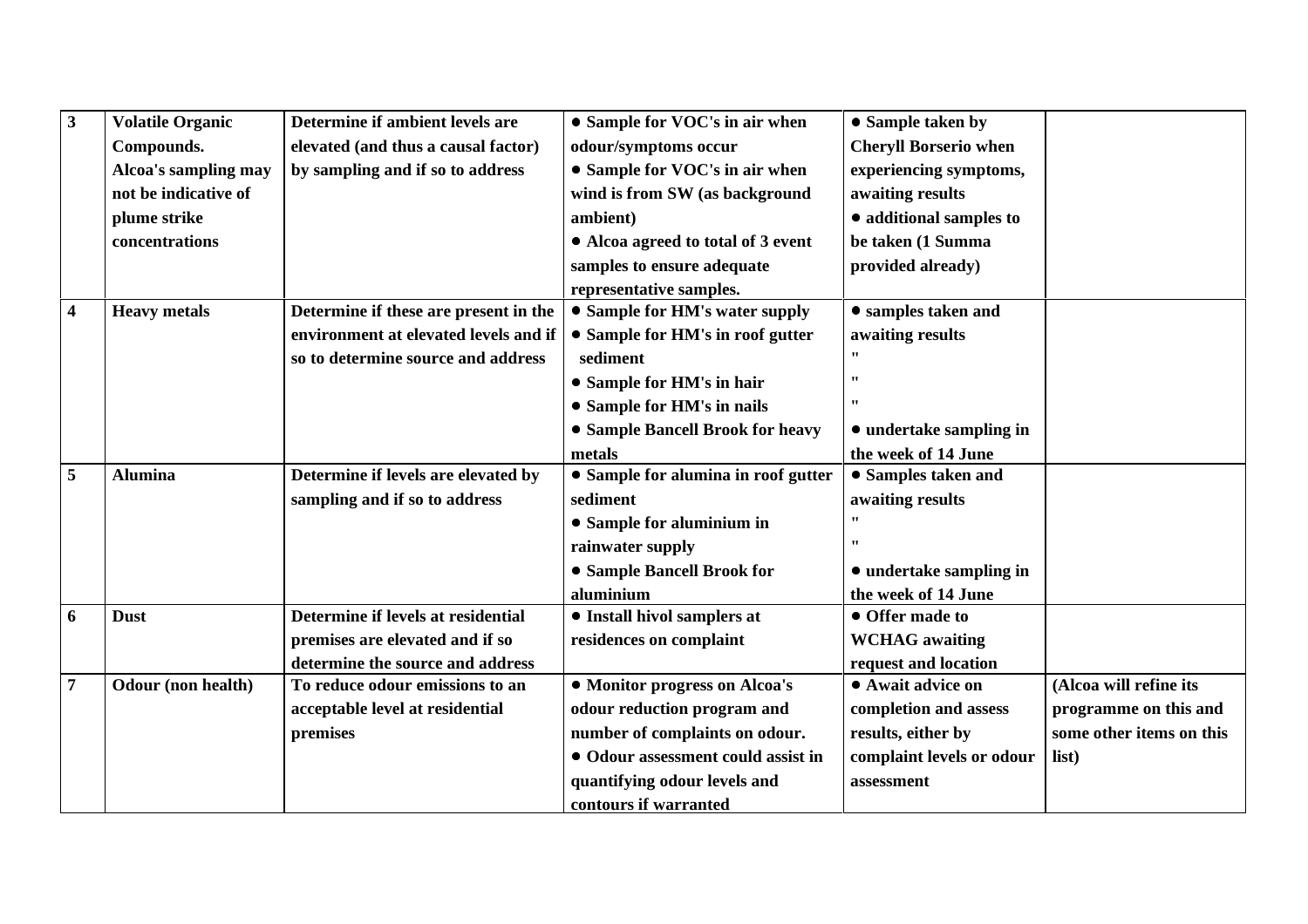| 8  | <b>Noise</b>                | Determine if noise levels from        | • Set up noise monitors at premises  | • Offer made to           |  |
|----|-----------------------------|---------------------------------------|--------------------------------------|---------------------------|--|
|    |                             | Alcoa's operations are in excess of   | where residents believe that noise   | <b>WCHAG</b> , awaiting   |  |
|    |                             | the assigned levels under the Noise   | levels are exceeding the regulations | response and location     |  |
|    |                             | Regulations and if so to reduce as    |                                      |                           |  |
|    |                             | required                              |                                      |                           |  |
| 9  | <b>Quality of rainwater</b> | Determine if compounds from           | • Sample rainwater (see $\#$ 1,2,3)  | • Samples taken $\&$      |  |
|    | or surface water for        | Alcoa's operations are present in     |                                      | awaiting results          |  |
|    | drinking                    | water supplies at levels in excess of |                                      |                           |  |
|    |                             | relevant standards and if so to       |                                      |                           |  |
|    |                             | reduce accordingly                    |                                      |                           |  |
| 10 | <b>Possible impacts on</b>  | Determine if compounds from           | • Sample program above               | $\bullet$ Samples taken & |  |
|    | livestock                   | Alcoa's operations are in excess of   |                                      | awaiting results before   |  |
|    |                             | human health standards and if so to   |                                      | taking action             |  |
|    |                             | address                               |                                      |                           |  |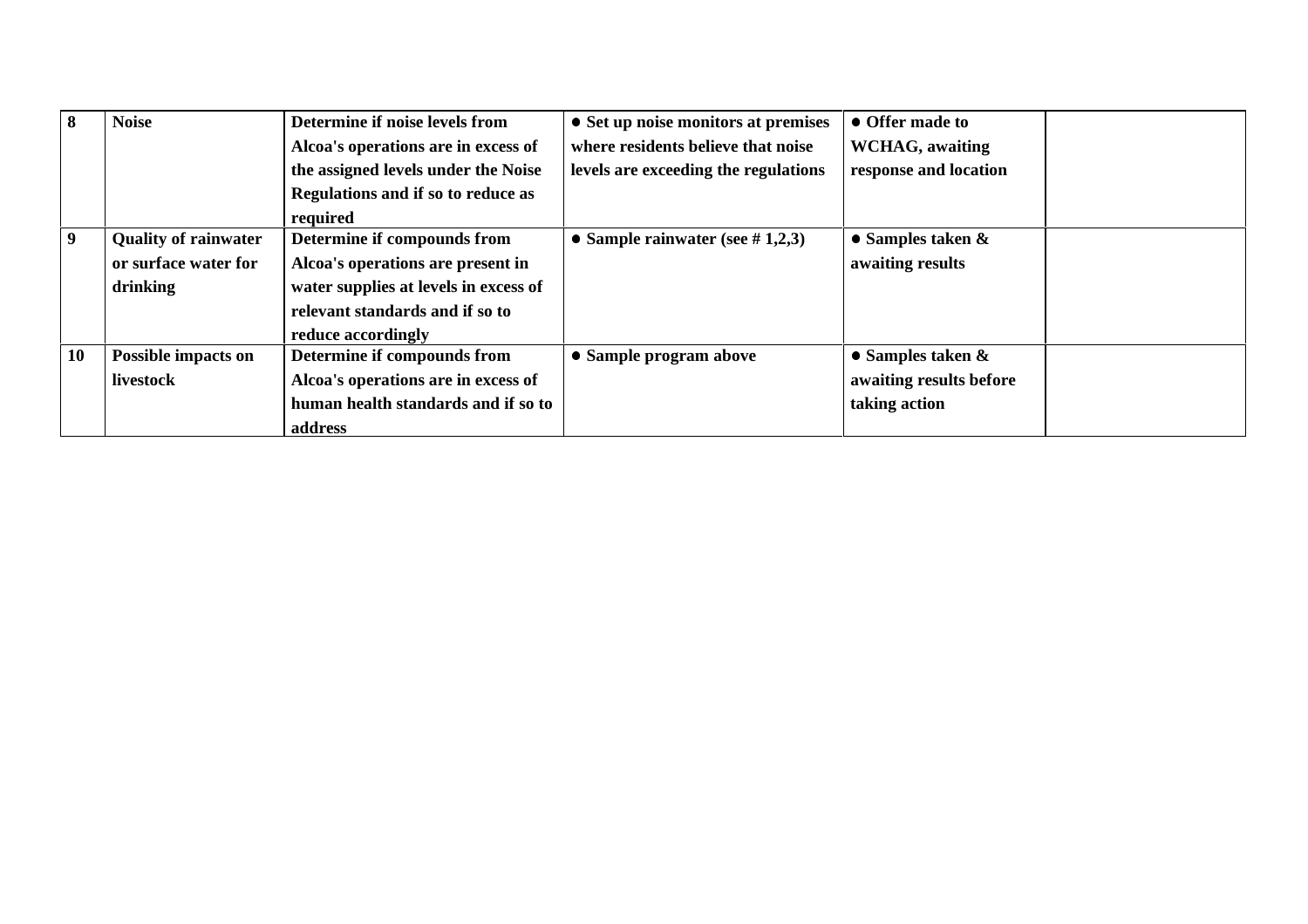| 11 | <b>DEP</b> to provide | The environment is protected to an     | • DEP Director Regional Services        | • Good relationship with   |  |
|----|-----------------------|----------------------------------------|-----------------------------------------|----------------------------|--|
|    | appropriate           | appropriate standards and its          | made responsible and is personally      | <b>WCHAG</b> established   |  |
|    | environmental         | customers are satisfied with the level | managing this issue                     | • Regular phone contact    |  |
|    | protection services   | of services provided.                  | • Regular phone contact with            | established                |  |
|    | and a high level of   |                                        | <b>WCHAG</b>                            | • Action taken on areas    |  |
|    | customer service      |                                        | • Copies of all complaints to Alcoa     | of community concern       |  |
|    |                       |                                        | sent to DEP + Alcoa's response          | • DEP open to              |  |
|    |                       |                                        | • Meetings with WCHAG to listen         | investigate any other      |  |
|    |                       |                                        | to concerns                             | issues                     |  |
|    |                       |                                        | • Meetings with Alcoa                   | • Advice provided to       |  |
|    |                       |                                        | <b>• DEP representative on Advisory</b> | others direct and via      |  |
|    |                       |                                        | <b>Group to Working Group</b>           | <b>Advisory Group</b>      |  |
|    |                       |                                        | • DEP close liaison with Health         | • Comprehensive file       |  |
|    |                       |                                        | Dept                                    | notes kept                 |  |
|    |                       |                                        | • DEP response including on site        | • FMIS code created for    |  |
|    |                       |                                        | visits (where appropriate) to           | this project to track time |  |
|    |                       |                                        | community complaints                    | and \$                     |  |
|    |                       |                                        | • DEP to assess customer                | • DEP has allocated        |  |
|    |                       |                                        | satisfaction via standard Customer      | resources, is committed    |  |
|    |                       |                                        | <b>Service Review questionnaire</b>     | to investigate concerns    |  |
|    |                       |                                        |                                         | and complaints, goals set  |  |
|    |                       |                                        |                                         | for tasks and timeframe    |  |
|    |                       |                                        |                                         | • DEP has completed a      |  |
|    |                       |                                        |                                         | customer servive review    |  |
|    |                       |                                        |                                         | (9/6/99)                   |  |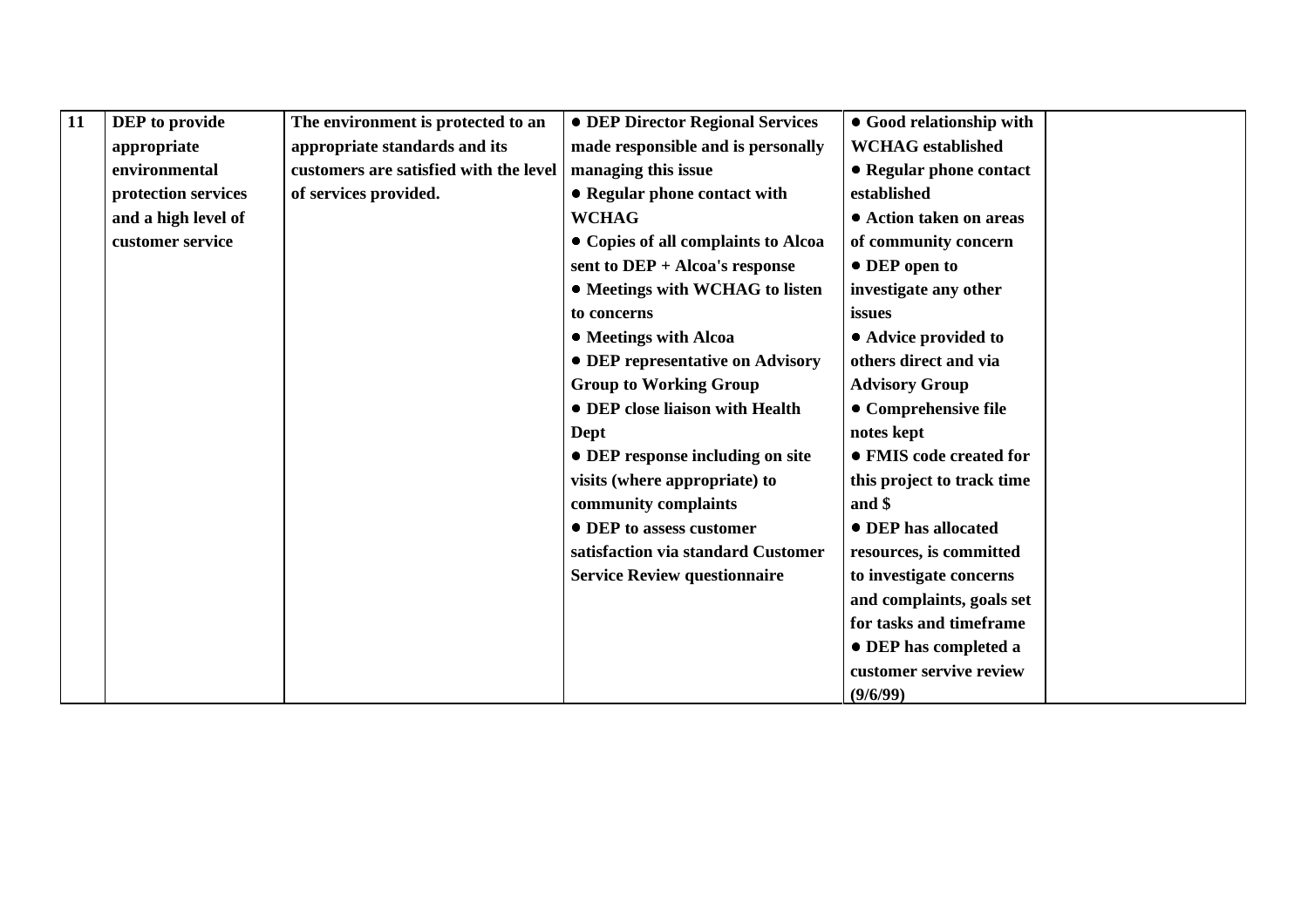| 12 | Alcoa should be doing     | <b>Ensure that Alcoa is taking all</b> | • DEP to review all Alcoa's action |                              |
|----|---------------------------|----------------------------------------|------------------------------------|------------------------------|
|    | all it can to ensure it's | appropriate action to minimise its     | to reduce emissions                |                              |
|    | operations are not        | emissions to the environment           | • DEP to require additional action |                              |
|    | adversely impacting       |                                        | where shown to be warranted        |                              |
|    | on the environment or     |                                        |                                    |                              |
|    | the community             |                                        |                                    |                              |
| 13 | <b>Areas of stressed</b>  | Determine cause of stress and if       | • DEP discussions with CALM        | • The two areas              |
|    | vegetation                | possible remove the stress             | experts                            | identified by WCHAG          |
|    |                           |                                        | • DEP to facilitate CALM           | were inspected by a          |
|    |                           |                                        | inspection of 2 areas of stressed  | <b>CALM</b> officer          |
|    |                           |                                        | vegetation                         | • Finding was that stress    |
|    |                           |                                        | • DEP to facilitate follow up      | likely due to shallow soils  |
|    |                           |                                        | inspection after 5 months          | and water stress on the      |
|    |                           |                                        |                                    | scarp site                   |
|    |                           |                                        |                                    | • Finding was that           |
|    |                           |                                        |                                    | fungus likely cause of       |
|    |                           |                                        |                                    | stress on site near          |
|    |                           |                                        |                                    | railway.                     |
|    |                           |                                        |                                    | • DEP to request follow      |
|    |                           |                                        |                                    | up inspection in writing     |
| 14 | DEP is aware of all of    | All emissions are known and            | • DEP to seek further emission     | <b>• Two packages sought</b> |
|    | Alcoa's emissions and     | quantified                             | information from Alcoa in terms of | and provided, need           |
|    | their quantity            |                                        | range and quantities               | assessment                   |
|    |                           |                                        | • Sample ambient air as audit of   |                              |
|    |                           |                                        | emissions (see sampling program)   | • Await results              |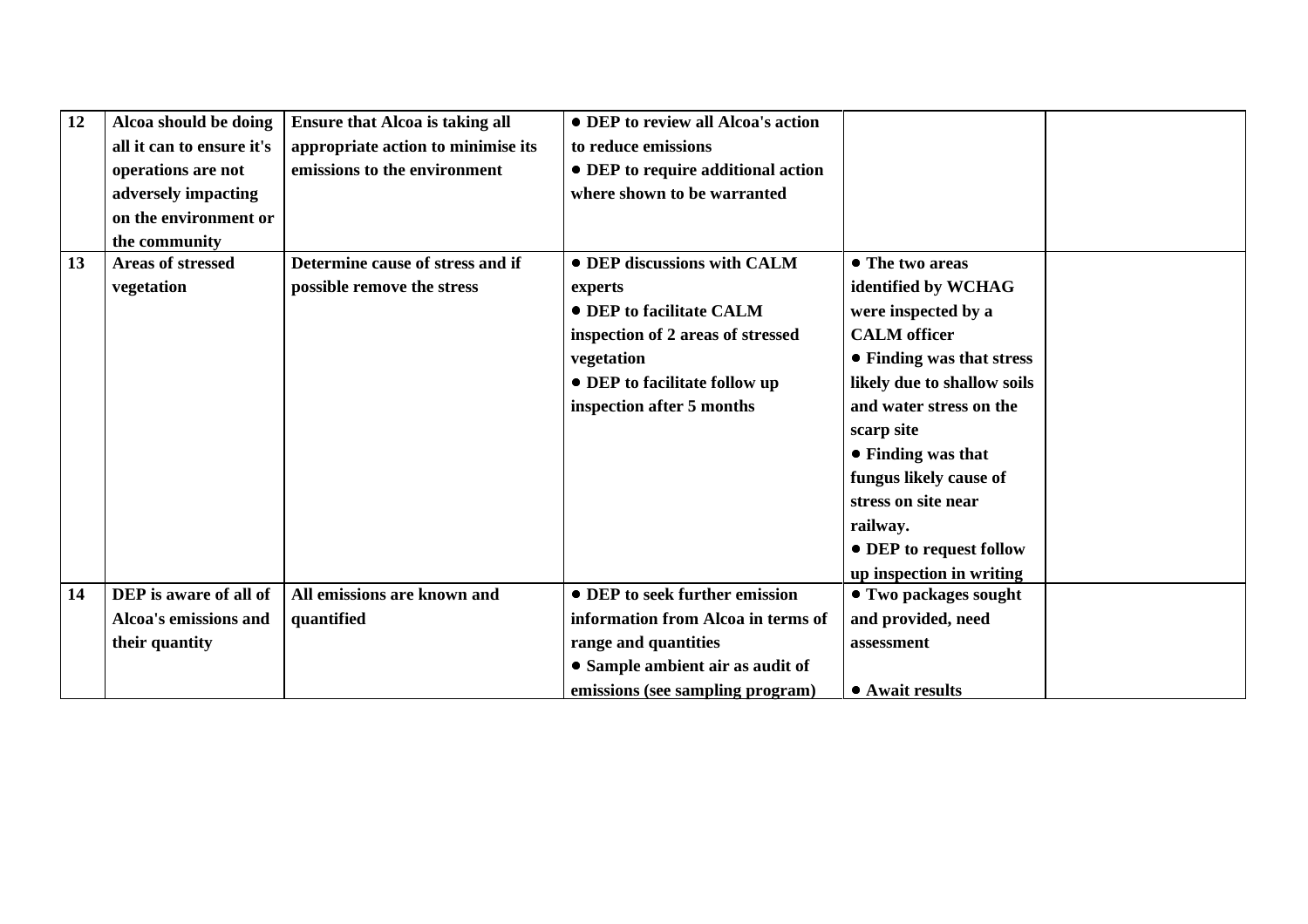| 15 | Alcoa's operational      | To review protocols and their       | • DEP to seek details of startup and  | • DEP has sought         |
|----|--------------------------|-------------------------------------|---------------------------------------|--------------------------|
|    | protocols may            | implications on emissions, and      | shutdown protocols for the Oxalate    | protocols from Alcoa     |
|    | contribute to            | where possible change them to       | Kiln, Liquor Burner and Catalytic     |                          |
|    | occasionally higher      | minimise/emissions in order to      | <b>Thermal Oxidiser</b>               |                          |
|    | emission rates           | minimise possible impact on the     | • DEP to establish if emission levels | • DEP to determine       |
|    |                          | community                           | are significantly greater during any  |                          |
|    |                          |                                     | startup or shutdowns                  |                          |
|    |                          |                                     | • DEP to determine if protocols       | • Yet to be determined   |
|    |                          |                                     | should be changed so as to minimise   |                          |
|    |                          |                                     | emissions during startup and          |                          |
|    |                          |                                     | shutdown operations                   |                          |
|    |                          |                                     | • DEP to require Alcoa to provide     | • DEP has sought times   |
|    |                          |                                     | times (1999) of startup and           | from Alcoa               |
|    |                          |                                     | shutdowns of these facilities         |                          |
|    |                          |                                     | • DEP to compare complaints to        | • DEP awaiting data      |
|    |                          |                                     | startup and shut down times.          |                          |
|    |                          |                                     |                                       |                          |
| 16 | <b>Alcoa's emissions</b> | Ambient air quality should be equal | • DEP to assess ambient air results   | • Await sampling results |
|    | should either comply     | or better                           | against VIC EPA stds                  |                          |
|    | with or be better than   |                                     | • DEP to compare ambient air          | • In meantime DEP to     |
|    | <b>US EPA and VIC</b>    |                                     | results against VOC air quality       | obtain relevant stds.    |
|    | <b>EPA</b> ambient       |                                     | survey currently underway in Perth    |                          |
|    | standards.               |                                     | • DEP to compare with US EPA          |                          |
|    |                          |                                     | stds                                  |                          |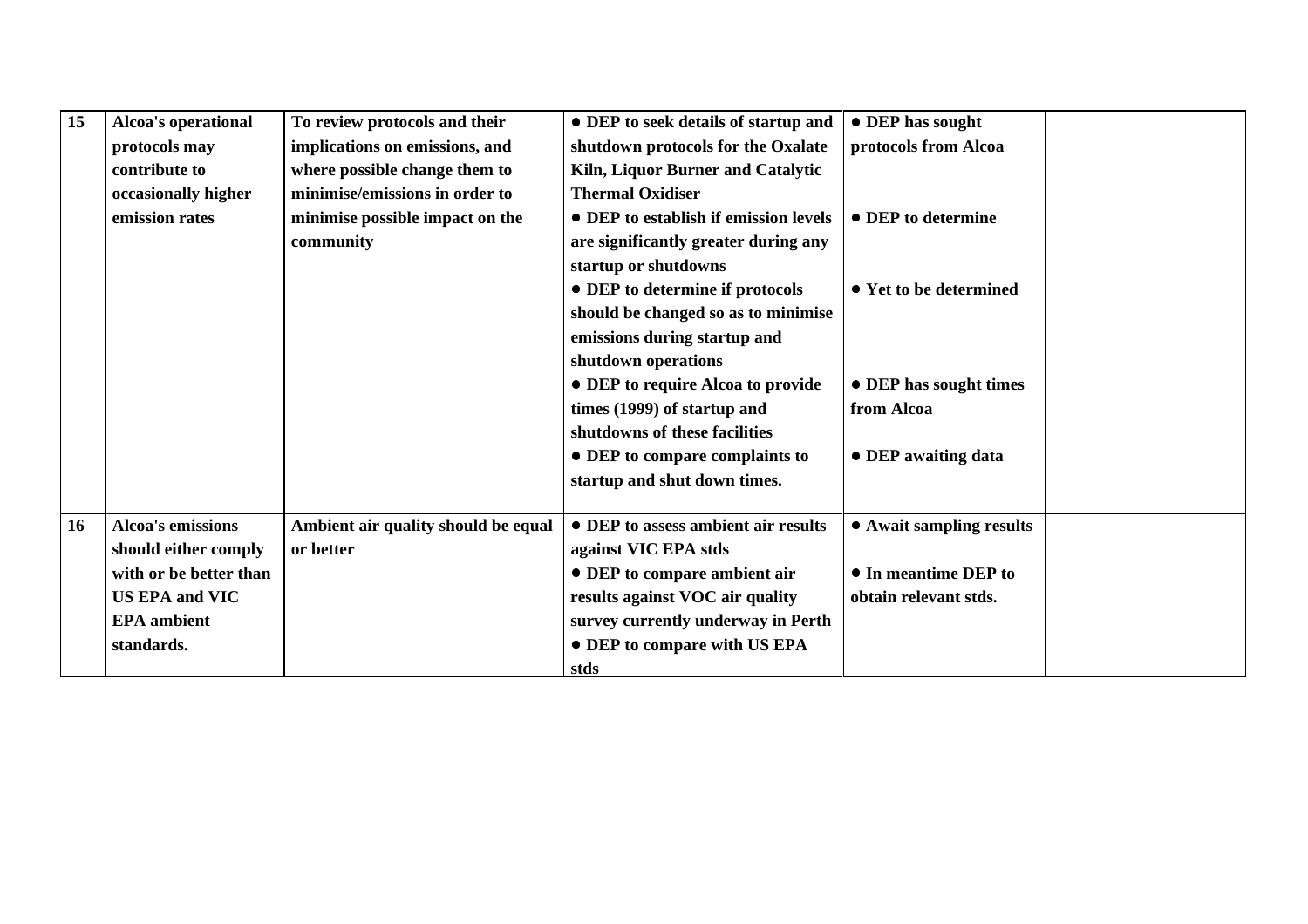| 17         | <b>Alcoa's emissions</b> | Determine emissions and where      | • DEP to compare emissions data        |                          |  |
|------------|--------------------------|------------------------------------|----------------------------------------|--------------------------|--|
|            | should either comply     | necessary reduce to comply/better  | from Alcoa with ANZECC emission        |                          |  |
|            | with or be better than   | the standard                       | standards where applicable             |                          |  |
|            | <b>ANZECC</b> emission   |                                    | • DEP to require emissions reduced     |                          |  |
|            | standards.               |                                    | if relevant ANZECC standards are       |                          |  |
|            |                          |                                    | exceeded                               |                          |  |
|            |                          |                                    | • DEP to encourage Alcoa towards       |                          |  |
|            |                          |                                    | best practice with respect to          |                          |  |
|            |                          |                                    | emissions levels                       |                          |  |
| 18         | Alcoa's meteorological   | Determine meteorological data at   | • DEP to install meteorological        | • Met station installed, |  |
|            | data is not the same as  | the complainant's property and     | station at Borserio property           | data acquired and        |  |
|            | at complainant's         | compare with Alcoa's data          | • DEP to compare Alcoa and DEP's       | currently being assessed |  |
|            | properties due to        |                                    | data                                   |                          |  |
|            | effects of the Scarp     |                                    | • If Alcoa's data not applicable at    |                          |  |
|            |                          |                                    | complainants location, DEP to          |                          |  |
|            |                          |                                    | require action to address situation    |                          |  |
|            |                          |                                    | • DEP to compare complaints            |                          |  |
|            |                          |                                    | register from Borserio to its own      |                          |  |
|            |                          |                                    | meteorological data to see if pattern  |                          |  |
|            |                          |                                    |                                        |                          |  |
| <b>18a</b> | <b>Adverse</b>           | Refinery operations should not     | • DEP to assess Alcoa's                | • DEP requested          |  |
|            | meteorological           | impact on the community regardless | investigations into atmospheric        | information - await      |  |
|            | conditions may           | of meteorological conditions (esp  | conditions (inversions) to identify if | completion of study      |  |
|            | increase the             | inversions)                        | this is a potential mechanism which    |                          |  |
|            | 'problems'               |                                    | may cause an increase in 'problems'    |                          |  |
|            |                          |                                    | • DEP to assess Alcoa's comparison     | • DEP requested          |  |
|            |                          |                                    | of inversion events against its        | information - await      |  |
|            |                          |                                    | complaint data base for last 12        | completion of study      |  |
|            |                          |                                    | months.                                |                          |  |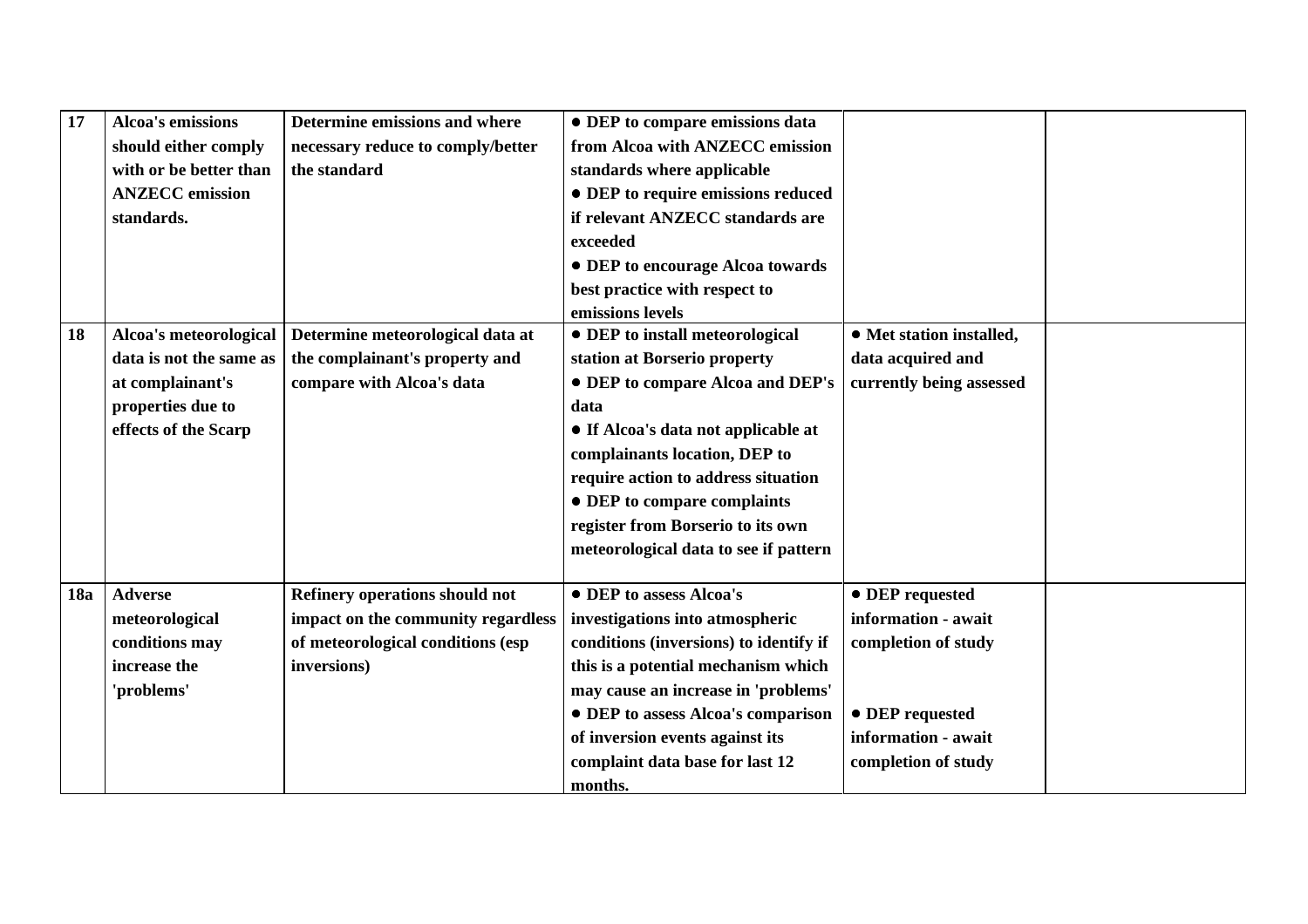| 19 | A broad based    | To determine how many people are     | • DEP does not oppose such a          | • DEP to provide input |  |
|----|------------------|--------------------------------------|---------------------------------------|------------------------|--|
|    | community health | experiencing (and what) health       | survey and is providing input via     | as required            |  |
|    | study should be  | affects in proximity to the refinery | the Advisory group.                   | • Await survey and     |  |
|    | undertaken       | (10km?)                              | • DEP is cautious about such a        | results                |  |
|    |                  |                                      | survey as its value in providing      |                        |  |
|    |                  |                                      | more information to help resolve      |                        |  |
|    |                  |                                      | this issue is questionable            |                        |  |
|    |                  |                                      | • DEP has offered the use of its      |                        |  |
|    |                  |                                      | GPS instruments, to enable the        |                        |  |
|    |                  |                                      | location of respondents to be plotted |                        |  |
|    |                  |                                      | on a Geographic Information           |                        |  |
|    |                  |                                      | System database to assist in          |                        |  |
|    |                  |                                      | maximising the value of the survey    |                        |  |
|    |                  |                                      | • Alcoa has agreed to finance the     |                        |  |
|    |                  |                                      | study subject to costing estimate     |                        |  |
|    |                  |                                      |                                       |                        |  |